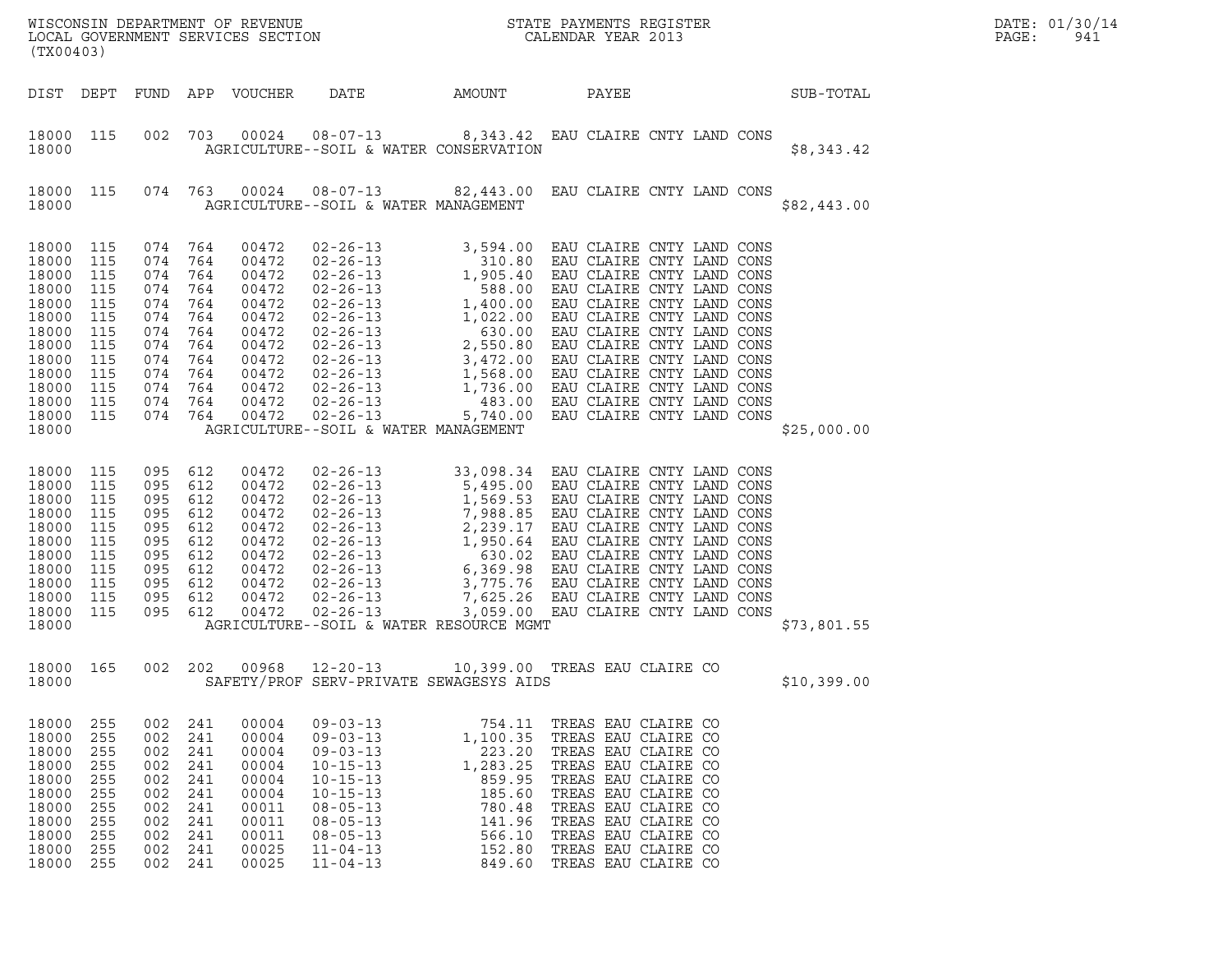| DIST | DEPT FUND |  |  | APP VOUCHER DATE AMOUNT PAYEE                |                                                                                                                                                                                                                                                               | SUB-TOTAL  |
|------|-----------|--|--|----------------------------------------------|---------------------------------------------------------------------------------------------------------------------------------------------------------------------------------------------------------------------------------------------------------------|------------|
|      |           |  |  |                                              | $\frac{1}{2}$ $\frac{1}{25}$ , 191.49                                                                                                                                                                                                                         |            |
|      |           |  |  |                                              |                                                                                                                                                                                                                                                               |            |
|      |           |  |  |                                              | 18000 370 012 549 00142 03-19-13 111.00 EAU CLAIRE CNTY LAND CONS<br>18000 370 012 549 00142 03-19-13 2,749.00 EAU CLAIRE CNTY LAND CONS<br>18000 NAT RESOURCES--WILDLIFE DAMAGE                                                                              | \$2,860.00 |
|      |           |  |  | 18000 NAT RESOURCES--ALL TERRAIN VEHICLE ENF | 18000 370 012 551 00099 09-24-13 7,730.43 TREAS EAU CLAIRE CO<br>TREAS EAU CLAIRE CO                                                                                                                                                                          | \$7,730.43 |
|      |           |  |  |                                              | 18000 370 012 552 00133 09-24-13 1,498.85 TREAS EAU CLAIRE CO<br>18000 NAT RESOURCES--SNOWMOBILE ENFORCEMENT                                                                                                                                                  | \$1,498.85 |
|      |           |  |  |                                              | $\begin{tabular}{cccc} 18000 & 370 & 012 & 553 & 00142 & 03-19-13 & 2,903.15 & EAU CLAIRE CNTY LAND CONS \\ 18000 & 370 & 012 & 553 & 00142 & 03-19-13 & 670.35 & EAU CLAIRE CNTY LAND CONS \\ & \text{NAT RESOURCES--WILDLIFE DAMAGE CLAIMS & \end{tabular}$ | \$3,573.50 |
|      |           |  |  |                                              | 18000 370 012 563 00434 09-06-13 1,747.00 TREAS EAU CLAIRE CO                                                                                                                                                                                                 |            |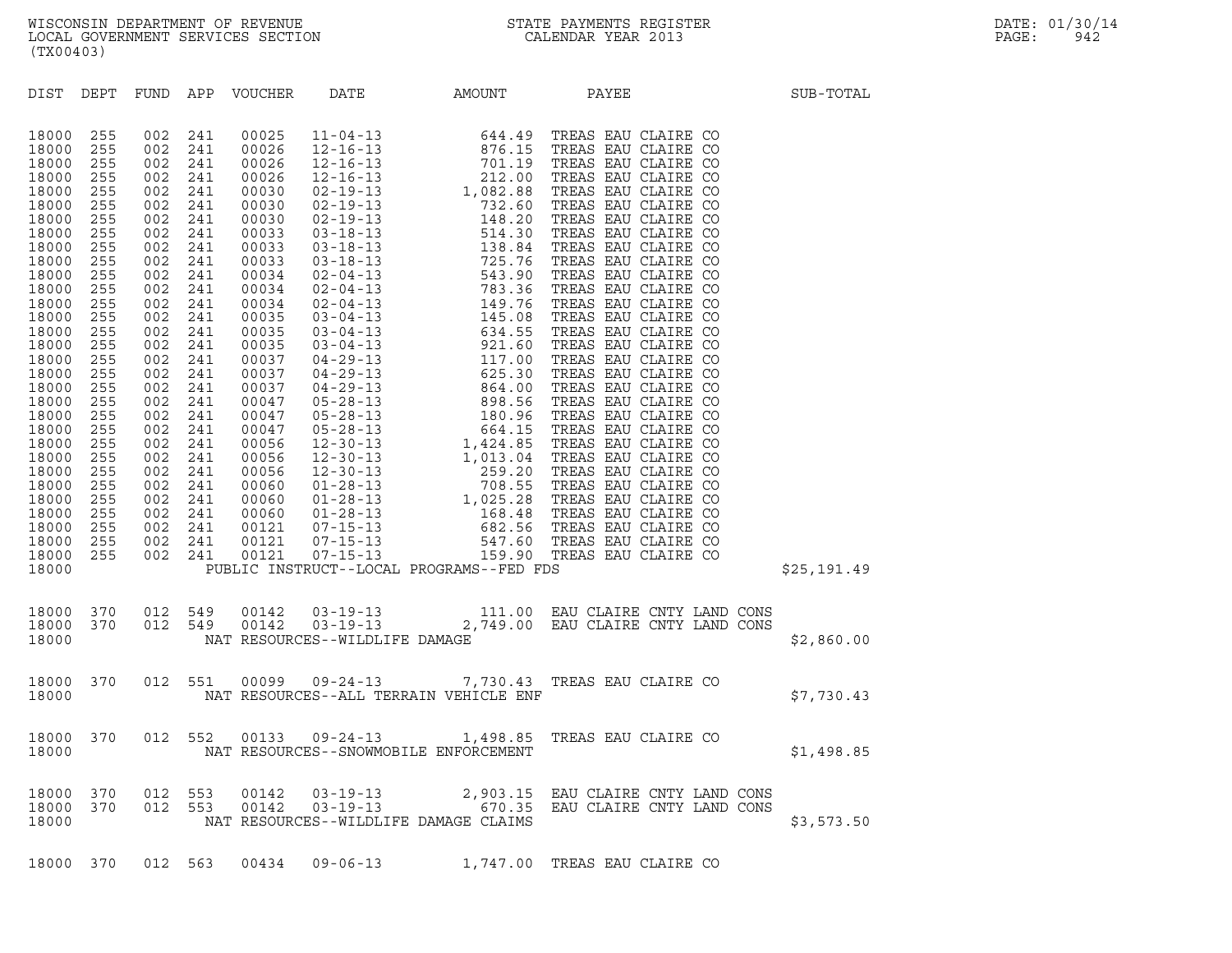| DATE: | 01/30/14 |
|-------|----------|
| PAGE: | 943      |

| (TX00403)                                                                                                                  |                                                                                                  |                                                                                                                |                                                                    |                                                                                                                            |                                                                                                                                                                                                                                                          |                                                                                                                                                                  |                                                                                                                                                                                                                                                                                                                                |               | DATE: 01/30/14<br>PAGE:<br>943 |
|----------------------------------------------------------------------------------------------------------------------------|--------------------------------------------------------------------------------------------------|----------------------------------------------------------------------------------------------------------------|--------------------------------------------------------------------|----------------------------------------------------------------------------------------------------------------------------|----------------------------------------------------------------------------------------------------------------------------------------------------------------------------------------------------------------------------------------------------------|------------------------------------------------------------------------------------------------------------------------------------------------------------------|--------------------------------------------------------------------------------------------------------------------------------------------------------------------------------------------------------------------------------------------------------------------------------------------------------------------------------|---------------|--------------------------------|
|                                                                                                                            |                                                                                                  |                                                                                                                |                                                                    | DIST DEPT FUND APP VOUCHER                                                                                                 | DATE                                                                                                                                                                                                                                                     | <b>AMOUNT</b>                                                                                                                                                    | PAYEE                                                                                                                                                                                                                                                                                                                          | SUB-TOTAL     |                                |
| 18000                                                                                                                      |                                                                                                  |                                                                                                                |                                                                    |                                                                                                                            | NAT RESOURCES--COUNTY CONSERVATION AIDS                                                                                                                                                                                                                  |                                                                                                                                                                  |                                                                                                                                                                                                                                                                                                                                | \$1,747.00    |                                |
| 18000 370<br>18000                                                                                                         |                                                                                                  |                                                                                                                |                                                                    |                                                                                                                            | NAT RESOURCES--RECREATION AIDS-FISH                                                                                                                                                                                                                      |                                                                                                                                                                  | 012 564 00238 04-05-13 2,601.23 TREAS EAU CLAIRE CO                                                                                                                                                                                                                                                                            | \$2,601.23    |                                |
| 18000 370<br>18000                                                                                                         |                                                                                                  |                                                                                                                |                                                                    |                                                                                                                            | NAT RESOURCES--URBAN FORESTRY/CO FORESTS                                                                                                                                                                                                                 |                                                                                                                                                                  | 012 572 00004 04-03-13 53,458.41 TREAS EAU CLAIRE CO                                                                                                                                                                                                                                                                           | \$53,458.41   |                                |
| 18000 370<br>18000                                                                                                         |                                                                                                  |                                                                                                                |                                                                    |                                                                                                                            | NAT RESOURCES--SNOWMOBILE TRAIL AIDS                                                                                                                                                                                                                     |                                                                                                                                                                  | 012 574 00150 08-05-13 22,562.50 TREAS EAU CLAIRE CO                                                                                                                                                                                                                                                                           | \$22,562.50   |                                |
| 18000 370<br>18000 370<br>18000                                                                                            |                                                                                                  |                                                                                                                | 012 575                                                            |                                                                                                                            | NAT RESOURCES--SNOWMOBILE TRAIL AIDS                                                                                                                                                                                                                     |                                                                                                                                                                  | 00153  08-05-13  22,562.50  TREAS EAU CLAIRE CO<br>012 575 00509 09-16-13 4,558.49 TREAS EAU CLAIRE CO                                                                                                                                                                                                                         | \$27,120.99   |                                |
| 18000 370<br>18000 370<br>18000 370<br>18000 370<br>18000                                                                  |                                                                                                  | 012 576<br>012 576<br>012 576                                                                                  | 012 576                                                            | 01231                                                                                                                      | NAT RESOURCES--ALL-TERRAIN VEHICLE TRAIL                                                                                                                                                                                                                 |                                                                                                                                                                  | 12-18-13 1,587.55 EAU CLAIRE CNTY                                                                                                                                                                                                                                                                                              | \$9,119.08    |                                |
| 18000 370<br>18000                                                                                                         |                                                                                                  |                                                                                                                |                                                                    |                                                                                                                            | NAT RESOURCES--RU RECYCLING GRANT                                                                                                                                                                                                                        |                                                                                                                                                                  | 074 670 40465 05-20-13 460,422.03 TREAS EAU CLAIRE CO                                                                                                                                                                                                                                                                          | \$460, 422.03 |                                |
| 18000 370<br>18000                                                                                                         |                                                                                                  |                                                                                                                |                                                                    |                                                                                                                            | NAT RESOURCES--RU CONSOLIDATED GRANT                                                                                                                                                                                                                     |                                                                                                                                                                  | 074 673 40465 05-20-13 26,542.63 TREAS EAU CLAIRE CO                                                                                                                                                                                                                                                                           | \$26,542.63   |                                |
| 18000 395<br>18000                                                                                                         |                                                                                                  |                                                                                                                |                                                                    |                                                                                                                            | 011 170 66647 02-28-13<br>TRANSPORTATION--COUNTY FOREST ROAD AIDS                                                                                                                                                                                        |                                                                                                                                                                  | 5,620.69 TREAS EAU CLAIRE CO                                                                                                                                                                                                                                                                                                   | \$5,620.69    |                                |
| 18000<br>18000<br>18000<br>18000<br>18000<br>18000<br>18000<br>18000<br>18000<br>18000<br>18000<br>18000<br>18000<br>18000 | 395<br>395<br>395<br>395<br>395<br>395<br>395<br>395<br>395<br>395<br>395<br>395<br>395<br>- 395 | 011<br>011<br>011<br>011<br>011<br>011<br>011<br>011<br>011<br>011 185<br>011<br>011 185<br>011 185<br>011 185 | 185<br>185<br>185<br>185<br>185<br>185<br>185<br>185<br>185<br>185 | 62494<br>63065<br>66211<br>75868<br>76990<br>76990<br>77641<br>81590<br>84654<br>91339<br>91339<br>92053<br>92053<br>92781 | $01 - 22 - 13$<br>$01 - 28 - 13$<br>$02 - 25 - 13$<br>$05 - 28 - 13$<br>$06 - 10 - 13$<br>$06 - 10 - 13$<br>$06 - 17 - 13$<br>$07 - 22 - 13$<br>$08 - 19 - 13$<br>$10 - 21 - 13$<br>$10 - 21 - 13$<br>$10 - 28 - 13$<br>$10 - 28 - 13$<br>$11 - 04 - 13$ | 8,205.39<br>4,851.68<br>657.28<br>1,040.23<br>1,866.30<br>1,958.08<br>6,655.98<br>917.85<br>6,853.28<br>3,120.69<br>1,958.08<br>3,181.88<br>1,346.18<br>2,141.65 | TREAS EAU CLAIRE CO<br>TREAS EAU CLAIRE CO<br>TREAS EAU CLAIRE CO<br>TREAS EAU CLAIRE CO<br>TREAS EAU CLAIRE CO<br>TREAS EAU CLAIRE CO<br>TREAS EAU CLAIRE CO<br>TREAS EAU CLAIRE CO<br>TREAS EAU CLAIRE CO<br>TREAS EAU CLAIRE CO<br>TREAS EAU CLAIRE CO<br>TREAS EAU CLAIRE CO<br>TREAS EAU CLAIRE CO<br>TREAS EAU CLAIRE CO |               |                                |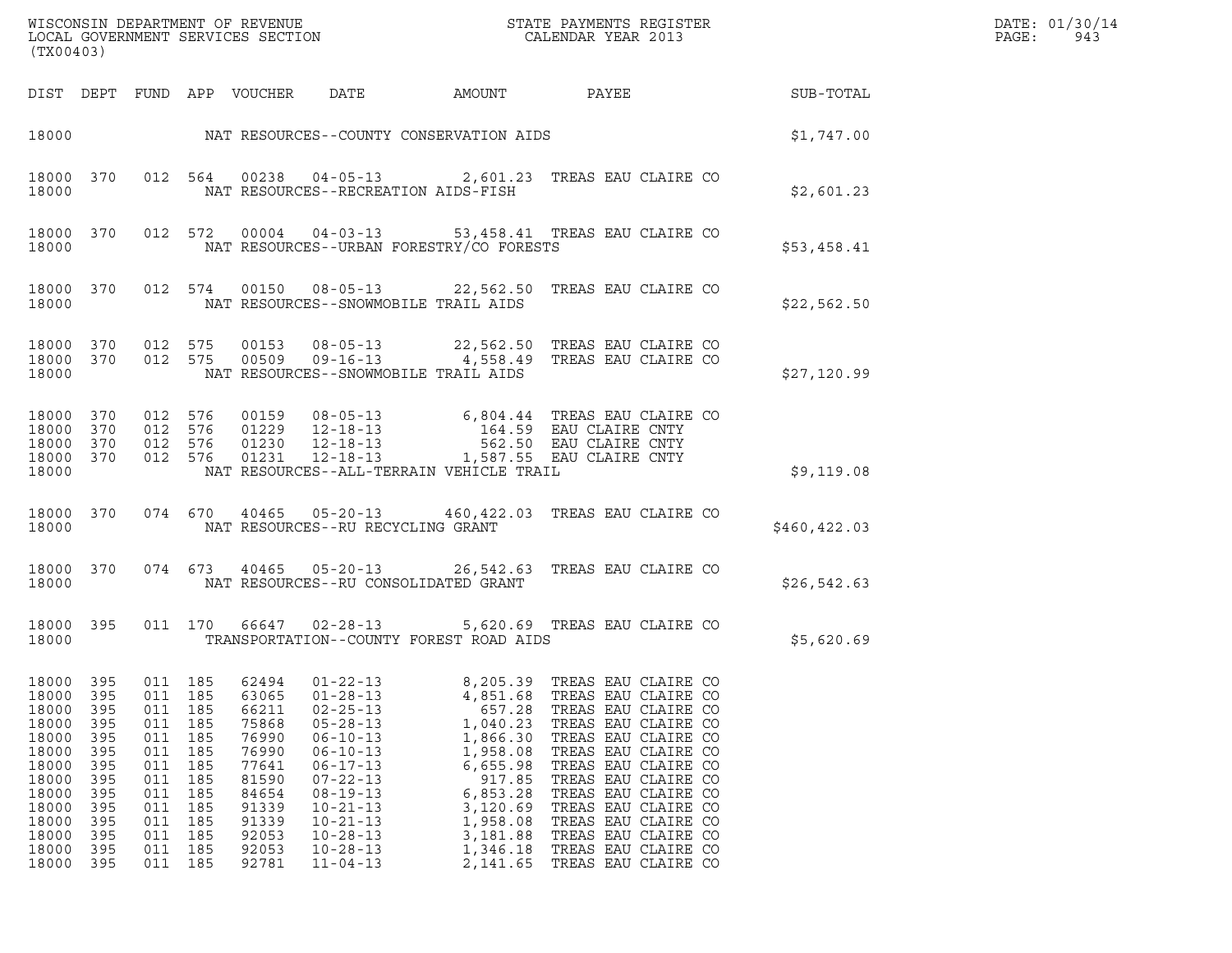| WISCONSIN DEPARTMENT OF REVENUE   | STATE PAYMENTS REGISTER | DATE: 01/30/14 |
|-----------------------------------|-------------------------|----------------|
| LOCAL GOVERNMENT SERVICES SECTION | CALENDAR YEAR 2013      | 944<br>PAGE :  |

| (TX00403)                                                                                                                                                          |                                                                                                                     |                                                                                                                                |                                                                                                                     | WISCONSIN DEPARTMENT OF REVENUE<br>LOCAL GOVERNMENT SERVICES SECTION                                                                                           | $\frac{1}{2}$                                                                                                                                                                                                                                                                                                              | STATE PAYMENTS REGISTER<br>CALENDAR YEAR 2013                                                                                                                                                                                                                                                                  |                                                                                                                                                                                     |                                                                                   |                 | DATE: 01/30/14<br>PAGE:<br>944 |
|--------------------------------------------------------------------------------------------------------------------------------------------------------------------|---------------------------------------------------------------------------------------------------------------------|--------------------------------------------------------------------------------------------------------------------------------|---------------------------------------------------------------------------------------------------------------------|----------------------------------------------------------------------------------------------------------------------------------------------------------------|----------------------------------------------------------------------------------------------------------------------------------------------------------------------------------------------------------------------------------------------------------------------------------------------------------------------------|----------------------------------------------------------------------------------------------------------------------------------------------------------------------------------------------------------------------------------------------------------------------------------------------------------------|-------------------------------------------------------------------------------------------------------------------------------------------------------------------------------------|-----------------------------------------------------------------------------------|-----------------|--------------------------------|
| DIST DEPT                                                                                                                                                          |                                                                                                                     |                                                                                                                                |                                                                                                                     | FUND APP VOUCHER                                                                                                                                               | DATE                                                                                                                                                                                                                                                                                                                       | <b>AMOUNT</b>                                                                                                                                                                                                                                                                                                  | PAYEE                                                                                                                                                                               |                                                                                   | SUB-TOTAL       |                                |
| 18000 395<br>18000                                                                                                                                                 |                                                                                                                     | 011 185                                                                                                                        |                                                                                                                     | 95201                                                                                                                                                          |                                                                                                                                                                                                                                                                                                                            | 11-25-13 1,040.23 TREAS EAU CLAIRE CO<br>TRANSPORTATION--HIGHWAY SAFETY-FEDERAL                                                                                                                                                                                                                                |                                                                                                                                                                                     |                                                                                   | \$45,794.78     |                                |
| 18000<br>18000<br>18000 395<br>18000                                                                                                                               | 395<br>395                                                                                                          | 011 190<br>011 190<br>011 190                                                                                                  |                                                                                                                     | 68018<br>82018<br>94018                                                                                                                                        | $10 - 07 - 13$                                                                                                                                                                                                                                                                                                             | 01-07-13 547,790.51 COUNTY OF EAU CLAIRE<br>07-01-13 1,095,581.02 COUNTY OF EAU CLAIRE<br>547,790.54 COUNTY OF EAU CLAIRE<br>TRANSPORTATION--GENERAL TRANSP AIDS-GTA                                                                                                                                           |                                                                                                                                                                                     |                                                                                   | \$2,191,162.07  |                                |
| 18000<br>18000<br>18000<br>18000                                                                                                                                   | 395<br>395<br>395                                                                                                   | 011 278<br>011 278<br>011 278                                                                                                  |                                                                                                                     | 69110<br>69110<br>79761                                                                                                                                        | $03 - 19 - 13$<br>$07 - 02 - 13$                                                                                                                                                                                                                                                                                           | 03-19-13 11,870.02 TREAS EAU CLAIRE CO<br>225,000.00 TREAS EAU CLAIRE CO<br>122,503.58 TREAS EAU CLAIRE CO<br>TRANSPORTATION--LRIP/TRIP/MSIP GRANTS                                                                                                                                                            |                                                                                                                                                                                     |                                                                                   | \$359,373.60    |                                |
| 18000 410<br>18000                                                                                                                                                 |                                                                                                                     | 002 116                                                                                                                        |                                                                                                                     | 11357                                                                                                                                                          | $11 - 05 - 13$<br>CORRECTIONS--LOCAL AID                                                                                                                                                                                                                                                                                   | 142,048.20 TREAS EAU CLAIRE CO                                                                                                                                                                                                                                                                                 |                                                                                                                                                                                     |                                                                                   | \$142,048.20    |                                |
| 18000<br>18000<br>18000<br>18000<br>18000<br>18000<br>18000<br>18000<br>18000<br>18000<br>18000<br>18000 435<br>18000                                              | 435<br>435<br>435<br>435<br>435<br>435<br>435<br>435<br>435<br>435<br>435                                           | 005 000<br>005 000<br>005<br>005<br>005<br>005<br>005<br>005<br>005<br>005<br>005<br>005 000                                   | 000<br>000<br>000<br>000<br>000<br>000<br>000<br>000<br>000                                                         | 90310<br>90314<br>90318<br>90321<br>90323<br>90325<br>90400<br>90402<br>90403<br>90406<br>90408<br>90411                                                       | $01 - 01 - 13$<br>$02 - 01 - 13$<br>$03 - 01 - 13$<br>$04 - 01 - 13$<br>$05 - 01 - 13$<br>$06 - 01 - 13$<br>$09 - 01 - 13$<br>$10 - 01 - 13$<br>$11 - 01 - 13$<br>$12 - 01 - 13$<br>HEALTH SERVICES--STATE/FED AIDS                                                                                                        | 636,977.00 EAU CLAIRE CO<br>417,077.00 EAU CLAIRE CO<br>458,034.00 EAU CLAIRE CO<br>1,331,244.00 EAU CLAIRE CO<br>1,090,663.00 EAU CLAIRE CO<br>475,146.00 EAU CLAIRE CO<br>07-01-13 4,443,720.00 EAU CLAIRE CO<br>08-01-13 1,822,877.00 EAU CLAIRE CO<br>424,301.00 EAU CLAIRE CO<br>872,907.00 EAU CLAIRE CO | 872,907.00 EAU CLAIRE CO<br>941,616.00 EAU CLAIRE CO<br>559,880.00 EAU CLAIRE CO                                                                                                    |                                                                                   | \$13,474,442.00 |                                |
| 18000 437<br>18000<br>18000<br>18000<br>18000<br>18000<br>18000<br>18000<br>18000<br>18000<br>18000<br>18000<br>18000<br>18000<br>18000<br>18000<br>18000<br>18000 | 437<br>437<br>437<br>437<br>437<br>437<br>437<br>437<br>437<br>437<br>437<br>437<br>437<br>437<br>437<br>437<br>437 | 005 000<br>005<br>005<br>005<br>005<br>005<br>005<br>005<br>005<br>005<br>005<br>005<br>005<br>005<br>005<br>005<br>005<br>005 | 000<br>000<br>000<br>000<br>000<br>000<br>000<br>000<br>000<br>000<br>000<br>000<br>000<br>000<br>000<br>000<br>000 | 00000<br>00000<br>00000<br>00000<br>00000<br>00000<br>00000<br>00000<br>00000<br>00000<br>00000<br>00000<br>00000<br>00000<br>00000<br>00000<br>00000<br>00000 | $01 - 05 - 13$<br>$01 - 05 - 13$<br>02-11-13<br>$03 - 07 - 13$<br>$03 - 30 - 13$<br>$03 - 31 - 13$<br>$04 - 05 - 13$<br>$04 - 25 - 13$<br>$04 - 05 - 13$<br>$05 - 07 - 13$<br>$06 - 30 - 13$<br>$07 - 05 - 13$<br>$07 - 05 - 13$<br>$07 - 22 - 13$<br>$08 - 26 - 13$<br>$09 - 05 - 13$<br>$09 - 30 - 13$<br>$10 - 06 - 13$ | 31,498.60 EAU CLAIRE<br>132,937.61 PAV VI.<br>20,359.33 EAU CLAIRE<br>117,042.15<br>102,189.80 EAU CLAIRE<br>15,283.00<br>244,021.14 EAU CLAIRE<br>46,522.32<br>57,895.41<br>37,379.86<br>225,809.45<br>1,120,089.91<br>113,749.64 EAU CLAIRE<br>61,900.60                                                     | 1,455.85 EAU CLAIRE<br>EAU CLAIRE<br>EAU CLAIRE<br>EAU CLAIRE<br>EAU CLAIRE<br>EAU CLAIRE<br>4,830.00 EAU CLAIRE<br>EAU CLAIRE<br>63, 255.34 EAU CLAIRE<br>EAU CLAIRE<br>EAU CLAIRE | CHILD SUPPORT<br>CHILD SUPPORT<br>CHILD SUPPORT<br>CHILD SUPPORT<br>CHILD SUPPORT |                 |                                |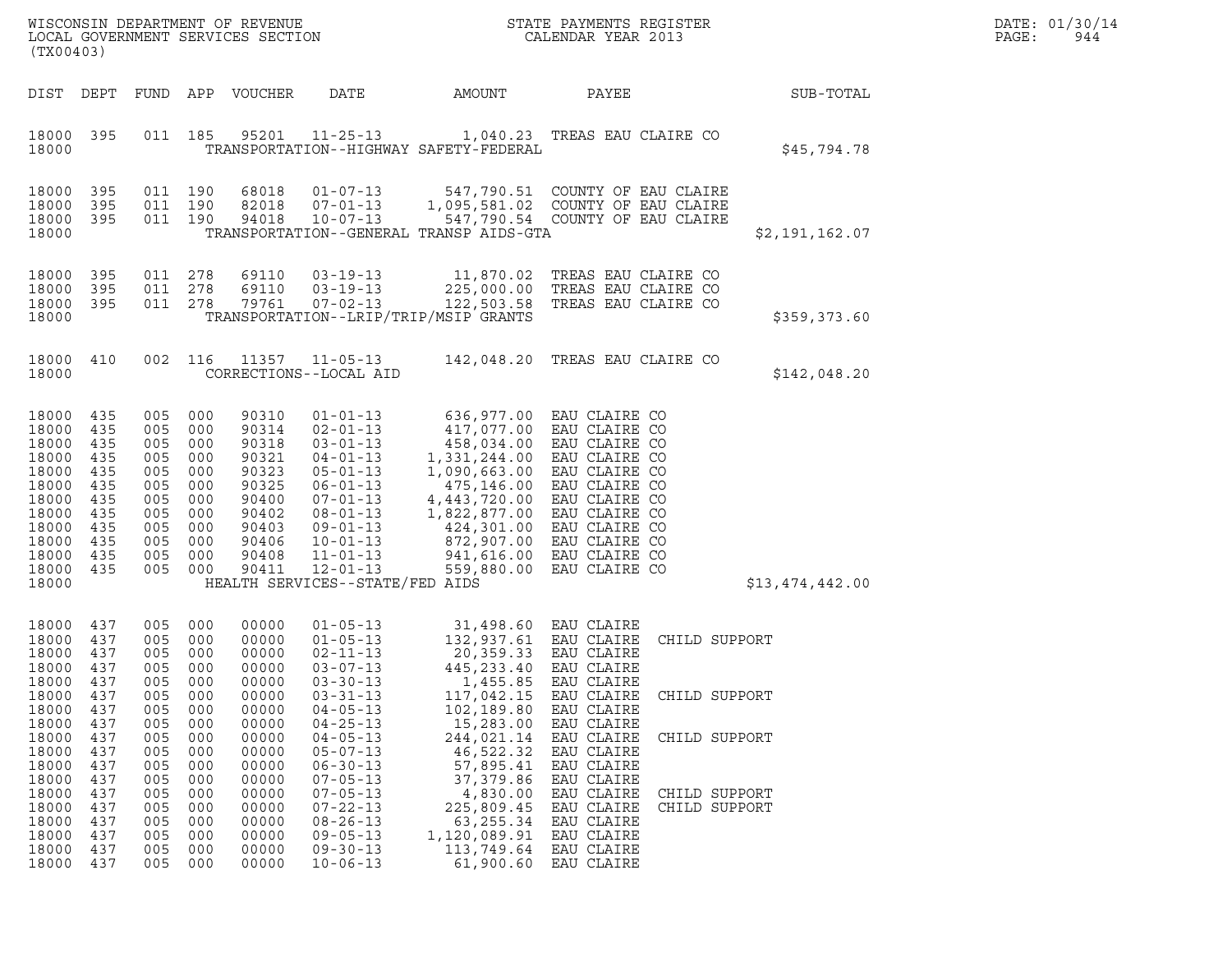| WISCONSIN DEPARTMENT OF REVENUE<br>LOCAL GOVERNMENT SERVICES SECTION<br>(TX00403) | STATE PAYMENTS REGISTER<br>CALENDAR YEAR 2013 | DATE: 01/30/14<br>PAGE:<br>945 |
|-----------------------------------------------------------------------------------|-----------------------------------------------|--------------------------------|

| (TX00403)                                                             |                                                                                          |                                                                                                                 |                                                              |                                                                                          |                                                  |
|-----------------------------------------------------------------------|------------------------------------------------------------------------------------------|-----------------------------------------------------------------------------------------------------------------|--------------------------------------------------------------|------------------------------------------------------------------------------------------|--------------------------------------------------|
| DIST<br>DEPT                                                          | FUND<br>APP<br><b>VOUCHER</b>                                                            | DATE                                                                                                            | AMOUNT                                                       | PAYEE                                                                                    | SUB-TOTAL                                        |
| 18000<br>437<br>437<br>18000<br>18000<br>437<br>18000<br>437<br>18000 | 005<br>000<br>00000<br>005<br>000<br>00000<br>005<br>000<br>00000<br>005<br>000<br>00000 | $10 - 05 - 13$<br>$10 - 10 - 13$<br>$11 - 28 - 13$<br>$12 - 05 - 13$<br>CHILDREN & FAMILIES--STATE/FEDERAL AIDS | 242,544.84 EAU CLAIRE<br>61,807.92<br>66,718.70<br>66,254.00 | EAU CLAIRE<br>EAU CLAIRE<br>EAU CLAIRE                                                   | CHILD SUPPORT<br>CHILD SUPPORT<br>\$3,278,778.87 |
| 18000<br>455<br>18000                                                 | 002<br>221<br>04826                                                                      | $07 - 30 - 13$<br>JUSTICE--LAW ENFORCEMENT SERVICES AID                                                         | 440.00                                                       | TREAS EAU CLAIRE CNTY                                                                    | \$440.00                                         |
| 455<br>18000<br>18000                                                 | 002<br>225<br>02523                                                                      | $02 - 15 - 13$<br>JUSTICE--LAW ENFORCEMENT--DRUG CRIMES                                                         | 28,896.00                                                    | TREAS EAU CLAIRE CO                                                                      | \$28,896.00                                      |
| 18000<br>455<br>18000<br>455<br>18000                                 | 002<br>231<br>00250<br>002<br>231<br>00455                                               | $02 - 07 - 13$<br>$02 - 12 - 13$<br>JUSTICE--LAW ENFORCEMENT TRAINING                                           | 15,680.00<br>1,920.00                                        | TREAS EAU CLAIRE CNTY<br>TREAS EAU CLAIRE CO                                             | \$17,600.00                                      |
| 18000<br>455<br>18000<br>455<br>18000                                 | 002<br>251<br>00051<br>002<br>251<br>00557                                               | $09 - 16 - 13$<br>$12 - 17 - 13$<br>JUSTICE--TRUANCY PROGRAM-GRANT FUNDS                                        | 10,422.00<br>10,422.00                                       | TREAS EAU CLAIRE CNTY<br>TREAS EAU CLAIRE CNTY                                           | \$20,844.00                                      |
| 455<br>18000<br>18000                                                 | 002<br>503<br>00018                                                                      | $03 - 12 - 13$<br>JUSTICE--VICTIM/WITNESS SERVICES AID                                                          | 35,289.13                                                    | TREAS EAU CLAIRE CO                                                                      | \$35, 289.13                                     |
| 18000<br>455<br>18000                                                 | 002<br>532<br>04751                                                                      | $07 - 30 - 13$<br>JUSTICE--VICTIM/WITNESS ASSISTANCE SERV                                                       |                                                              | 34,474.61 TREAS EAU CLAIRE CO                                                            | \$34,474.61                                      |
| 18000<br>455<br>18000<br>455<br>18000<br>455<br>18000<br>455<br>18000 | 002<br>542<br>00070<br>002<br>542<br>00226<br>002<br>542<br>00356<br>002<br>542<br>00538 | $08 - 12 - 13$<br>$11 - 19 - 13$<br>$02 - 06 - 13$<br>$05 - 17 - 13$<br>JUSTICE--VICTIM ASSISTANCE              | 13,385.00<br>12,761.00<br>12,916.00<br>11,281.00             | TREAS EAU CLAIRE CO<br>TREAS EAU CLAIRE CO<br>TREAS EAU CLAIRE CO<br>TREAS EAU CLAIRE CO | \$50,343.00                                      |
| 18000<br>465<br>18000<br>465<br>18000                                 | 002<br>308<br>00602<br>002<br>308<br>00847                                               | $03 - 19 - 13$<br>$12 - 03 - 13$<br>MILITARY AFFAIRS-EMER MGMT-RESPONSE EQMT                                    | 8,605.00<br>9,560.00                                         | TREAS EAU CLAIRE CO<br>TREAS EAU CLAIRE CO                                               | \$18, 165.00                                     |
| 465<br>18000<br>18000                                                 | 002<br>337<br>00668                                                                      | MILITARY AFFAIRS-EMERGENCY MGMT PLANNING                                                                        |                                                              | 06-28-13 8,225.00 TREAS EAU CLAIRE CO                                                    | \$8,225.00                                       |
| 18000<br>465<br>18000<br>465<br>18000                                 | 002<br>00366<br>342<br>002<br>342<br>00739                                               | $01 - 30 - 13$<br>$08 - 14 - 13$<br>MILITARY AFFAIRS-EMERGENCY MGMT-FED FUND                                    |                                                              | 25,019.68 TREAS EAU CLAIRE CO<br>27,033.80 TREAS EAU CLAIRE CO                           | \$52,053.48                                      |

18000 465 002 350 00073 08-23-13 2,220.68 TREAS EAU CLAIRE CO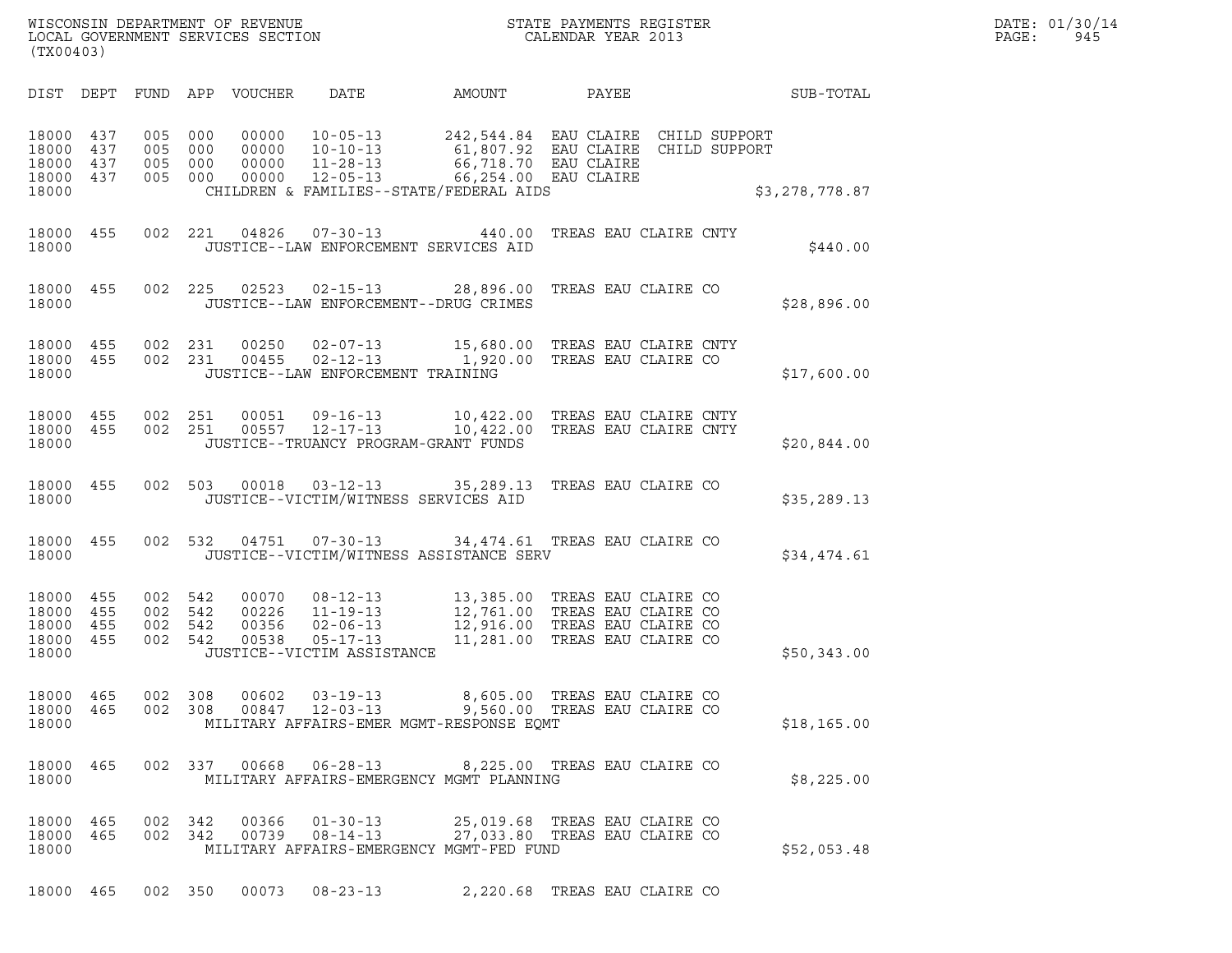| (TX00403)                                                                                                                                                                                                            |                                                                                                                                                               |                                                                                                                                                                                               |                                                                                                       |                                                                                                                                                                                                             |                                                                                                                                                                                      |                                                                                            | WISCONSIN DEPARTMENT OF REVENUE<br>LOCAL GOVERNMENT SERVICES SECTION<br>CALENDAR YEAR 2013                                                                                           |  | DATE: 01/30/14<br>PAGE:<br>946 |  |
|----------------------------------------------------------------------------------------------------------------------------------------------------------------------------------------------------------------------|---------------------------------------------------------------------------------------------------------------------------------------------------------------|-----------------------------------------------------------------------------------------------------------------------------------------------------------------------------------------------|-------------------------------------------------------------------------------------------------------|-------------------------------------------------------------------------------------------------------------------------------------------------------------------------------------------------------------|--------------------------------------------------------------------------------------------------------------------------------------------------------------------------------------|--------------------------------------------------------------------------------------------|--------------------------------------------------------------------------------------------------------------------------------------------------------------------------------------|--|--------------------------------|--|
|                                                                                                                                                                                                                      |                                                                                                                                                               |                                                                                                                                                                                               |                                                                                                       | DIST DEPT FUND APP VOUCHER                                                                                                                                                                                  | DATE                                                                                                                                                                                 | AMOUNT                                                                                     | PAYEE                                                                                                                                                                                |  | <b>SUB-TOTAL</b>               |  |
| 18000                                                                                                                                                                                                                | 18000 465                                                                                                                                                     |                                                                                                                                                                                               |                                                                                                       |                                                                                                                                                                                                             | MILITARY AFFAIRS--HOMELAND SEC GRANT                                                                                                                                                 |                                                                                            | 002 350 00503 12-13-13 20,612.95 TREAS EAU CLAIRE CNTY                                                                                                                               |  | \$22,833.63                    |  |
| 18000                                                                                                                                                                                                                | 18000 465                                                                                                                                                     |                                                                                                                                                                                               |                                                                                                       |                                                                                                                                                                                                             | MILITARY AFFAIRS-EMER MGMT-PLANNING AID                                                                                                                                              |                                                                                            | 072 364 00410 01-31-13 8,244.00 TREAS EAU CLAIRE CO                                                                                                                                  |  | \$8,244.00                     |  |
| 18000                                                                                                                                                                                                                | 18000 485                                                                                                                                                     |                                                                                                                                                                                               |                                                                                                       |                                                                                                                                                                                                             |                                                                                                                                                                                      |                                                                                            | 002 127 05217 06-06-13 1,300.00 TREAS EAU CLAIRE CO<br>VETERANS AFFAIRS GRANTS                                                                                                       |  | \$1,300.00                     |  |
| 18000                                                                                                                                                                                                                | 18000 485                                                                                                                                                     |                                                                                                                                                                                               | 082 267                                                                                               |                                                                                                                                                                                                             | VETERANS AFFAIRS--GRANTS TO COUNTIES                                                                                                                                                 |                                                                                            | 05217  06-06-13  5,850.00  TREAS EAU CLAIRE CO                                                                                                                                       |  | \$5,850.00                     |  |
| 18000                                                                                                                                                                                                                | 18000 485                                                                                                                                                     |                                                                                                                                                                                               |                                                                                                       |                                                                                                                                                                                                             | VETERANS AFFAIRS--GRANTS TO COUNTIES                                                                                                                                                 |                                                                                            | 083 370 05217 06-06-13 5,850.00 TREAS EAU CLAIRE CO                                                                                                                                  |  | \$5,850.00                     |  |
| 18000                                                                                                                                                                                                                | 18000 505                                                                                                                                                     | 002 116                                                                                                                                                                                       |                                                                                                       |                                                                                                                                                                                                             | DOA--LAND INFORMATION BOARD GRANTS                                                                                                                                                   |                                                                                            | 01354  09-10-13  300.00  TREAS EAU CLAIRE CO                                                                                                                                         |  | \$300.00                       |  |
| 18000<br>18000<br>18000<br>18000<br>18000<br>18000<br>18000<br>18000<br>18000<br>18000<br>18000<br>18000<br>18000<br>18000<br>18000<br>18000<br>18000<br>18000<br>18000<br>18000<br>18000<br>18000<br>18000<br>18000 | 505<br>505<br>505<br>505<br>505<br>505<br>505<br>505<br>505<br>505<br>505<br>505<br>505<br>505<br>505<br>505<br>505<br>505<br>505<br>505<br>505<br>505<br>505 | 002 155<br>002 155<br>002 155<br>002<br>002 155<br>002<br>002<br>002<br>002<br>002<br>002 155<br>002<br>002 155<br>002 155<br>002 155<br>002<br>002<br>002<br>002<br>002<br>002<br>002<br>002 | 155<br>155<br>155<br>155<br>155<br>155<br>155<br>155<br>155<br>155<br>155<br>155<br>155<br>155<br>155 | 60002<br>60002<br>60119<br>60119<br>60156<br>60156<br>60190<br>60190<br>60221<br>60221<br>60248<br>60371<br>60371<br>60403<br>60403<br>60511<br>60511<br>60581<br>60581<br>60702<br>60702<br>60802<br>60802 | $03 - 11 - 13$<br>$03 - 11 - 13$<br>$04 - 08 - 13$<br>$04 - 08 - 13$<br>$05 - 23 - 13$<br>$05 - 23 - 13$<br>$07 - 09 - 13$<br>$07 - 09 - 13$<br>DOA-HOUSING ASSISTANCE-FEDERAL FUNDS | 13,881.53<br>1,932.81<br>4,682.31<br>315.50<br>315.50<br>2,406.75<br>25,797.22<br>5,677.01 | TREAS EAU CLAIRE CO<br>TREAS EAU CLAIRE CO<br>TREAS EAU CLAIRE CO<br>TREAS EAU CLAIRE CO<br>TREAS EAU CLAIRE CO<br>TREAS EAU CLAIRE CO<br>TREAS EAU CLAIRE CO<br>TREAS EAU CLAIRE CO |  | \$99,701.00                    |  |
| 18000<br>18000<br>18000                                                                                                                                                                                              | 505<br>505<br>505                                                                                                                                             | 002<br>002<br>002                                                                                                                                                                             | 643<br>643<br>643                                                                                     | 05093<br>05247<br>06980                                                                                                                                                                                     | $01 - 04 - 13$<br>$01 - 16 - 13$<br>$02 - 20 - 13$                                                                                                                                   | 10,440.00<br>37,402.94<br>7,250.00                                                         | TREAS EAU CLAIRE CNTY<br>TREAS EAU CLAIRE CO<br>TREAS EAU CLAIRE CO                                                                                                                  |  |                                |  |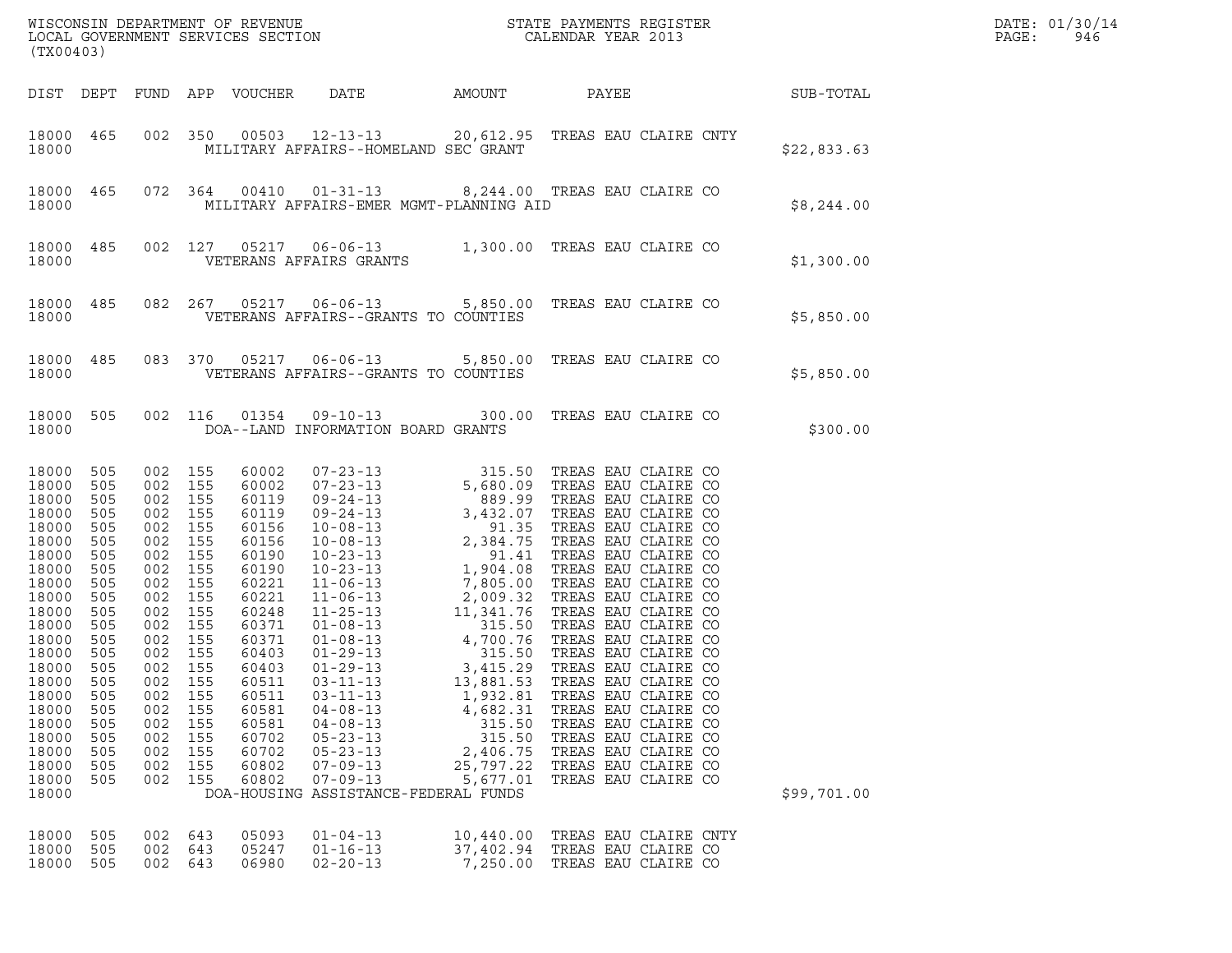| (TX00403)                                                                                                                                                                                                                                                         |                                                                                                                                                                                                         |                                                                                                                                                                                                                            |                                                                                                                                               | WISCONSIN DEPARTMENT OF REVENUE<br>LOCAL GOVERNMENT SERVICES SECTION                                                                                                                                                                                              |                                                                                                                                                                                                                                                                                                                                                                                                                                                                                                                                                |                                                                                                                                                          | STATE PAYMENTS REGISTER<br>CALENDAR YEAR 2013                                                                                                                                                                                                                                                                                                                                                                                                                                                                                                                                                                                                                                                    |               | DATE: 01/30/14<br>PAGE:<br>947 |
|-------------------------------------------------------------------------------------------------------------------------------------------------------------------------------------------------------------------------------------------------------------------|---------------------------------------------------------------------------------------------------------------------------------------------------------------------------------------------------------|----------------------------------------------------------------------------------------------------------------------------------------------------------------------------------------------------------------------------|-----------------------------------------------------------------------------------------------------------------------------------------------|-------------------------------------------------------------------------------------------------------------------------------------------------------------------------------------------------------------------------------------------------------------------|------------------------------------------------------------------------------------------------------------------------------------------------------------------------------------------------------------------------------------------------------------------------------------------------------------------------------------------------------------------------------------------------------------------------------------------------------------------------------------------------------------------------------------------------|----------------------------------------------------------------------------------------------------------------------------------------------------------|--------------------------------------------------------------------------------------------------------------------------------------------------------------------------------------------------------------------------------------------------------------------------------------------------------------------------------------------------------------------------------------------------------------------------------------------------------------------------------------------------------------------------------------------------------------------------------------------------------------------------------------------------------------------------------------------------|---------------|--------------------------------|
| DIST DEPT                                                                                                                                                                                                                                                         |                                                                                                                                                                                                         |                                                                                                                                                                                                                            |                                                                                                                                               | FUND APP VOUCHER                                                                                                                                                                                                                                                  | DATE                                                                                                                                                                                                                                                                                                                                                                                                                                                                                                                                           | AMOUNT                                                                                                                                                   | PAYEE                                                                                                                                                                                                                                                                                                                                                                                                                                                                                                                                                                                                                                                                                            | SUB-TOTAL     |                                |
| 18000<br>18000<br>18000                                                                                                                                                                                                                                           | 505<br>505                                                                                                                                                                                              |                                                                                                                                                                                                                            | 002 643<br>002 643                                                                                                                            | 07437<br>11311                                                                                                                                                                                                                                                    | $02 - 27 - 13$<br>07-05-13<br>DOA--JUSTICE ASSISTANCE FEDERAL FUNDS                                                                                                                                                                                                                                                                                                                                                                                                                                                                            | 10,422.00                                                                                                                                                | 10,441.00 TREAS EAU CLAIRE CNTY<br>TREAS EAU CLAIRE CNTY                                                                                                                                                                                                                                                                                                                                                                                                                                                                                                                                                                                                                                         | \$75,955.94   |                                |
| 18000<br>18000<br>18000                                                                                                                                                                                                                                           | 505<br>505                                                                                                                                                                                              | 002<br>002 645                                                                                                                                                                                                             | 645                                                                                                                                           | 05500<br>11067                                                                                                                                                                                                                                                    | $01 - 04 - 13$<br>$06 - 20 - 13$<br>DOA-JUSTICE ASSISTANCE-AID TO NON-PROFIT                                                                                                                                                                                                                                                                                                                                                                                                                                                                   |                                                                                                                                                          | 3,804.00 TREAS EAU CLAIRE CNTY<br>11,000.00 TREAS EAU CLAIRE CNTY                                                                                                                                                                                                                                                                                                                                                                                                                                                                                                                                                                                                                                | \$14,804.00   |                                |
| 18000<br>18000<br>18000<br>18000<br>18000<br>18000<br>18000<br>18000<br>18000<br>18000                                                                                                                                                                            | 505<br>505<br>505<br>505<br>505<br>505<br>505<br>505<br>505                                                                                                                                             | 002 743<br>002<br>002 743<br>002<br>002 743<br>002 743<br>002 743<br>002 743<br>002 743                                                                                                                                    | 743<br>743                                                                                                                                    | 00547<br>00547<br>01688<br>03857<br>10022<br>10568<br>10792<br>10792<br>11132                                                                                                                                                                                     | $06 - 19 - 13$<br>DOA--HOUSING ASSISTANCE GRANTS                                                                                                                                                                                                                                                                                                                                                                                                                                                                                               | 40,000.00                                                                                                                                                | 41,164.00 TREAS EAU CLAIRE CO<br>08-12-13<br>08-12-13<br>08-12-13<br>10,000.00 TREAS EAU CLAIRE CO<br>10-07-13<br>10,000.00 TREAS EAU CLAIRE CO<br>12-10-13<br>9,000.00 TREAS EAU CLAIRE CO<br>05-30-13<br>10,000.00 TREAS EAU CLAIRE CO<br>06-11-13<br>9,000.00 TREAS EAU CLAIRE CO<br><br>TREAS EAU CLAIRE CO                                                                                                                                                                                                                                                                                                                                                                                  | \$160, 164.00 |                                |
| 18000<br>18000<br>18000<br>18000<br>18000<br>18000<br>18000<br>18000<br>18000<br>18000<br>18000<br>18000<br>18000<br>18000<br>18000<br>18000<br>18000<br>18000<br>18000<br>18000<br>18000<br>18000<br>18000<br>18000<br>18000<br>18000<br>18000<br>18000<br>18000 | 505<br>505<br>505<br>505<br>505<br>505<br>505<br>505<br>505<br>505<br>505<br>505<br>505<br>505<br>505<br>505<br>505<br>505<br>505<br>505<br>505<br>505<br>505<br>505<br>505<br>505<br>505<br>505<br>505 | 035 371<br>035 371<br>035 371<br>035<br>035 371<br>035<br>035 371<br>035<br>035 371<br>035<br>035 371<br>035 371<br>035 371<br>035 371<br>035<br>035<br>035<br>035<br>035<br>035<br>035<br>035<br>035<br>035<br>035<br>035 | 035 371<br>035 371<br>371<br>371<br>371<br>371<br>035 371<br>371<br>371<br>371<br>371<br>371<br>371<br>371<br>371<br>371<br>371<br>371<br>371 | 60002<br>60002<br>60002<br>60119<br>60119<br>60119<br>60156<br>60156<br>60190<br>60190<br>60248<br>60248<br>60371<br>60371<br>60371<br>60403<br>60403<br>60403<br>60511<br>60511<br>60511<br>60581<br>60581<br>60581<br>60702<br>60702<br>60702<br>60802<br>60802 | $07 - 23 - 13$<br>$\begin{array}{cccc} 07-23-13 & 2,373\ .78 \\ 07-23-13 & 3,218\ .78 \\ 09-24-13 & 2,373\ .78 \\ 09-24-13 & 2,373\ .78 \\ 09-24-13 & 3,218\ .78 \\ 09-24-13 & 3,218\ .78 \\ 10-08-13 & 12,189\ .59 \\ 10-08-13 & 423\ .57 \\ 10-23-13 & 514\ .92 \\ 10-23-13 & 2,280\ .27 \\ 11-25$<br>$01 - 29 - 13$<br>$01 - 29 - 13$<br>$03 - 11 - 13$<br>$03 - 11 - 13$<br>$03 - 11 - 13$<br>$04 - 08 - 13$<br>$04 - 08 - 13$<br>$04 - 08 - 13$<br>$05 - 23 - 13$<br>$05 - 23 - 13$<br>$05 - 23 - 13$<br>$07 - 09 - 13$<br>$07 - 09 - 13$ | 3,218.78<br>4,189.63<br>4,189.63<br>2,373.78<br>3,218.78<br>3,218.78<br>2,373.78<br>4,189.63<br>2,373.78<br>4,189.63<br>3,218.78<br>2,373.78<br>3,218.78 | 2,373.78 TREAS EAU CLAIRE CO<br>TREAS EAU CLAIRE CO<br>TREAS EAU CLAIRE CO<br>TREAS EAU CLAIRE CO<br>TREAS EAU CLAIRE CO<br>TREAS EAU CLAIRE CO<br>TREAS EAU CLAIRE CO<br>TREAS EAU CLAIRE CO<br>TREAS EAU CLAIRE CO<br>TREAS EAU CLAIRE CO<br>TREAS EAU CLAIRE CO<br>TREAS EAU CLAIRE CO<br>TREAS EAU CLAIRE CO<br>TREAS EAU CLAIRE CO<br>TREAS EAU CLAIRE CO<br>TREAS EAU CLAIRE CO<br>TREAS EAU CLAIRE CO<br>TREAS EAU CLAIRE CO<br>TREAS EAU CLAIRE CO<br>TREAS EAU CLAIRE CO<br>TREAS EAU CLAIRE CO<br>TREAS EAU CLAIRE CO<br>TREAS EAU CLAIRE CO<br>TREAS EAU CLAIRE CO<br>TREAS EAU CLAIRE CO<br>TREAS EAU CLAIRE CO<br>TREAS EAU CLAIRE CO<br>TREAS EAU CLAIRE CO<br>TREAS EAU CLAIRE CO |               |                                |
| 18000<br>18000                                                                                                                                                                                                                                                    | 505                                                                                                                                                                                                     | 035                                                                                                                                                                                                                        | 371                                                                                                                                           | 60802                                                                                                                                                                                                                                                             | $07 - 09 - 13$<br>DOA--PUBLIC BENEFITS FUND                                                                                                                                                                                                                                                                                                                                                                                                                                                                                                    | 4,189.63                                                                                                                                                 | TREAS EAU CLAIRE CO                                                                                                                                                                                                                                                                                                                                                                                                                                                                                                                                                                                                                                                                              | \$91,850.00   |                                |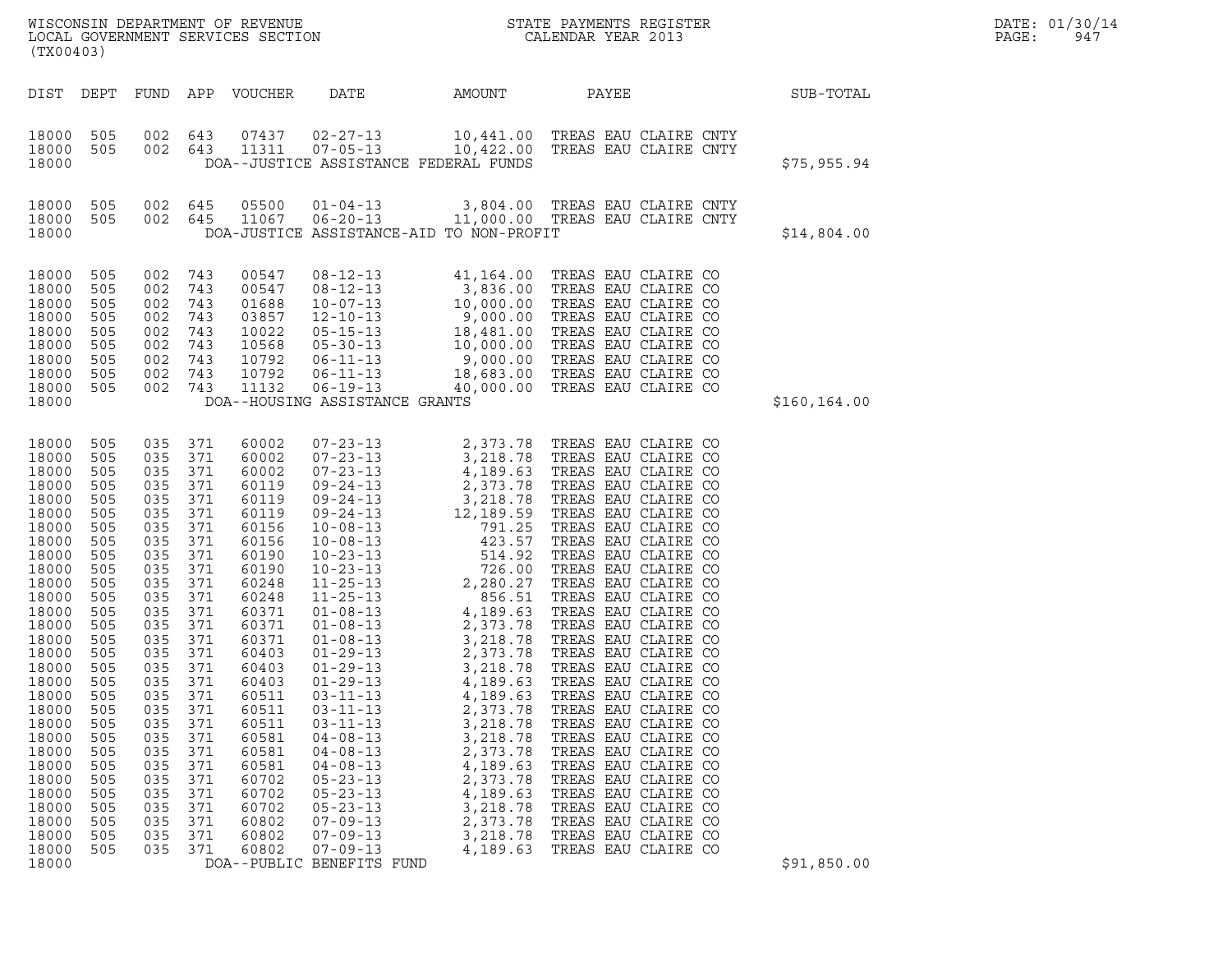| (TX00403)               |            |            |            |                |                                                        |                                                                                                           |                                               |                 |  |
|-------------------------|------------|------------|------------|----------------|--------------------------------------------------------|-----------------------------------------------------------------------------------------------------------|-----------------------------------------------|-----------------|--|
| DIST                    | DEPT       | FUND       | APP        | <b>VOUCHER</b> | DATE                                                   | AMOUNT                                                                                                    | PAYEE                                         | SUB-TOTAL       |  |
| 18000<br>18000<br>18000 | 835<br>835 | 002<br>002 | 105<br>105 | 43419<br>80521 | 07-22-13<br>11-18-13<br>REVENUE--STATE SHARED REVENUES | 364,931.01<br>2,084,473.41                                                                                | TREAS EAU CLAIRE CO<br>TREAS<br>EAU CLAIRE CO | \$2,449,404.42  |  |
| 18000<br>18000          | 835        | 002        | 109        |                | REVENUE--EXEMPT COMPUTER AID                           | 01018  07-22-13  170,789.00                                                                               | TREAS EAU CLAIRE CO                           | \$170,789.00    |  |
| 18000<br>18000<br>18000 | 835<br>835 | 002<br>002 | 302<br>302 | 10028          | 11028 07-22-13                                         | 07-22-13 4,124,829.68 TREAS EAU CLAIRE CO<br>938,700.81 TREAS<br>REVENUE-FIRST DOLLAR/SCHOOL LEVY CREDITS | EAU CLAIRE CO                                 | \$5,063,530.49  |  |
| 18000<br>18000          | 835        | 021        | 363        | 37167          | $03 - 25 - 13$<br>REVENUE--LOTTERY CREDIT              | 1,029,187.51                                                                                              | TREAS EAU CLAIRE CO                           | \$1,029,187.51  |  |
| 18000                   |            |            |            |                | DISTRICT TOTAL APPROPRIATIONS                          |                                                                                                           |                                               | \$29,807,729.53 |  |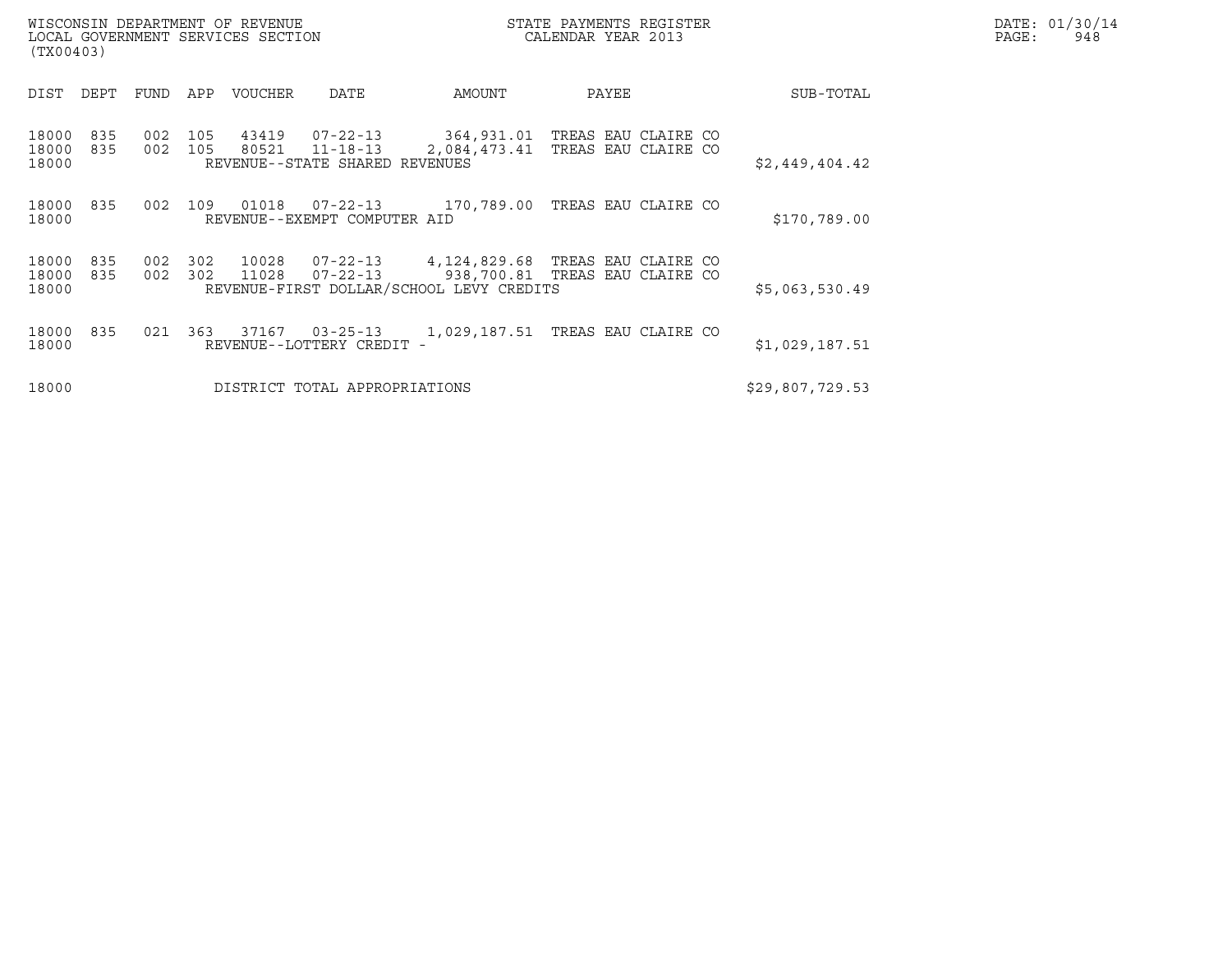| WISCONSIN DEPARTMENT OF REVENUE   | STATE PAYMENTS REGISTER | DATE: 01/30/14 |
|-----------------------------------|-------------------------|----------------|
| LOCAL GOVERNMENT SERVICES SECTION | CALENDAR YEAR 2013      | PAGE:<br>949   |

| (TX00403)                                                 |  |  |                                     |                                          | WISCONSIN DEPARTMENT OF REVENUE<br>LOCAL GOVERNMENT SERVICES SECTION<br>CALENDAR YEAR 2013                                                                                                                                                                                  | R            | DATE: 01/30/14<br>$\mathtt{PAGE:}$<br>949 |
|-----------------------------------------------------------|--|--|-------------------------------------|------------------------------------------|-----------------------------------------------------------------------------------------------------------------------------------------------------------------------------------------------------------------------------------------------------------------------------|--------------|-------------------------------------------|
|                                                           |  |  |                                     |                                          | DIST DEPT FUND APP VOUCHER DATE AMOUNT PAYEE                                                                                                                                                                                                                                | SUB-TOTAL    |                                           |
| 18002                                                     |  |  |                                     | SAFETY/PROF SERV--FIRE INSURANCE DUES    | 18002 165 002 225 00487 07-03-13 3,611.29 TREAS TN BRIDGE CREEK                                                                                                                                                                                                             | \$3,611.29   |                                           |
| 18002 370<br>18002 370<br>18002 370<br>18002              |  |  |                                     | NAT RESOURCES-SEVERANCE/YIELD/WITHDRAWAL | 000 001 01DNR 03-13-13 89,008.98 TREAS TOWN BRIDGE CREEK<br>000 001 02DNR 07-03-13 2,310.16 TREAS TOWN BRIDGE CREEK<br>000 001 04DNR 10-23-13 153.10 TOWN BRIDGE CREEK                                                                                                      | \$91,472.24  |                                           |
| 18002 370<br>18002 370<br>18002                           |  |  |                                     | NAT RESOURCES--FOREST CROP/MFL/CO FOREST | 012 571 36143 06-10-13 1,514.06 TREAS TN BRIDGE CREEK<br>012 571 36143 06-10-13 7,050.83 TREAS TN BRIDGE CREEK                                                                                                                                                              | \$8,564.89   |                                           |
| 18002 370<br>18002 370<br>18002                           |  |  |                                     | NAT RESOURCES--AIDS IN LIEU OF TAXES     | 012 579 18382 04-15-13 1,742.40 TREAS TN BRIDGE CREEK<br>012 579 18382 04-15-13 173.96 TREAS TOWN BRIDGE CREEK                                                                                                                                                              | \$1,916.36   |                                           |
| 18002 395<br>18002 395<br>18002 395<br>18002 395<br>18002 |  |  |                                     |                                          | 011 191 70487 01-07-13 35,851.39 TOWN OF BRIDGE CREEK<br>011 191 76487 04-01-13 35,851.39 TOWN OF BRIDGE CREEK<br>011 191 84487 07-01-13 35,851.39 TOWN OF BRIDGE CREEK<br>011 191 96487 10-07-13 35,851.41 TOWN OF BRIDGE CREEK<br>TRANSPORTATION--GENERAL TRANSP AIDS-GTA | \$143,405.58 |                                           |
| 18002                                                     |  |  |                                     | TRANSPORTATION--LRIP/TRIP/MSIP GRANTS    | 18002 395 011 278 83200 08-02-13 9,959.00 TREAS TN BRIDGE CREEK                                                                                                                                                                                                             | \$9,959.00   |                                           |
| 18002 835<br>18002 835<br>18002                           |  |  | REVENUE--STATE SHARED REVENUES      |                                          | 002 105 43401 07-22-13 10,974.60 TREAS TN BRIDGE CREEK<br>002 105 80503 11-18-13 63,552.02 TREAS TN BRIDGE CREEK                                                                                                                                                            | \$74,526.62  |                                           |
| 18002 835<br>18002                                        |  |  | REVENUE--EXEMPT COMPUTER AID        |                                          | 002 109 02442 07-22-13 21.00 TREAS TN BRIDGE CREEK                                                                                                                                                                                                                          | \$21.00      |                                           |
|                                                           |  |  | 18002 DISTRICT TOTAL APPROPRIATIONS |                                          |                                                                                                                                                                                                                                                                             | \$333,476.98 |                                           |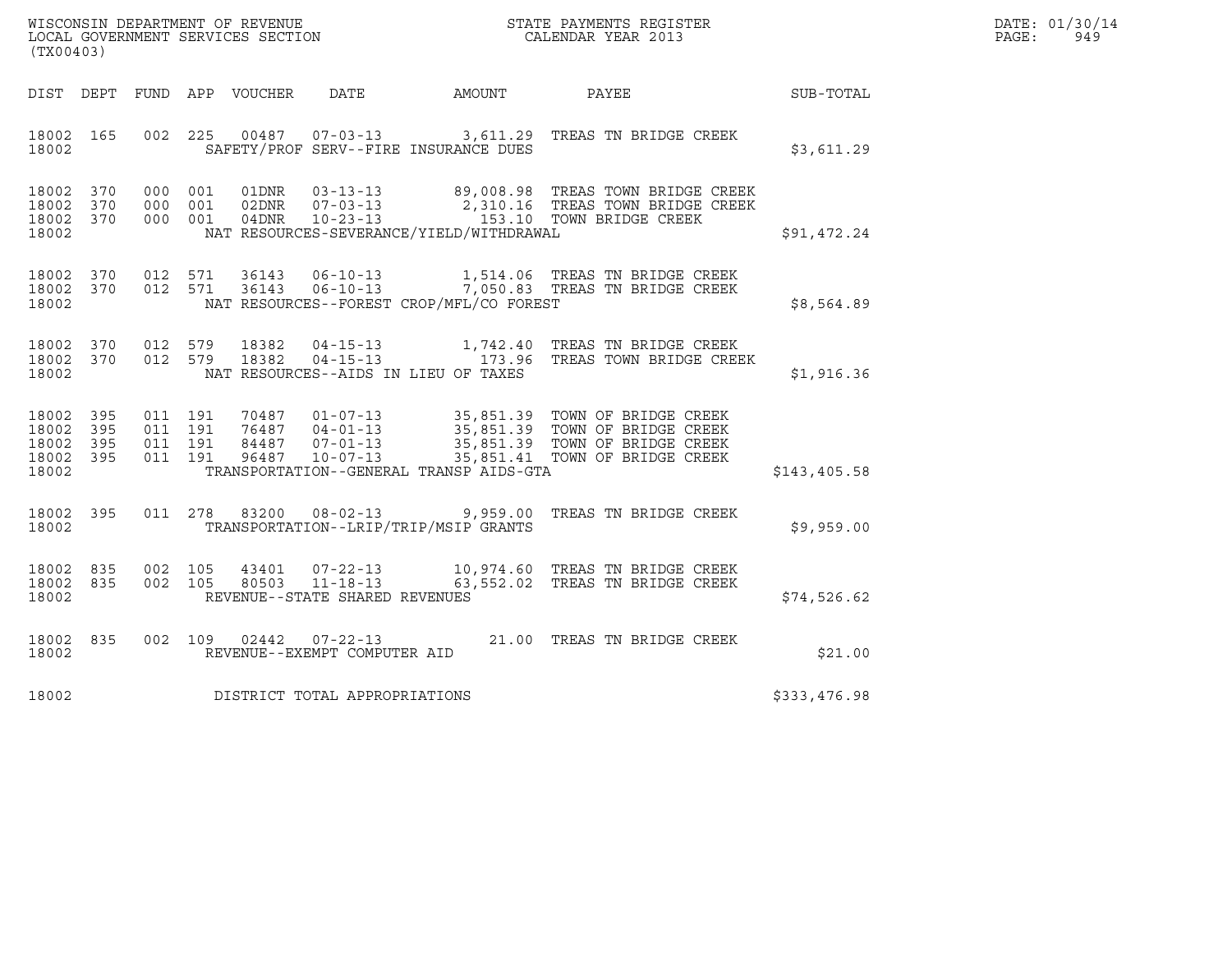| WISCONSIN DEPARTMENT OF REVENUE   | STATE PAYMENTS REGISTER | DATE: 01/30/14 |
|-----------------------------------|-------------------------|----------------|
| LOCAL GOVERNMENT SERVICES SECTION | CALENDAR YEAR 2013      | PAGE:<br>950   |

| ${\tt WISCONSIM\ DEPARTMENT\ OF\ REVENUE}\hbox{\tt STATE\ PAYMENTS\ REGISTER}\hbox{\tt LOGL\ GOVERNMENT\ SERVICES\ SECTION}\hbox{\tt SCITION}\hbox{\tt CALENDAR\ YEAR\ 2013}$<br>(TX00403) |       |  |  |  |                                |                                                |                                                                                                                                                                                                                                                                                                                          |              | DATE: 01/30/14<br>$\mathtt{PAGE:}$<br>950 |
|--------------------------------------------------------------------------------------------------------------------------------------------------------------------------------------------|-------|--|--|--|--------------------------------|------------------------------------------------|--------------------------------------------------------------------------------------------------------------------------------------------------------------------------------------------------------------------------------------------------------------------------------------------------------------------------|--------------|-------------------------------------------|
|                                                                                                                                                                                            |       |  |  |  |                                |                                                | DIST DEPT FUND APP VOUCHER DATE AMOUNT PAYEE                                                                                                                                                                                                                                                                             | SUB-TOTAL    |                                           |
|                                                                                                                                                                                            |       |  |  |  |                                | 18004 SAFETY/PROF SERV--FIRE INSURANCE DUES    | 18004 165 002 225 00488 07-03-13 4,631.30 TREAS TN BRUNSWICK                                                                                                                                                                                                                                                             | \$4,631.30   |                                           |
| 18004                                                                                                                                                                                      |       |  |  |  |                                | NAT RESOURCES-SEVERANCE/YIELD/WITHDRAWAL       | $\begin{tabular}{cccccc} 18004 & 370 & 000 & 001 & 01DNR & 03-13-13 & & 1,616.40 & TREAS TOWN BRUNSWICK \\ 18004 & 370 & 000 & 001 & 02DNR & 07-03-13 & & 16.10 & TREAS TOWN BRUNSWICK \\ 18004 & 370 & 000 & 001 & 04DNR & 10-23-13 & & 253.29 TOWN BRUNSWICK \end{tabular}$                                            | \$1,885.79   |                                           |
|                                                                                                                                                                                            |       |  |  |  |                                |                                                | 18004 370 002 503 15706 02-06-13 9,526.10 TREAS TN BRUNSWICK<br>TOWN SHARE 998.71                                                                                                                                                                                                                                        | \$9,526.10   |                                           |
|                                                                                                                                                                                            |       |  |  |  |                                | 18004 NAT RESOURCES--FOREST CROP/MFL/CO FOREST | 18004 370 012 571 36144 06-10-13 215.48 TREAS TN BRUNSWICK                                                                                                                                                                                                                                                               | \$215.48     |                                           |
|                                                                                                                                                                                            |       |  |  |  |                                | 18004 NAT RESOURCES--AIDS IN LIEU OF TAXES     | 18004 370 012 579 18383 04-15-13 124.29 TREAS TOWN BRUNSWICK                                                                                                                                                                                                                                                             | \$124.29     |                                           |
| 18004                                                                                                                                                                                      |       |  |  |  |                                | TRANSPORTATION--GENERAL TRANSP AIDS-GTA        | $\begin{array}{cccccccc} 18004 & 395 & 011 & 191 & 70488 & 01-07-13 & 25,192.30 & \text{TOWN OF BRUNSMICK} \\ 18004 & 395 & 011 & 191 & 76488 & 04-01-13 & 25,192.30 & \text{TOWN OF BRUNSMICK} \\ 18004 & 395 & 011 & 191 & 84488 & 07-01-13 & 25,192.30 & \text{TOWN OF BRUNSMICK} \\ 18004 & 395 & 011 & 191 & 96488$ | \$100,769.20 |                                           |
|                                                                                                                                                                                            | 18004 |  |  |  | REVENUE--STATE SHARED REVENUES |                                                | $\begin{array}{cccccccc} 18004 & 835 & 002 & 105 & 43402 & 07-22-13 & & & 8,019.96 & \text{TREAS TN BRUNSWICK} \\ 18004 & 835 & 002 & 105 & 80504 & 11-18-13 & & & 45,463.52 & \text{TREAS TN BRUNSWICK} \end{array}$                                                                                                    | \$53,483.48  |                                           |
|                                                                                                                                                                                            |       |  |  |  |                                |                                                | $\begin{tabular}{lllllll} 18004 & 835 & 002 & 109 & 02443 & 07-22-13 & & & 78.00 & \text{TREAS TN BRUNSWICK} \\ 18004 & & REVENUE--EXEMENT COMPUTER AID & & & & & & \end{tabular}$                                                                                                                                       | \$78.00      |                                           |
| 18004                                                                                                                                                                                      |       |  |  |  | REVENUE--LOTTERY CREDIT -      |                                                | 18004 835 021 363 35609 03-25-13 5,544.72 TREAS TN BRUNSWICK                                                                                                                                                                                                                                                             | \$5,544.72   |                                           |
| 18004                                                                                                                                                                                      |       |  |  |  | DISTRICT TOTAL APPROPRIATIONS  |                                                |                                                                                                                                                                                                                                                                                                                          | \$176,258.36 |                                           |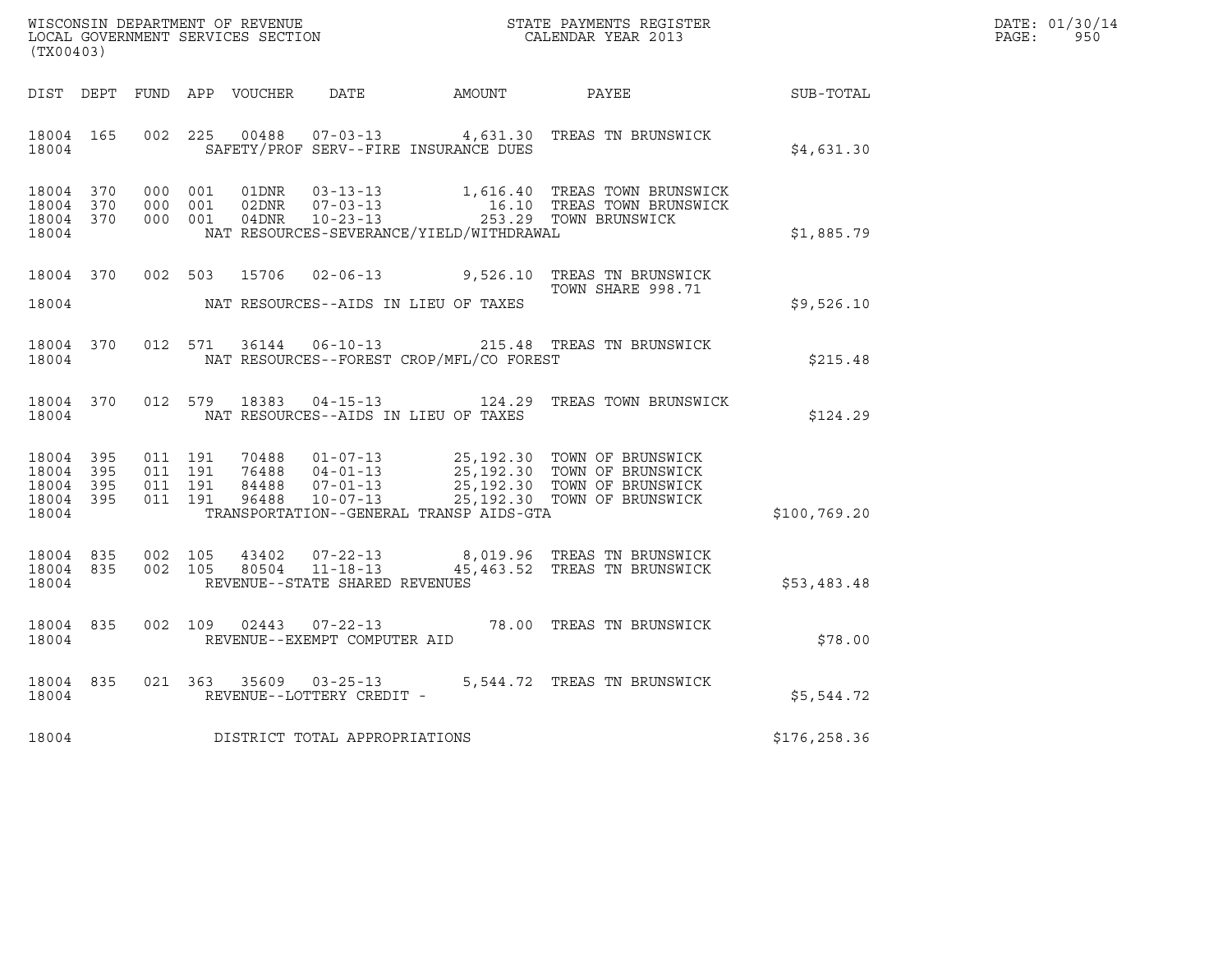| (TX00403)                                 |                          |                                          | WISCONSIN DEPARTMENT OF REVENUE<br>LOCAL GOVERNMENT SERVICES SECTION |                                                  |                                          | STATE PAYMENTS REGISTER<br>CALENDAR YEAR 2013                                              | DATE: 01/30/14<br>PAGE:<br>951 |  |
|-------------------------------------------|--------------------------|------------------------------------------|----------------------------------------------------------------------|--------------------------------------------------|------------------------------------------|--------------------------------------------------------------------------------------------|--------------------------------|--|
| DIST DEPT                                 |                          | FUND                                     | APP VOUCHER                                                          | <b>DATE</b>                                      | AMOUNT                                   | PAYEE                                                                                      | SUB-TOTAL                      |  |
| 18006 165<br>18006                        |                          |                                          |                                                                      |                                                  | SAFETY/PROF SERV--FIRE INSURANCE DUES    | 002  225  00489  07-03-13   1,907.25  TREAS TN CLEAR CREEK                                 | \$1,907.25                     |  |
| 18006 370<br>18006                        |                          | 012 571                                  |                                                                      |                                                  | NAT RESOURCES--FOREST CROP/MFL/CO FOREST |                                                                                            | \$173.20                       |  |
| 18006<br>18006<br>18006<br>18006<br>18006 | 395<br>395<br>395<br>395 | 011 191<br>011 191<br>011 191<br>011 191 | 70489<br>76489<br>96489                                              |                                                  | TRANSPORTATION--GENERAL TRANSP AIDS-GTA  | 84489  07-01-13   16,967.75  TOWN OF CLEAR CREEK<br>10-07-13 16,967.77 TOWN OF CLEAR CREEK | \$67,871.02                    |  |
| 18006<br>18006<br>18006                   | 835<br>835               | 002 105<br>002 105                       |                                                                      | 80505 11-18-13<br>REVENUE--STATE SHARED REVENUES |                                          | 43403  07-22-13  5,255.51  TREAS TN CLEAR CREEK<br>29,781.25 TREAS TN CLEAR CREEK          | \$35,036.76                    |  |
| 18006<br>18006                            | 835                      | 002 109                                  |                                                                      | 02444 07-22-13<br>REVENUE--EXEMPT COMPUTER AID   | 3.00                                     | TREAS TN CLEAR CREEK                                                                       | \$3.00                         |  |
| 18006                                     |                          |                                          |                                                                      | DISTRICT TOTAL APPROPRIATIONS                    |                                          |                                                                                            | \$104,991.23                   |  |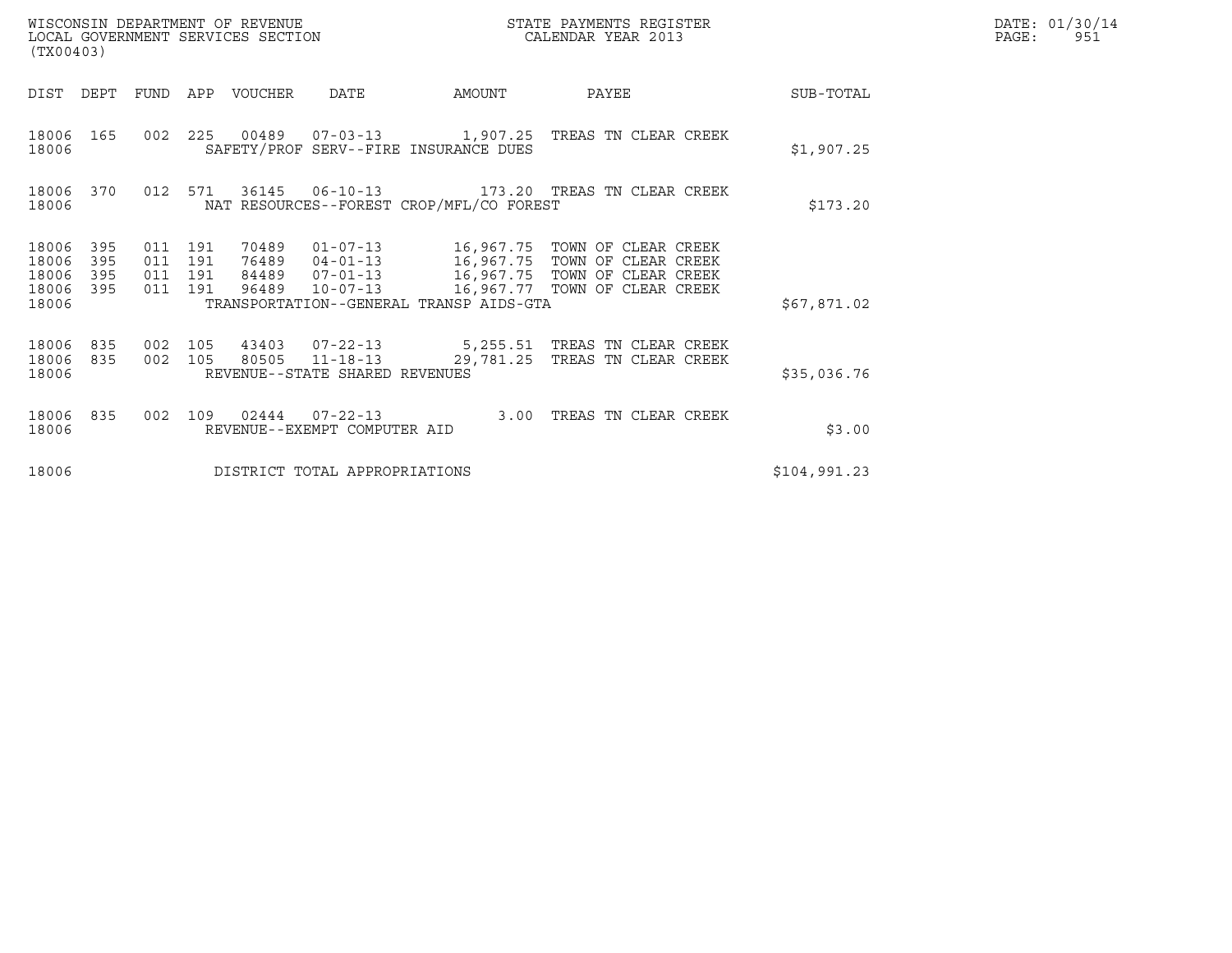| (TX00403)                                         |            |                                          | WISCONSIN DEPARTMENT OF REVENUE<br>LOCAL GOVERNMENT SERVICES SECTION |                                                  |                                          | STATE PAYMENTS REGISTER<br>CALENDAR YEAR 2013                                                                                  |                  | DATE: 01/30/14<br>$\mathtt{PAGE}$ :<br>952 |
|---------------------------------------------------|------------|------------------------------------------|----------------------------------------------------------------------|--------------------------------------------------|------------------------------------------|--------------------------------------------------------------------------------------------------------------------------------|------------------|--------------------------------------------|
|                                                   |            |                                          | DIST DEPT FUND APP VOUCHER DATE                                      |                                                  | AMOUNT                                   | <b>PAYEE</b>                                                                                                                   | <b>SUB-TOTAL</b> |                                            |
| 18008 165<br>18008                                |            |                                          |                                                                      |                                                  | SAFETY/PROF SERV--FIRE INSURANCE DUES    | 002 225 00490 07-03-13 2,110.98 TREAS TN DRAMMEN                                                                               | \$2,110.98       |                                            |
| 18008 370 000 001<br>18008 370<br>18008           |            | 000 001                                  |                                                                      |                                                  | NAT RESOURCES-SEVERANCE/YIELD/WITHDRAWAL | 02DNR  07-03-13  510.00 TREAS TOWN DRAMMEN<br>04DNR  10-23-13  1,210.19 TOWN DRAMMEN                                           | \$1,720.19       |                                            |
| 18008                                             |            |                                          |                                                                      |                                                  | NAT RESOURCES--FOREST CROP/MFL/CO FOREST | 18008 370 012 571 36146 06-10-13 412.91 TREAS TN DRAMMEN                                                                       | \$412.91         |                                            |
| 18008 395<br>18008<br>18008<br>18008 395<br>18008 | 395<br>395 | 011 191<br>011 191<br>011 191<br>011 191 |                                                                      |                                                  | TRANSPORTATION--GENERAL TRANSP AIDS-GTA  | 76490 04-01-13<br>84490 07-01-13<br>96490 10-07-13<br>15,972.76 TOWN OF DRAMMEN<br>96490 10-07-13<br>15,972.78 TOWN OF DRAMMEN | \$63,891.06      |                                            |
| 18008 835<br>18008 835<br>18008                   |            | 002 105<br>002 105                       |                                                                      | 80506 11-18-13<br>REVENUE--STATE SHARED REVENUES |                                          | 43404  07-22-13  3,572.12  TREAS TN DRAMMEN<br>20,250.27 TREAS TN DRAMMEN                                                      | \$23,822.39      |                                            |
| 18008 835<br>18008                                |            |                                          |                                                                      | REVENUE--EXEMPT COMPUTER AID                     |                                          | 002 109 02445 07-22-13 3.00 TREAS TN DRAMMEN                                                                                   | \$3.00           |                                            |
| 18008 835<br>18008                                |            |                                          |                                                                      | REVENUE--LOTTERY CREDIT -                        |                                          |                                                                                                                                | \$972.78         |                                            |
| 18008                                             |            |                                          |                                                                      | DISTRICT TOTAL APPROPRIATIONS                    |                                          |                                                                                                                                | \$92,933.31      |                                            |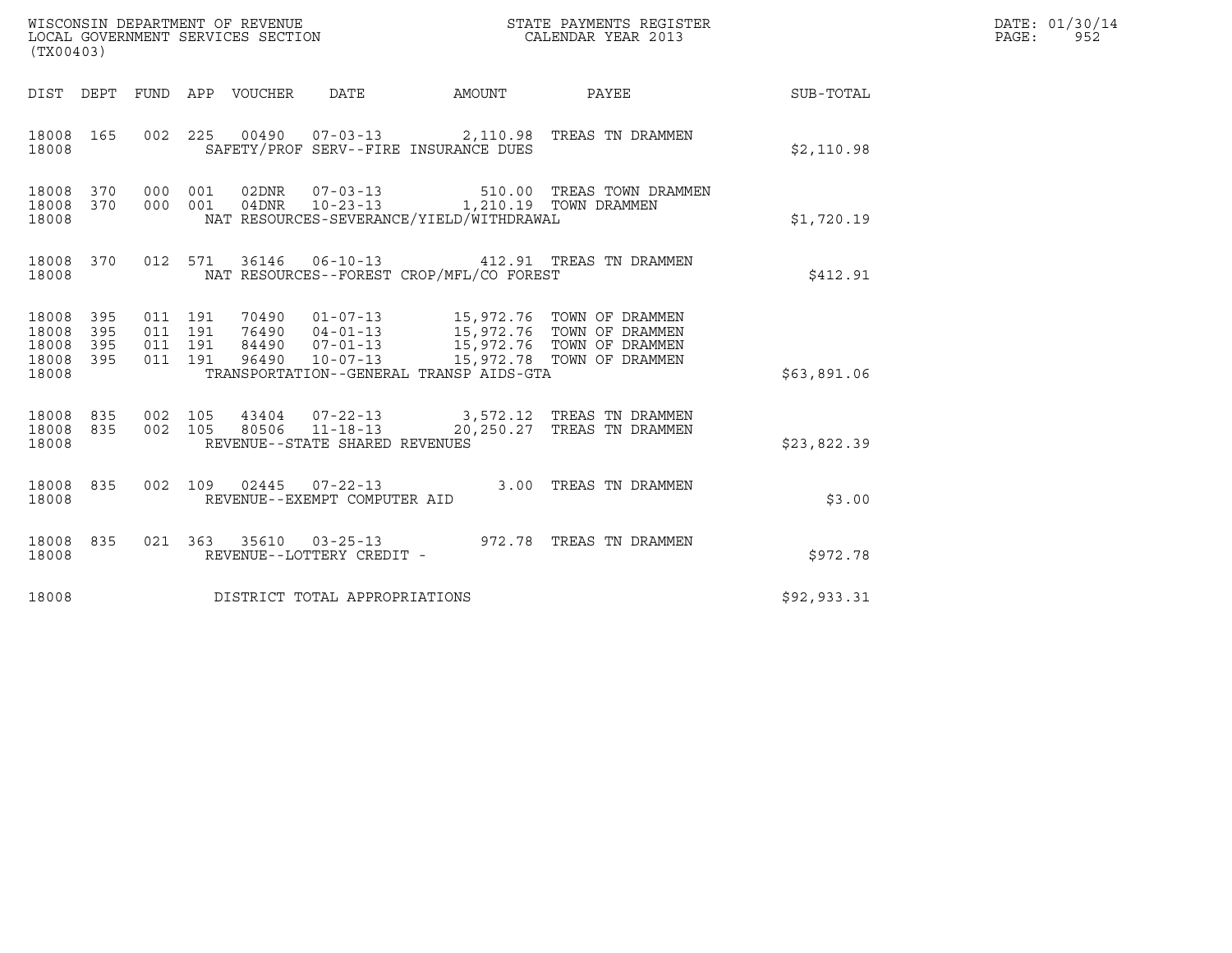| WISCONSIN DEPARTMENT OF REVENUE<br>LOCAL GOVERNMENT SERVICES SECTION | STATE PAYMENTS REGISTER<br>CALENDAR YEAR 2013 | DATE: 01/30/14<br>-953<br>PAGE: |
|----------------------------------------------------------------------|-----------------------------------------------|---------------------------------|

| (TX00403)                                                    |                                                                                                                                                                                                                                                                 |  |              | DATE: 01/30/14<br>PAGE:<br>953 |
|--------------------------------------------------------------|-----------------------------------------------------------------------------------------------------------------------------------------------------------------------------------------------------------------------------------------------------------------|--|--------------|--------------------------------|
|                                                              | DIST DEPT FUND APP VOUCHER DATE AMOUNT PAYEE                                                                                                                                                                                                                    |  | SUB-TOTAL    |                                |
| 18010                                                        | 18010  165  002  225  00491  07-03-13  567.79  TREAS TN FAIRCHILD<br>SAFETY/PROF SERV--FIRE INSURANCE DUES                                                                                                                                                      |  | \$567.79     |                                |
| 18010                                                        | 18010 370 000 001 01DNR 03-13-13 2,014.48 TREAS TOWN FAIRCHILD<br>NAT RESOURCES-SEVERANCE/YIELD/WITHDRAWAL                                                                                                                                                      |  | \$2,014.48   |                                |
| 18010 370<br>18010 370<br>18010                              | 012 571 36147 06-10-13 2,380.14 TREAS TN FAIRCHILD<br>012 571 36147 06-10-13 481.28 TREAS TN FAIRCHILD<br>NAT RESOURCES--FOREST CROP/MFL/CO FOREST                                                                                                              |  | \$2,861.42   |                                |
| 18010                                                        | 18010 370 012 579 18384 04-15-13 3.74 TREAS TOWN FAIRCHILD<br>NAT RESOURCES--AIDS IN LIEU OF TAXES                                                                                                                                                              |  | \$3.74       |                                |
| 18010 395<br>18010<br>395<br>18010 395<br>18010 395<br>18010 | 011 191 70491 01-07-13 15,025.40 TOWN OF FAIRCHILD<br>011 191 76491 04-01-13 15,025.40 TOWN OF FAIRCHILD<br>011 191 84491 07-01-13 15,025.40 TOWN OF FAIRCHILD<br>011 191 96491 10-07-13 15,025.43 TOWN OF FAIRCHILD<br>TRANSPORTATION--GENERAL TRANSP AIDS-GTA |  | \$60,101.63  |                                |
| 18010 835<br>18010 835<br>18010                              | 002 105 43405 07-22-13 4,894.69 TREAS TN FAIRCHILD<br>002 105 80507 11-18-13 27,845.90 TREAS TN FAIRCHILD<br>REVENUE--STATE SHARED REVENUES                                                                                                                     |  | \$32,740.59  |                                |
| 18010                                                        | 18010 835 002 109 02446 07-22-13 3,211.00 TREAS TN FAIRCHILD<br>REVENUE--EXEMPT COMPUTER AID                                                                                                                                                                    |  | \$3,211.00   |                                |
| 18010                                                        | DISTRICT TOTAL APPROPRIATIONS                                                                                                                                                                                                                                   |  | \$101,500.65 |                                |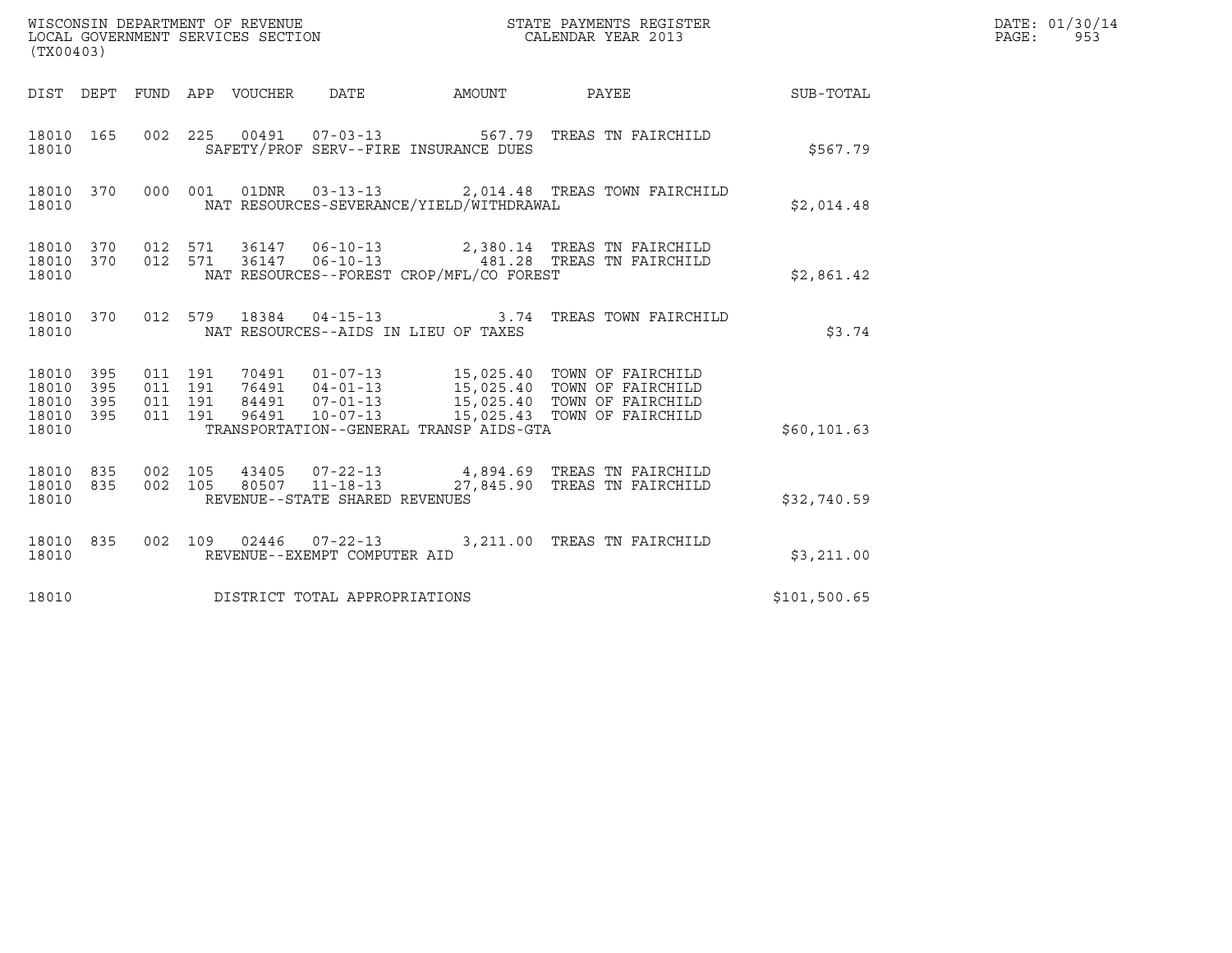| WISCONSIN DEPARTMENT OF REVENUE   | STATE PAYMENTS REGISTER | DATE: 01/30/14 |
|-----------------------------------|-------------------------|----------------|
| LOCAL GOVERNMENT SERVICES SECTION | CALENDAR YEAR 2013      | 954<br>PAGE :  |

| (TX00403)                                                                                         |                                                                                                                                                                                                                                                                                                                                                                  |              |
|---------------------------------------------------------------------------------------------------|------------------------------------------------------------------------------------------------------------------------------------------------------------------------------------------------------------------------------------------------------------------------------------------------------------------------------------------------------------------|--------------|
| DIST<br>DEPT<br>FUND                                                                              | <b>DATE</b><br>APP<br>VOUCHER<br>AMOUNT<br>PAYEE                                                                                                                                                                                                                                                                                                                 | SUB-TOTAL    |
| 165<br>002<br>18012<br>18012                                                                      | 225<br>00492<br>07-03-13 2,859.26 TREAS TN LINCOLN<br>SAFETY/PROF SERV--FIRE INSURANCE DUES                                                                                                                                                                                                                                                                      | \$2,859.26   |
| 18012<br>370<br>000<br>18012<br>370<br>000<br>18012<br>370<br>000<br>370<br>18012<br>000<br>18012 | 2,260.00 TREAS TOWN LINCOLN<br>001<br>01DNR<br>$03 - 13 - 13$<br>001<br>$07 - 03 - 13$<br>1,403.36 TREAS TOWN LINCOLN<br>02DNR<br>001<br>752.26 TOWN LINCOLN<br>04DNR<br>$10 - 23 - 13$<br>$11 - 21 - 13$<br>19,887.08 TREAS TOWN LINCOLN<br>001<br>05DNR<br>NAT RESOURCES-SEVERANCE/YIELD/WITHDRAWAL                                                            | \$24, 302.70 |
| 012<br>18012<br>370<br>370<br>012<br>18012<br>18012                                               | 06-10-13 896.54 TREAS TN LINCOLN<br>571<br>36148<br>06-10-13 607.35 TREAS TN LINCOLN<br>571<br>36148<br>NAT RESOURCES--FOREST CROP/MFL/CO FOREST                                                                                                                                                                                                                 | \$1,503.89   |
| 18012<br>395<br>011<br>18012<br>395<br>011<br>18012<br>395<br>011<br>18012<br>395<br>011<br>18012 | 25,388.12 TOWN OF LINCOLN<br>191<br>70492<br>$01 - 07 - 13$<br>25,388.12 TOWN OF LINCOLN<br>25,388.12 TOWN OF LINCOLN<br>25,388.12 TOWN OF LINCOLN<br>$04 - 01 - 13$<br>191<br>76492<br>$07 - 01 - 13$<br>25,388.12 TOWN OF LINCOLN<br>84492<br>191<br>25,388.13<br>191<br>96492<br>$10 - 07 - 13$<br>TOWN OF LINCOLN<br>TRANSPORTATION--GENERAL TRANSP AIDS-GTA | \$101,552.49 |
| 18012<br>835<br>002<br>835<br>002<br>18012<br>18012                                               | 7,310.06 TREAS TN LINCOLN<br>41,407.26 TREAS TN LINCOLN<br>105<br>43406<br>$07 - 22 - 13$<br>$11 - 18 - 13$<br>105<br>80508<br>REVENUE--STATE SHARED REVENUES                                                                                                                                                                                                    | \$48,717.32  |
| 835<br>002<br>18012<br>18012                                                                      | 2.00<br>TREAS TN LINCOLN<br>109<br>02447<br>$07 - 22 - 13$<br>REVENUE--EXEMPT COMPUTER AID                                                                                                                                                                                                                                                                       | \$2.00       |
| 18012                                                                                             | DISTRICT TOTAL APPROPRIATIONS                                                                                                                                                                                                                                                                                                                                    | \$178,937.66 |

(TX00403)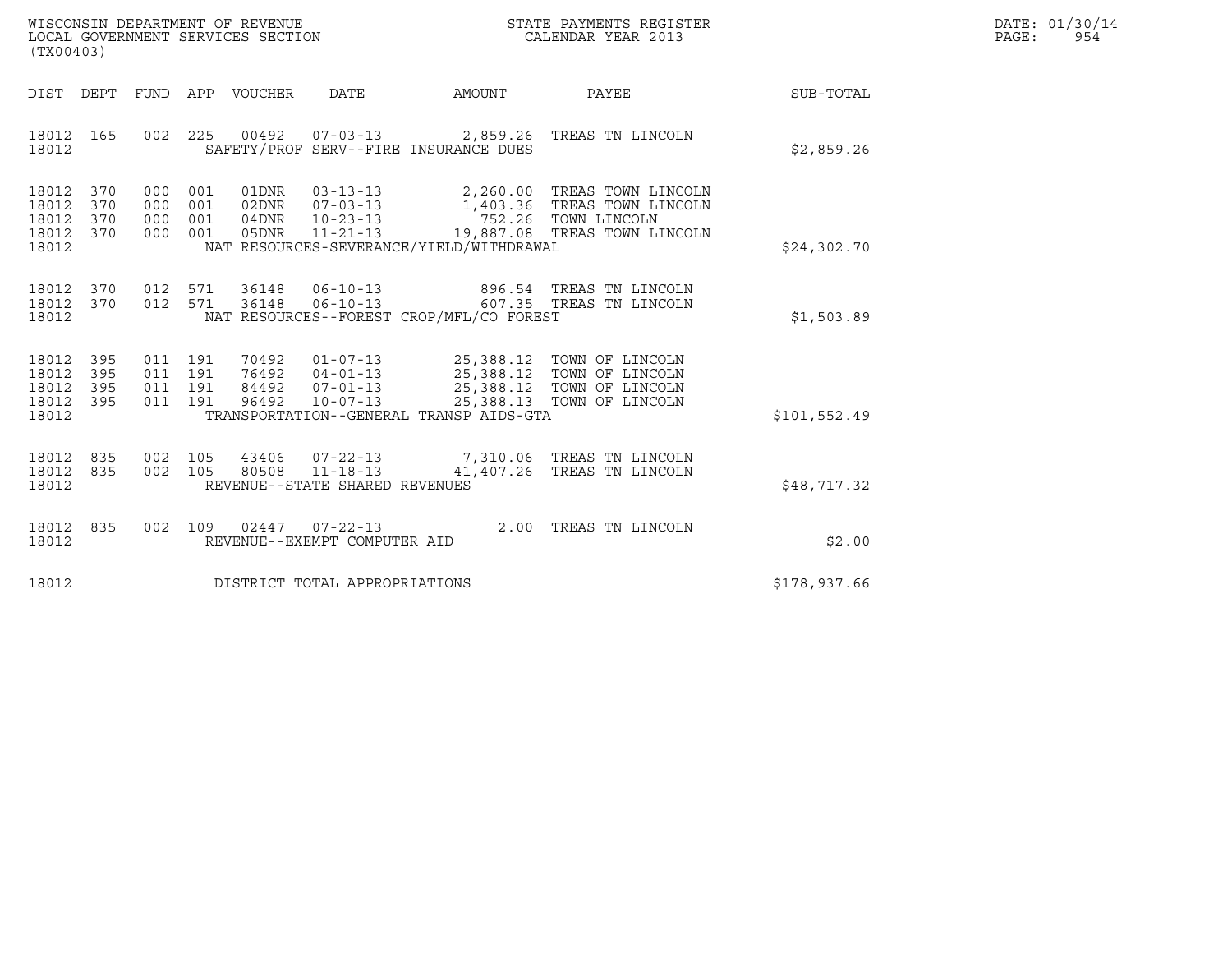| WISCONSIN DEPARTMENT OF REVENUE<br>LOCAL GOVERNMENT SERVICES SECTION<br>(TX00403) |     |                                          |                  |                                |                                          | STATE PAYMENTS REGISTER<br>CALENDAR YEAR 2013                                                                                                                                                                                   |              | DATE: 01/30/14<br>PAGE:<br>955 |
|-----------------------------------------------------------------------------------|-----|------------------------------------------|------------------|--------------------------------|------------------------------------------|---------------------------------------------------------------------------------------------------------------------------------------------------------------------------------------------------------------------------------|--------------|--------------------------------|
| DIST DEPT                                                                         |     |                                          | FUND APP VOUCHER | DATE                           | AMOUNT                                   | PAYEE                                                                                                                                                                                                                           | SUB-TOTAL    |                                |
| 18014 165<br>18014                                                                |     |                                          |                  |                                | SAFETY/PROF SERV--FIRE INSURANCE DUES    | 002 225 00493 07-03-13 2,404.06 TREAS TN LUDINGTON                                                                                                                                                                              | \$2,404.06   |                                |
| 18014 370<br>18014<br>370<br>18014                                                |     | 000 001<br>000 001                       |                  | $02DNR$ $07-03-13$             | NAT RESOURCES-SEVERANCE/YIELD/WITHDRAWAL | 01DNR  03-13-13  4,670.11 TREAS TOWN LUDINGTON<br>2.40 TREAS TOWN LUDINGTON                                                                                                                                                     | \$4,672.51   |                                |
| 18014 370<br>18014<br>370<br>18014                                                | 012 | 571<br>012 571                           | 36149            | $06 - 10 - 13$                 | NAT RESOURCES--FOREST CROP/MFL/CO FOREST | 36149   06-10-13   680.32   TREAS TN LUDINGTON<br>968.88 TREAS TN LUDINGTON                                                                                                                                                     | \$1,649.20   |                                |
| 18014<br>395<br>18014<br>395<br>395<br>18014<br>395<br>18014<br>18014             |     | 011 191<br>011 191<br>011 191<br>011 191 | 96493            | $10 - 07 - 13$                 | TRANSPORTATION--GENERAL TRANSP AIDS-GTA  | 70493  01-07-13  18,338.51  TOWN OF LUDINGTON<br>76493  04-01-13  18,338.51  TOWN OF LUDINGTON<br>84493  07-01-13  18,338.51  TOWN OF LUDINGTON<br>96493  10-07-13  18,338.52  TOWN OF LUDINGTON<br>18,338.52 TOWN OF LUDINGTON | \$73,354.05  |                                |
| 18014 835<br>18014 835<br>18014                                                   |     | 002 105<br>002 105                       | 80509            | REVENUE--STATE SHARED REVENUES |                                          | 43407  07-22-13  5,746.87  TREAS TN LUDINGTON<br>11-18-13 32,588.01 TREAS TN LUDINGTON                                                                                                                                          | \$38,334.88  |                                |
| 18014                                                                             |     |                                          |                  | DISTRICT TOTAL APPROPRIATIONS  |                                          |                                                                                                                                                                                                                                 | \$120,414.70 |                                |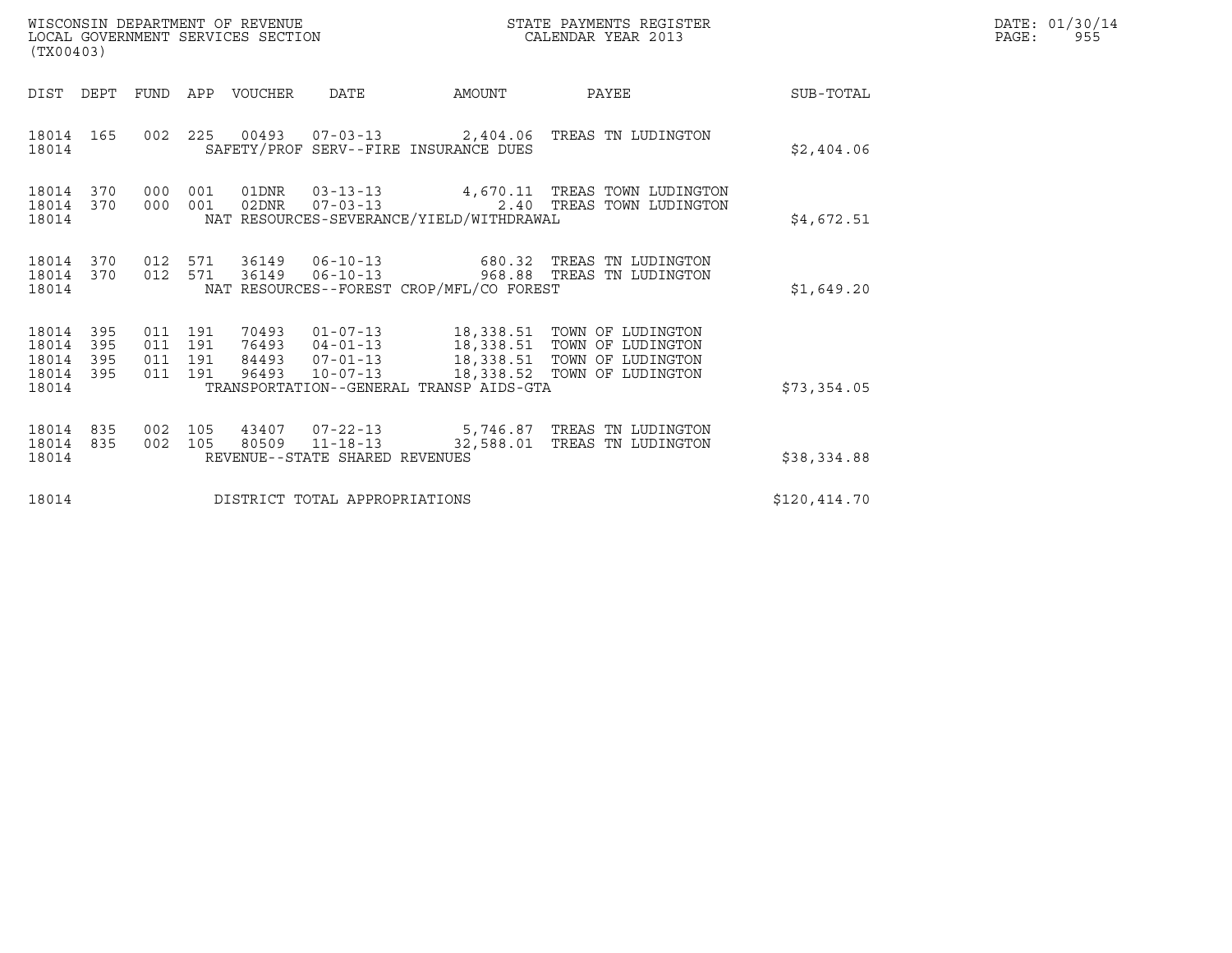| WISCONSIN DEPARTMENT OF REVENUE<br>LOCAL GOVERNMENT SERVICES SECTION<br>(TX00403) |                          |         |                               |                                 |                                |                                          | STATE PAYMENTS REGISTER<br>CALENDAR YEAR 2013                                                                                     |              | DATE: 01/30/14<br>PAGE:<br>956 |
|-----------------------------------------------------------------------------------|--------------------------|---------|-------------------------------|---------------------------------|--------------------------------|------------------------------------------|-----------------------------------------------------------------------------------------------------------------------------------|--------------|--------------------------------|
|                                                                                   |                          |         |                               | DIST DEPT FUND APP VOUCHER DATE |                                | AMOUNT                                   | <b>PAYEE</b>                                                                                                                      | SUB-TOTAL    |                                |
| 18016                                                                             |                          |         |                               |                                 |                                | SAFETY/PROF SERV--FIRE INSURANCE DUES    | 18016  165  002  225  00494  07-03-13  976.27  TREAS TN OTTER CREEK                                                               | \$976.27     |                                |
| 18016                                                                             |                          |         |                               |                                 |                                | NAT RESOURCES--FOREST CROP/MFL/CO FOREST | 18016 370 012 571 36150 06-10-13 143.95 TREAS TN OTTER CREEK                                                                      | \$143.95     |                                |
| 18016<br>18016<br>18016<br>18016<br>18016                                         | 395<br>395<br>395<br>395 | 011 191 | 011 191<br>011 191<br>011 191 |                                 |                                | TRANSPORTATION--GENERAL TRANSP AIDS-GTA  |                                                                                                                                   | \$60, 567.37 |                                |
| 18016                                                                             |                          |         |                               |                                 | REVENUE--STATE SHARED REVENUES |                                          | 18016 835 002 105 43408 07-22-13 3,034.16 TREAS TN OTTER CREEK<br>18016 835 002 105 80510 11-18-13 17,198.73 TREAS TN OTTER CREEK | \$20, 232.89 |                                |
| 18016                                                                             |                          |         |                               |                                 | REVENUE--EXEMPT COMPUTER AID   |                                          | 18016 835 002 109 02448 07-22-13 4.00 TREAS TN OTTER CREEK                                                                        | \$4.00       |                                |
| 18016                                                                             |                          |         |                               |                                 |                                | DOA-PAYMENT FOR MUNICIPAL SERVICES AID   | 18016 835 002 501 00001 02-01-13 50.19 TREAS TN OTTER CREEK                                                                       | \$50.19      |                                |
| 18016                                                                             |                          |         |                               |                                 | DISTRICT TOTAL APPROPRIATIONS  |                                          |                                                                                                                                   | \$81,974.67  |                                |

WISCONSIN DEPARTMENT OF REVENUE<br>LOCAL GOVERNMENT SERVICES SECTION STATE PAYMENTS REGISTER SEGISTER DATE: 01/30/14<br>DOCAL GOVERNMENT SERVICES SECTION STATE SOLLENDAR YEAR 2013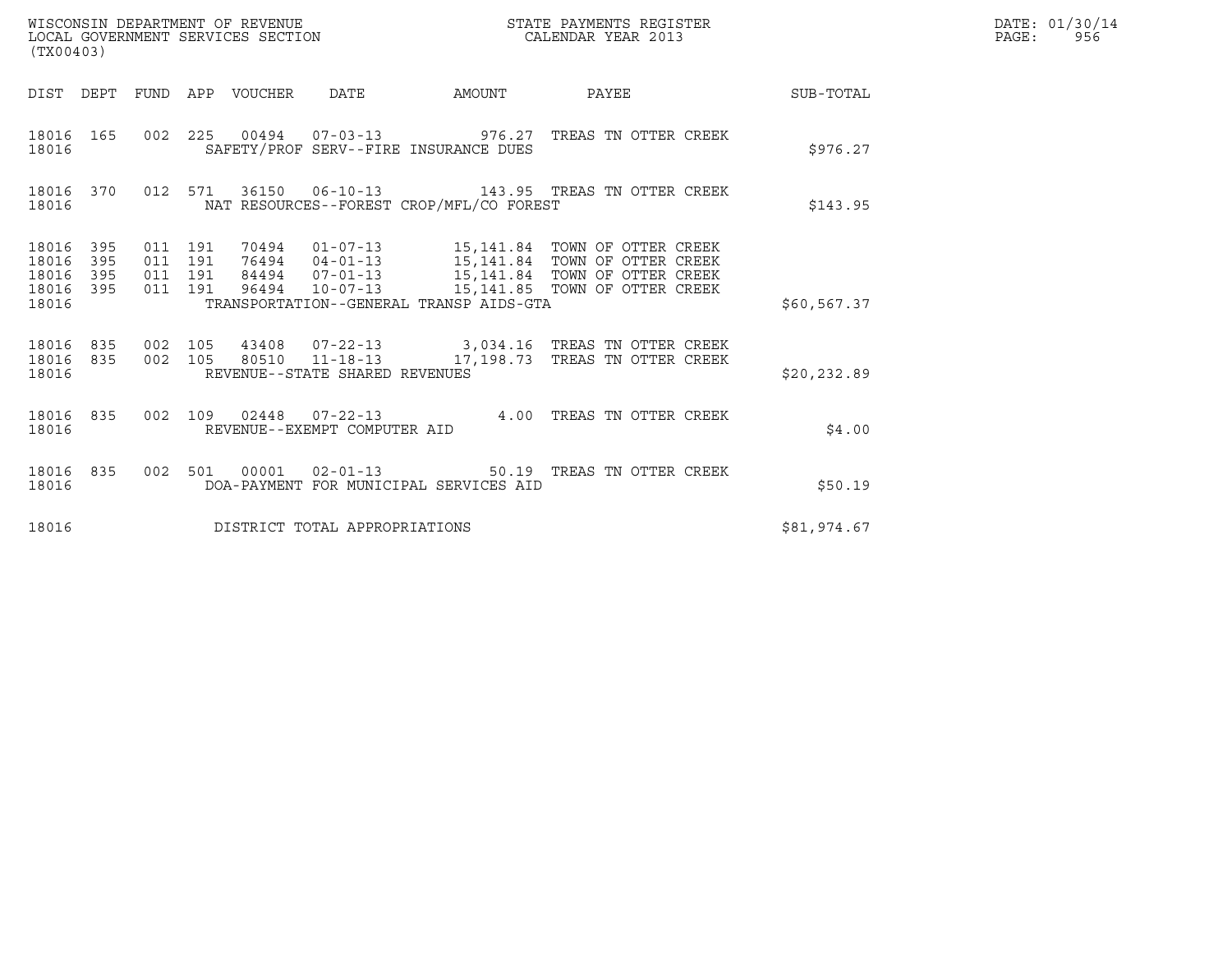|                                                       |     |                               |         |                                 |                                                  |                                          |                                                                                                                                                                                                                          |              | DATE: 01/30/14 |
|-------------------------------------------------------|-----|-------------------------------|---------|---------------------------------|--------------------------------------------------|------------------------------------------|--------------------------------------------------------------------------------------------------------------------------------------------------------------------------------------------------------------------------|--------------|----------------|
| (TX00403)                                             |     |                               |         |                                 |                                                  |                                          |                                                                                                                                                                                                                          |              | PAGE:<br>957   |
|                                                       |     |                               |         | DIST DEPT FUND APP VOUCHER DATE |                                                  | AMOUNT PAYEE                             | <b>SUB-TOTAL</b>                                                                                                                                                                                                         |              |                |
| 18018 165<br>18018                                    |     |                               |         |                                 |                                                  | SAFETY/PROF SERV--FIRE INSURANCE DUES    | 002 225 00495 07-03-13 11,002.60 TREAS TN PLEASANT VALLEY                                                                                                                                                                | \$11,002.60  |                |
| 18018 370<br>18018 370<br>18018                       |     | 000 001                       | 000 001 | 02DNR<br>05DNR                  |                                                  | NAT RESOURCES-SEVERANCE/YIELD/WITHDRAWAL | 07-03-13 4,677.31 TREAS TOWN PLEASANT VALLEY<br>$11 - 21 - 13$ $1,778.19$ TREAS TWON PLEASANT SPRINGS                                                                                                                    | \$6,455.50   |                |
|                                                       |     |                               |         |                                 |                                                  |                                          | 18018 370 002 503 15707 02-06-13 1,932.76 TREAS TN PLEASANT VALLEY<br>TOWN SHARE 164.74                                                                                                                                  |              |                |
| 18018                                                 |     |                               |         |                                 |                                                  | NAT RESOURCES--AIDS IN LIEU OF TAXES     |                                                                                                                                                                                                                          | \$1,932.76   |                |
| 18018 370<br>18018                                    |     |                               |         |                                 |                                                  | NAT RESOURCES--FOREST CROP/MFL/CO FOREST | 012 571 36151 06-10-13 281.40 TREAS TN PLEASANT VALLEY                                                                                                                                                                   | \$281.40     |                |
| 18018 370<br>18018                                    |     |                               |         |                                 |                                                  | NAT RESOURCES--AIDS IN LIEU OF TAXES     | 012 579 18385 04-15-13 164.34 TREAS TOWN PLEASANT VALLEY                                                                                                                                                                 | \$164.34     |                |
| 18018 395<br>18018 395<br>18018<br>18018 395<br>18018 | 395 | 011 191<br>011 191<br>011 191 | 011 191 |                                 |                                                  | TRANSPORTATION--GENERAL TRANSP AIDS-GTA  | 70495  01-07-13  34,597.07  TOWN OF PLEASANT VALLEY<br>76495  04-01-13  34,597.07  TOWN OF PLEASANT VALLEY<br>84495  07-01-13  34,597.07  TOWN OF PLEASANT VALLEY<br>96495  10-07-13  34,597.08  TOWN OF PLEASANT VALLEY | \$138,388.29 |                |
| 18018 835<br>18018 835<br>18018                       |     | 002 105<br>002 105            |         | 80511                           | $11 - 18 - 13$<br>REVENUE--STATE SHARED REVENUES |                                          | 43409  07-22-13   6,174.77  TREAS TN PLEASANT VALLEY<br>35,333.64 TREAS TN PLEASANT VALLEY                                                                                                                               | \$41,508.41  |                |
| 18018 835<br>18018                                    |     |                               |         |                                 | REVENUE--EXEMPT COMPUTER AID                     |                                          | 002 109 02449 07-22-13 27.00 TREAS TN PLEASANT VALLEY                                                                                                                                                                    | \$27.00      |                |
| 18018                                                 |     |                               |         |                                 | DISTRICT TOTAL APPROPRIATIONS                    |                                          |                                                                                                                                                                                                                          | \$199,760.30 |                |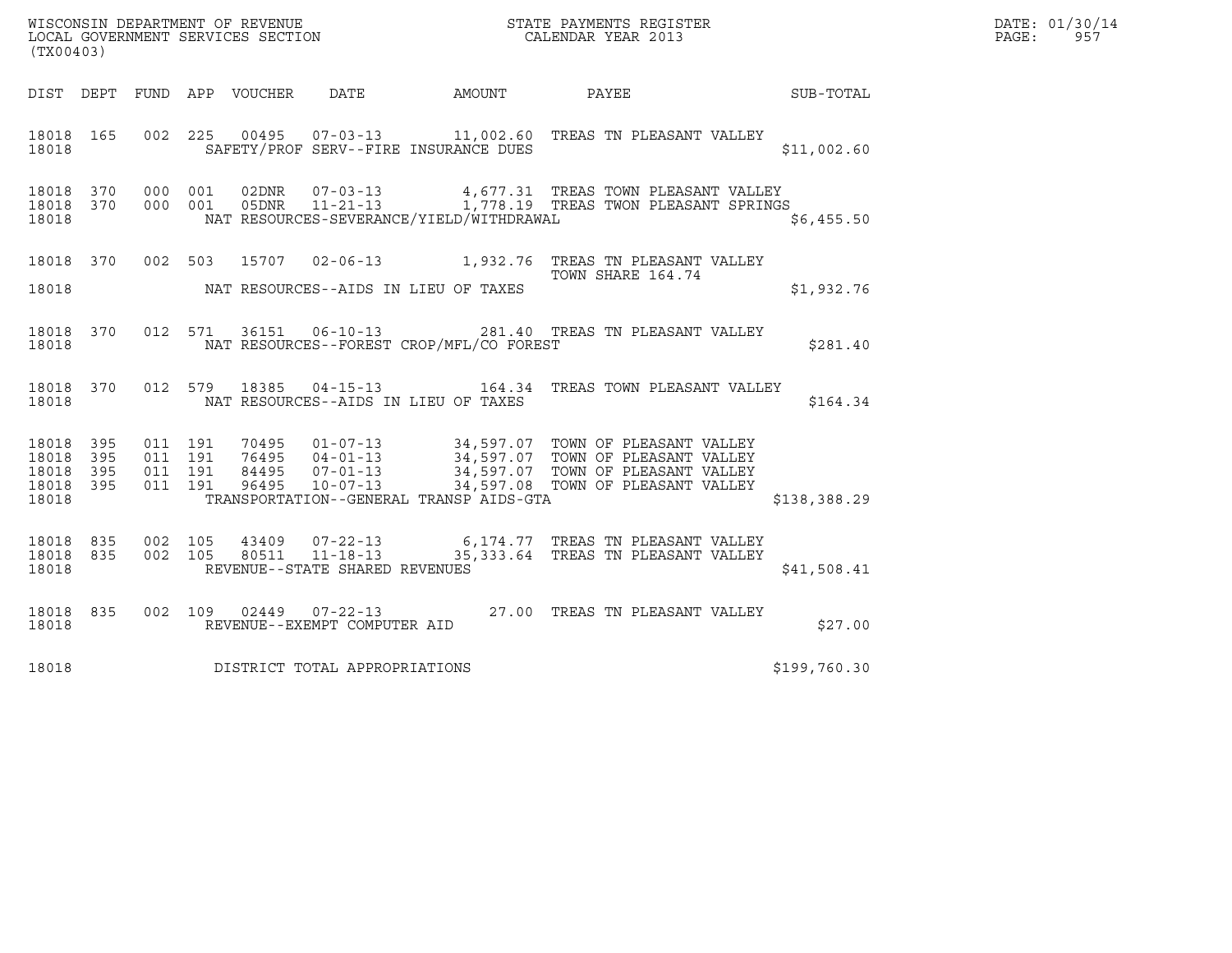| (TX00403)                                         |            |                                          |         |                                 | WISCONSIN DEPARTMENT OF REVENUE<br>LOCAL GOVERNMENT SERVICES SECTION |                                          | STATE PAYMENTS REGISTER<br>CALENDAR YEAR 2013                                                                                                                                            |              | DATE: 01/30/14<br>$\mathtt{PAGE}$ :<br>958 |
|---------------------------------------------------|------------|------------------------------------------|---------|---------------------------------|----------------------------------------------------------------------|------------------------------------------|------------------------------------------------------------------------------------------------------------------------------------------------------------------------------------------|--------------|--------------------------------------------|
|                                                   |            |                                          |         | DIST DEPT FUND APP VOUCHER DATE |                                                                      | AMOUNT PAYEE                             |                                                                                                                                                                                          | SUB-TOTAL    |                                            |
| 18020 165<br>18020                                |            |                                          |         |                                 |                                                                      | SAFETY/PROF SERV--FIRE INSURANCE DUES    | 002 225 00496 07-03-13 8,435.95 TREAS TN SEYMOUR                                                                                                                                         | \$8,435.95   |                                            |
| 18020                                             |            |                                          |         |                                 |                                                                      | NAT RESOURCES-SEVERANCE/YIELD/WITHDRAWAL | 18020 370 000 001 01DNR 03-13-13 1,165.99 TREAS TOWN SEYMOUR                                                                                                                             | \$1,165.99   |                                            |
| 18020 370<br>18020 370<br>18020                   |            | 012 571<br>012 571                       |         | 36152<br>36152                  | $06 - 10 - 13$                                                       | NAT RESOURCES--FOREST CROP/MFL/CO FOREST | 06-10-13 301.53 TREAS TN SEYMOUR<br>707.52 TREAS TN SEYMOUR                                                                                                                              | \$1,009.05   |                                            |
| 18020 395<br>18020<br>18020<br>18020 395<br>18020 | 395<br>395 | 011 191<br>011 191<br>011 191<br>011 191 |         |                                 |                                                                      | TRANSPORTATION--GENERAL TRANSP AIDS-GTA  | 70496  01-07-13  28,140.22  TOWN OF SEYMOUR<br>76496  04-01-13  28,140.22  TOWN OF SEYMOUR<br>84496  07-01-13  28,140.22  TOWN OF SEYMOUR<br>96496  10-07-13  28,140.23  TOWN OF SEYMOUR | \$112,560.89 |                                            |
| 18020 835<br>18020 835<br>18020                   |            | 002 105                                  | 002 105 |                                 | 80512 11-18-13<br>REVENUE--STATE SHARED REVENUES                     |                                          | 62,973.81 TREAS TN SEYMOUR                                                                                                                                                               | \$73,998.10  |                                            |
| 18020 835<br>18020                                |            |                                          |         |                                 | 002 109 02450 07-22-13<br>REVENUE--EXEMPT COMPUTER AID               |                                          | 55.00 TREAS TN SEYMOUR                                                                                                                                                                   | \$55.00      |                                            |
| 18020 835<br>18020                                |            |                                          |         |                                 | REVENUE--LOTTERY CREDIT -                                            |                                          | 021  363  35611  03-25-13  2,632.08  TREAS TN SEYMOUR                                                                                                                                    | \$2,632.08   |                                            |
| 18020                                             |            |                                          |         |                                 | DISTRICT TOTAL APPROPRIATIONS                                        |                                          |                                                                                                                                                                                          | \$199,857.06 |                                            |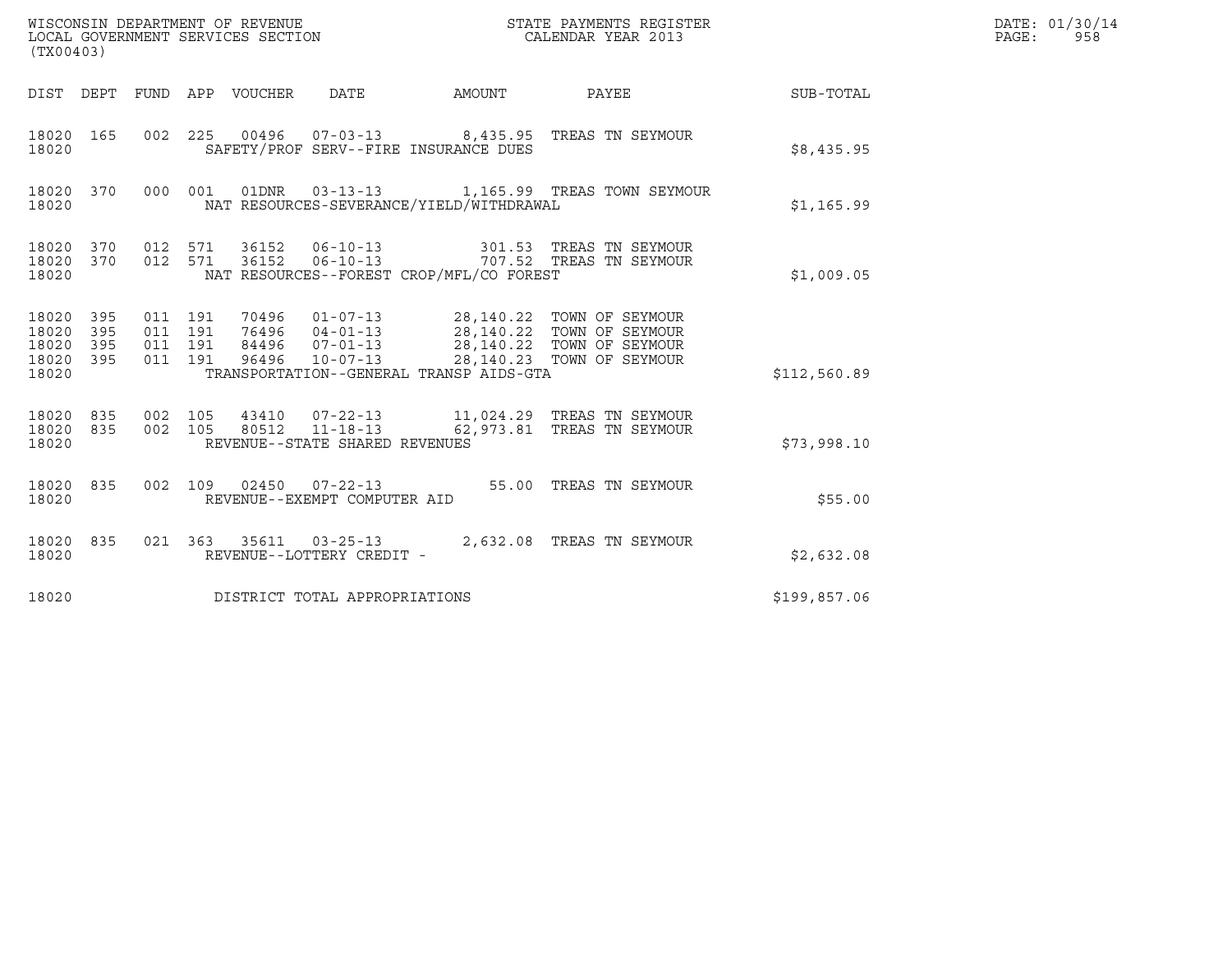| (TX00403)                                             |     |                                          |                                 | WISCONSIN DEPARTMENT OF REVENUE<br>LOCAL GOVERNMENT SERVICES SECTION                                                                                                                             |        | STATE PAYMENTS REGISTER<br>CALENDAR YEAR 2013       |               | DATE: 01/30/14<br>PAGE:<br>959 |
|-------------------------------------------------------|-----|------------------------------------------|---------------------------------|--------------------------------------------------------------------------------------------------------------------------------------------------------------------------------------------------|--------|-----------------------------------------------------|---------------|--------------------------------|
|                                                       |     |                                          | DIST DEPT FUND APP VOUCHER DATE |                                                                                                                                                                                                  | AMOUNT | PAYEE SUB-TOTAL                                     |               |                                |
| 18022 165<br>18022                                    |     |                                          |                                 | 002 225 00497 07-03-13 10,487.70 TREAS TN UNION<br>SAFETY/PROF SERV--FIRE INSURANCE DUES                                                                                                         |        |                                                     | \$10,487.70   |                                |
| 18022 370<br>18022                                    |     | 000 001                                  |                                 | 04DNR 10-23-13 21,894.03 TOWN UNION<br>NAT RESOURCES-SEVERANCE/YIELD/WITHDRAWAL                                                                                                                  |        |                                                     | \$21,894.03   |                                |
| 18022 370<br>18022                                    |     |                                          |                                 | 002 503 15708 02-06-13 13,803.27 TREAS TN UNION<br>NAT RESOURCES--AIDS IN LIEU OF TAXES                                                                                                          |        | <b>TOWN SHARE 1063.80</b>                           | \$13,803.27   |                                |
| 18022 370<br>18022                                    |     |                                          |                                 | 012 571 36153 06-10-13 190.96 TREAS TN UNION<br>NAT RESOURCES--FOREST CROP/MFL/CO FOREST                                                                                                         |        |                                                     | \$190.96      |                                |
| 18022 395<br>18022<br>18022 395<br>18022 395<br>18022 | 395 | 011 191<br>011 191<br>011 191<br>011 191 | 96497                           | 70497  01-07-13  24,149.67  TOWN OF UNION<br>76497  04-01-13  24,149.67  TOWN OF UNION<br>84497  07-01-13  24,149.67  TOWN OF UNION<br>$10 - 07 - 13$<br>TRANSPORTATION--GENERAL TRANSP AIDS-GTA |        | 24,149.70 TOWN OF UNION                             | \$96,598.71   |                                |
| 18022 835<br>18022 835<br>18022                       |     | 002 105<br>002 105                       |                                 | 80513 11-18-13<br>REVENUE--STATE SHARED REVENUES                                                                                                                                                 |        | 5,692.45 TREAS TN UNION<br>32,429.45 TREAS TN UNION | \$38,121.90   |                                |
| 18022 835<br>18022                                    |     |                                          |                                 | 002 109 02451 07-22-13<br>REVENUE--EXEMPT COMPUTER AID                                                                                                                                           |        | 9,051.00 TREAS TN UNION                             | \$9,051.00    |                                |
| 18022                                                 |     |                                          |                                 | DISTRICT TOTAL APPROPRIATIONS                                                                                                                                                                    |        |                                                     | \$190, 147.57 |                                |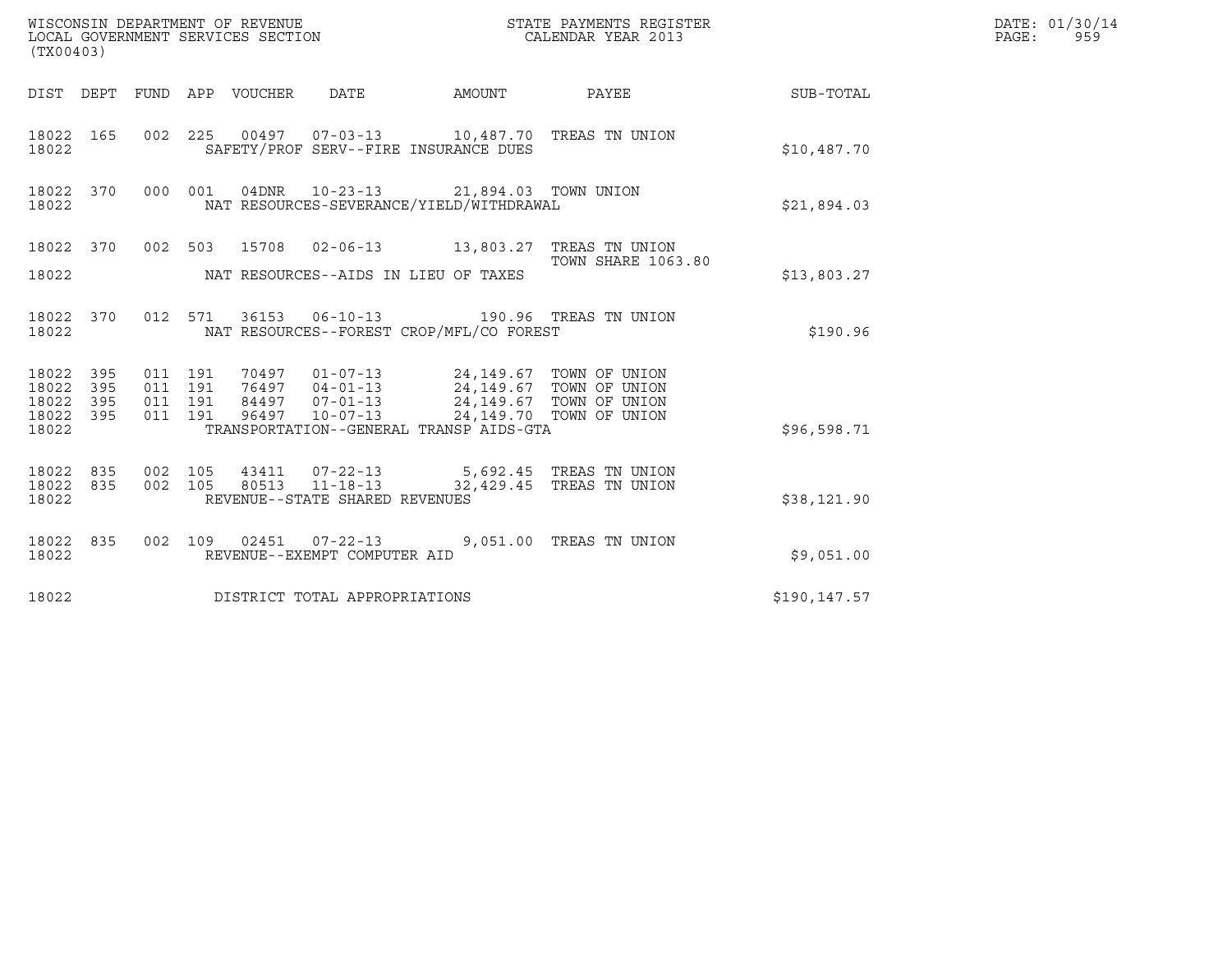| WISCONSIN DEPARTMENT OF REVENUE<br>LOCAL GOVERNMENT SERVICES SECTION CALENDAR YEAR 2013<br>(TX00403) |           |                                                   |         |  |                                         |                                              |                                                                                                                                                                                                                   |              | DATE: 01/30/14<br>PAGE: 960 |
|------------------------------------------------------------------------------------------------------|-----------|---------------------------------------------------|---------|--|-----------------------------------------|----------------------------------------------|-------------------------------------------------------------------------------------------------------------------------------------------------------------------------------------------------------------------|--------------|-----------------------------|
|                                                                                                      |           |                                                   |         |  |                                         | DIST DEPT FUND APP VOUCHER DATE AMOUNT PAYEE |                                                                                                                                                                                                                   | SUB-TOTAL    |                             |
| 18024                                                                                                | 18024 165 |                                                   |         |  |                                         | SAFETY/PROF SERV--FIRE INSURANCE DUES        | 002 225 00498 07-03-13 21,665.34 TREAS TN WASHINGTON                                                                                                                                                              | \$21,665.34  |                             |
| 18024                                                                                                |           |                                                   |         |  |                                         | NAT RESOURCES-SEVERANCE/YIELD/WITHDRAWAL     | 18024 370 000 001 01DNR 03-13-13 30,160.68 TREAS TOWN WASHINGTON 18024 370 000 001 02DNR 07-03-13 549.59 TREAS TOWN WASHINGTON                                                                                    | \$30,710.27  |                             |
| 18024                                                                                                |           |                                                   |         |  |                                         | NAT RESOURCES--FOREST CROP/MFL/CO FOREST     | $\begin{array}{cccccccc} 18024 & 370 & 012 & 571 & 36154 & 06-10-13 & & & 17.90 & \text{TREAS TN WASHINGTON} \\ 18024 & 370 & 012 & 571 & 36154 & 06-10-13 & & & 337.70 & \text{TREAS TN WASHINGTON} \end{array}$ | \$355.60     |                             |
| 18024 395<br>18024                                                                                   | 18024 395 | 18024 395 011 191<br>011 191<br>18024 395 011 191 | 011 191 |  |                                         | TRANSPORTATION--GENERAL TRANSP AIDS-GTA      | 70498  01-07-13  51,601.87  TOWN OF WASHINGTON<br>76498  04-01-13  51,601.87  TOWN OF WASHINGTON<br>84498  07-01-13  51,601.87  TOWN OF WASHINGTON<br>96498  10-07-13  51,601.89  TOWN OF WASHINGTON              | \$206,407.50 |                             |
|                                                                                                      |           |                                                   |         |  | 18024 JUSTICE--LAW ENFORCEMENT TRAINING |                                              | 18024 455 002 231 00621 02-19-13 160.00 TREAS TN WASHINGTON                                                                                                                                                       | \$160.00     |                             |
| 18024                                                                                                | 18024 835 |                                                   |         |  | REVENUE--STATE SHARED REVENUES          |                                              | 18024 835 002 105 43412 07-22-13 15,873.25 TREAS TN WASHINGTON<br>002 105 80514 11-18-13 91,281.68 TREAS TN WASHINGTON                                                                                            | \$107,154.93 |                             |
|                                                                                                      |           |                                                   |         |  | 18024 REVENUE--EXEMPT COMPUTER AID      |                                              | 18024 835 002 109 02452 07-22-13 1,338.00 TREAS TN WASHINGTON                                                                                                                                                     | \$1,338.00   |                             |
| 18024                                                                                                |           |                                                   |         |  |                                         | DOA-PAYMENT FOR MUNICIPAL SERVICES AID       | 18024 835 002 501 00001 02-01-13 453.42 TREAS TN WASHINGTON                                                                                                                                                       | \$453.42     |                             |
| 18024                                                                                                | 18024 835 |                                                   |         |  | REVENUE--LOTTERY CREDIT -               |                                              | 021 363 35612 03-25-13 6,324.84 TREAS TN WASHINGTON                                                                                                                                                               | \$6,324.84   |                             |
| 18024                                                                                                |           |                                                   |         |  | DISTRICT TOTAL APPROPRIATIONS           |                                              |                                                                                                                                                                                                                   | \$374,569.90 |                             |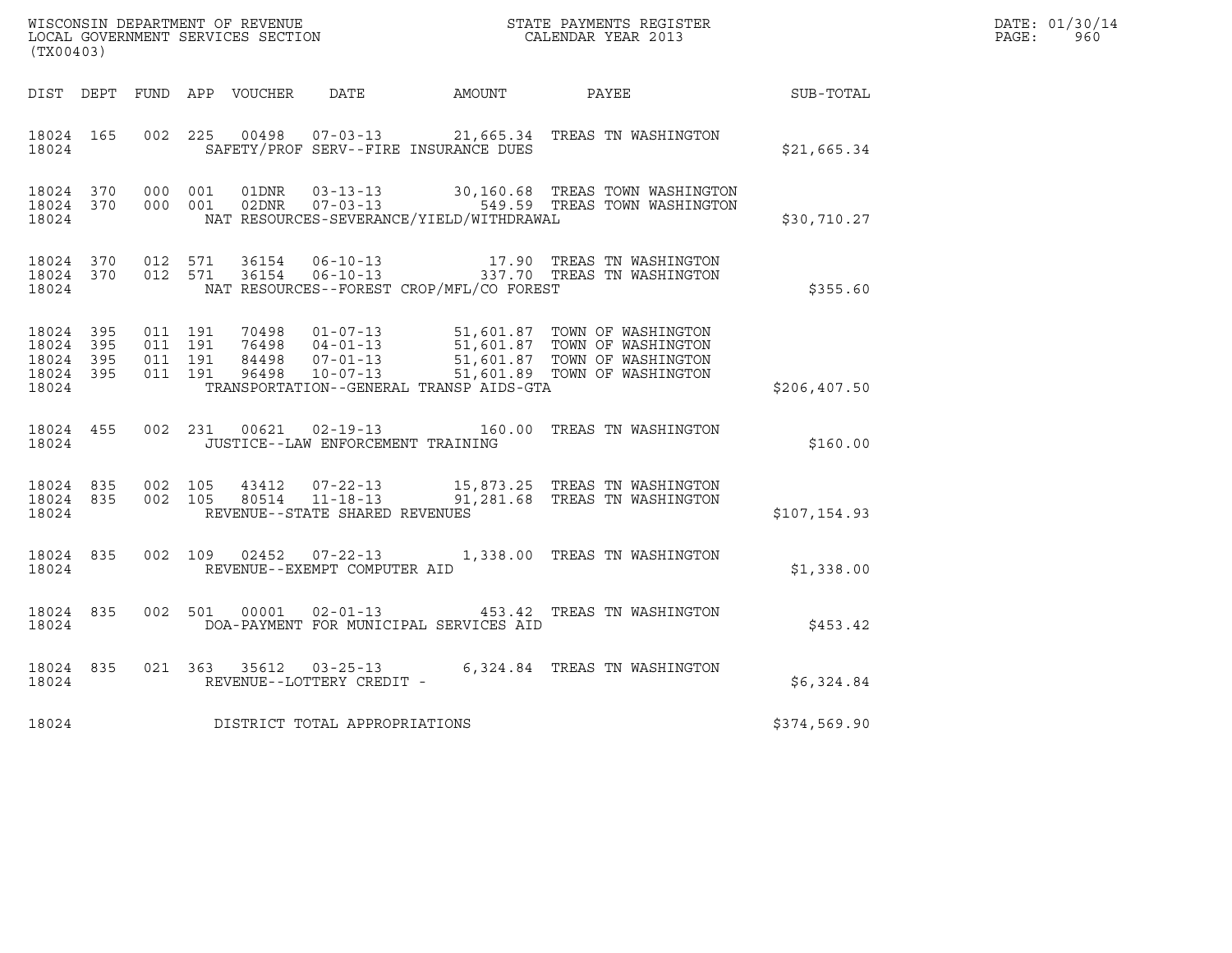| WISCONSIN DEPARTMENT OF REVENUE<br>LOCAL GOVERNMENT SERVICES SECTION<br>(TX00403)                               |                                                                                                                                                                                                                                                       | STATE PAYMENTS REGISTER<br>CALENDAR YEAR 2013 |                  | DATE: 01/30/14<br>PAGE:<br>961 |
|-----------------------------------------------------------------------------------------------------------------|-------------------------------------------------------------------------------------------------------------------------------------------------------------------------------------------------------------------------------------------------------|-----------------------------------------------|------------------|--------------------------------|
| FUND APP VOUCHER DATE<br>DIST DEPT                                                                              | <b>AMOUNT</b>                                                                                                                                                                                                                                         | PAYEE                                         | <b>SUB-TOTAL</b> |                                |
| 18026 165<br>18026                                                                                              | 002  225  00499  07-03-13  786.03  TREAS TN WILSON<br>SAFETY/PROF SERV--FIRE INSURANCE DUES                                                                                                                                                           |                                               | \$786.03         |                                |
| 18026 370<br>18026                                                                                              | 000 001 01DNR 03-13-13 1,295.77 TREAS TOWN WILSON<br>NAT RESOURCES-SEVERANCE/YIELD/WITHDRAWAL                                                                                                                                                         |                                               | \$1,295.77       |                                |
| 18026 370<br>18026 370<br>18026                                                                                 | 012 571 36155 06-10-13 3,978.63 TREAS TN WILSON<br>012 571 36155 06-10-13 634.32 TREAS TN WILSON<br>NAT RESOURCES--FOREST CROP/MFL/CO FOREST                                                                                                          |                                               | \$4,612.95       |                                |
| 18026 395<br>18026<br>011 191<br>395<br>18026<br>395<br>011 191<br>84499<br>18026 395<br>011 191 96499<br>18026 | 011  191  70499  01-07-13  18,698.40  TOWN OF WILSON<br>76499  04-01-13  18,698.40  TOWN OF WILSON<br>07-01-13              18,698.40   TOWN OF WILSON<br>10-07-13              18,698.41   TOWN OF WILSON<br>TRANSPORTATION--GENERAL TRANSP AIDS-GTA |                                               | \$74,793.61      |                                |
| 18026 835<br>18026 835<br>18026                                                                                 | 002 105 43413 07-22-13 5,874.30 TREAS TN WILSON<br>002 105 80515 11-18-13 33,287.72 TREAS TN WILSON<br>REVENUE--STATE SHARED REVENUES                                                                                                                 |                                               | \$39,162.02      |                                |
| 18026 835<br>18026                                                                                              | 002 109 02453 07-22-13 1.00 TREAS TN WILSON<br>REVENUE--EXEMPT COMPUTER AID                                                                                                                                                                           |                                               | \$1.00           |                                |
| 18026<br>DISTRICT TOTAL APPROPRIATIONS                                                                          |                                                                                                                                                                                                                                                       |                                               | \$120,651.38     |                                |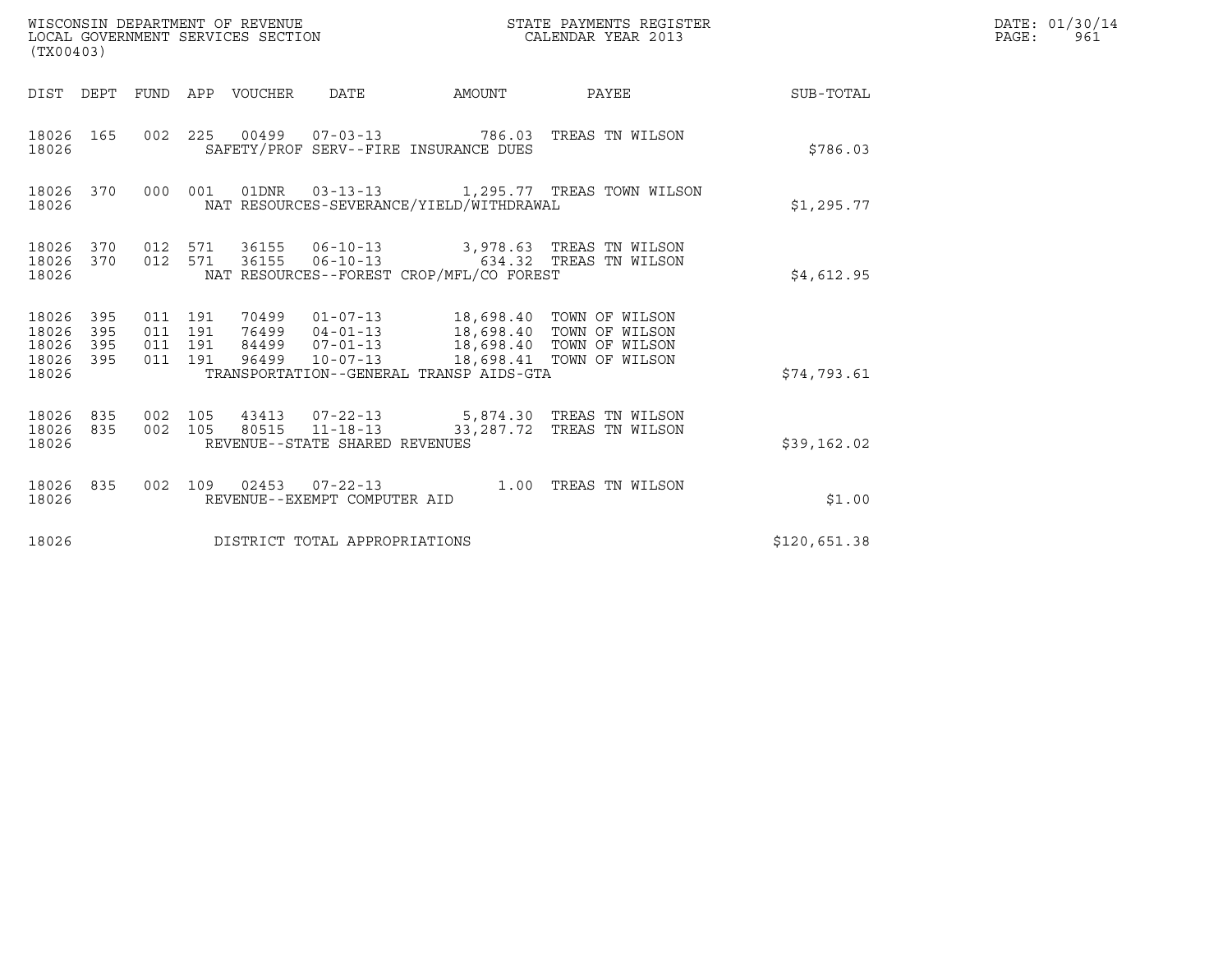| (TX00403)                                                                                                      | WISCONSIN DEPARTMENT OF REVENUE<br>LOCAL GOVERNMENT SERVICES SECTION                                                                                                                                                                       | STATE PAYMENTS REGISTER<br>CALENDAR YEAR 2013 |              | DATE: 01/30/14<br>PAGE:<br>962 |
|----------------------------------------------------------------------------------------------------------------|--------------------------------------------------------------------------------------------------------------------------------------------------------------------------------------------------------------------------------------------|-----------------------------------------------|--------------|--------------------------------|
|                                                                                                                | DIST DEPT FUND APP VOUCHER DATE<br>AMOUNT                                                                                                                                                                                                  | PAYEE                                         | SUB-TOTAL    |                                |
| 18126 165<br>18126                                                                                             | 002  225  00500  07-03-13  466.75  TREAS VIL FAIRCHILD<br>SAFETY/PROF SERV--FIRE INSURANCE DUES                                                                                                                                            |                                               | \$466.75     |                                |
| 18126 370<br>18126                                                                                             | 012 579 18386 04-15-13 3.00 TREAS VIL FAIRCHILD<br>NAT RESOURCES--AIDS IN LIEU OF TAXES                                                                                                                                                    |                                               | \$3.00       |                                |
| 18126 395<br>011 191<br>011 191<br>18126<br>395<br>011 191<br>18126<br>395<br>011 191<br>395<br>18126<br>18126 | 70500  01-07-13  6,460.40  VILLAGE OF FAIRCHILD<br>76500 04-01-13 6,460.40 VILLAGE OF FAIRCHILD<br>84500 07-01-13 6,460.40 VILLAGE OF FAIRCHILD<br>96500 10-07-13 6,460.43 VILLAGE OF FAIRCHILD<br>TRANSPORTATION--GENERAL TRANSP AIDS-GTA |                                               | \$25,841.63  |                                |
| 002 743<br>18126<br>505<br>18126<br>505<br>002 743<br>505<br>002 743<br>18126<br>18126                         | 00981  08-30-13  46,164.53  TREAS  VIL FAIRCHILD<br>02762  10-28-13  6,565.60  TREAS  VIL FAIRCHILD<br>$02 - 19 - 13$<br>07208<br>DOA--HOUSING ASSISTANCE GRANTS                                                                           | 83,521.43 TREAS VIL FAIRCHILD                 | \$136,251.56 |                                |
| 18126 835 002 105<br>002 105<br>835<br>18126<br>18126                                                          | 43414 07-22-13 34, 278.00 TREAS VIL FAIRCHILD<br>$11 - 18 - 13$<br>80516<br>REVENUE--STATE SHARED REVENUES                                                                                                                                 | 194, 245.98 TREAS VIL FAIRCHILD               | \$228,523.98 |                                |
| 18126 835<br>18126                                                                                             | 002  109  02454  07-22-13  39.00 TREAS VIL FAIRCHILD<br>REVENUE--EXEMPT COMPUTER AID                                                                                                                                                       |                                               | \$39.00      |                                |
| 18126 835<br>18126                                                                                             | 021 363 35613 03-25-13 180.23 TREAS VIL FAIRCHILD<br>REVENUE--LOTTERY CREDIT -                                                                                                                                                             |                                               | \$180.23     |                                |
| 18126                                                                                                          | DISTRICT TOTAL APPROPRIATIONS                                                                                                                                                                                                              |                                               | \$391,306.15 |                                |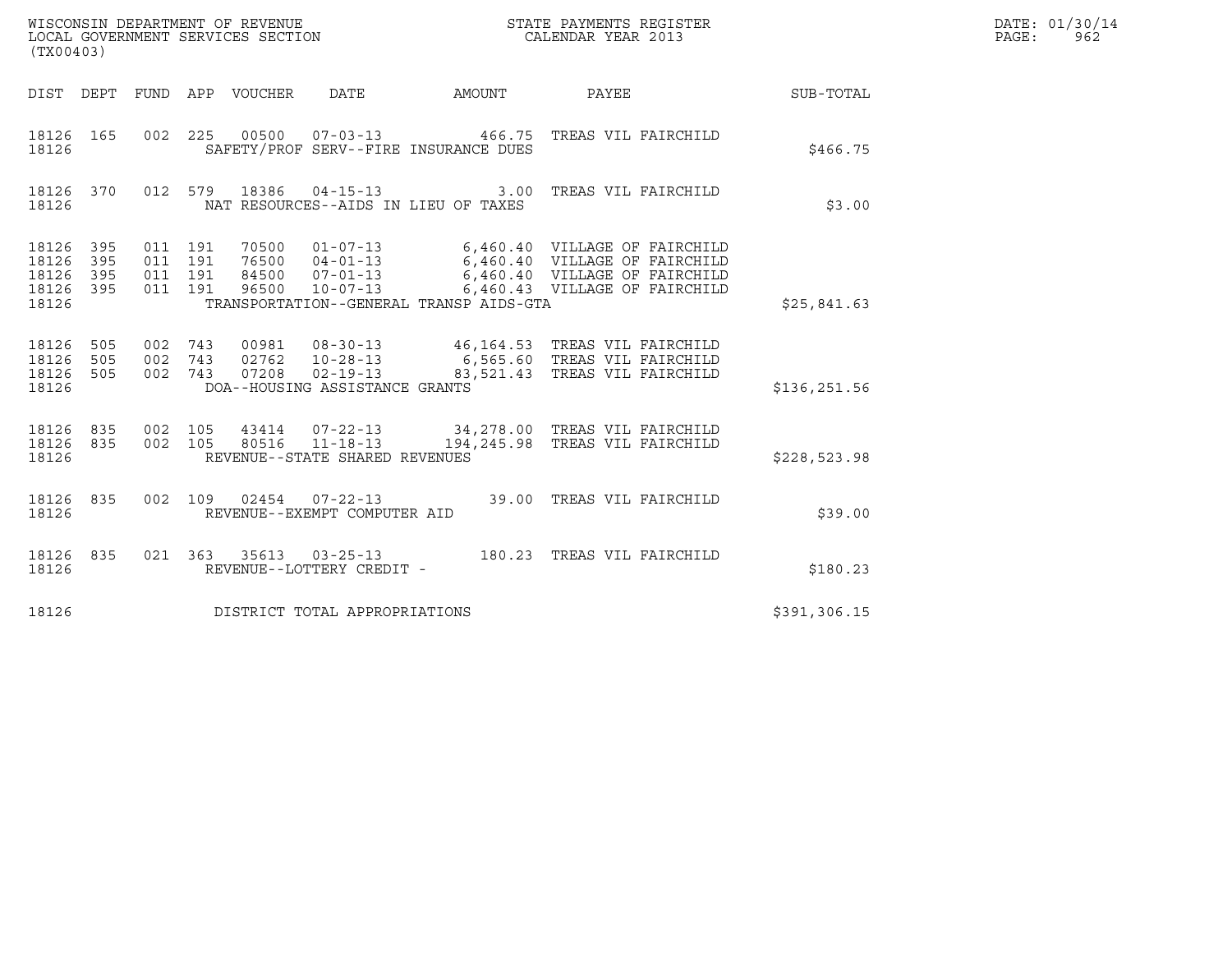| WISCONSIN DEPARTMENT OF REVENUE   | STATE PAYMENTS REGISTER | DATE: 01/30/14 |
|-----------------------------------|-------------------------|----------------|
| LOCAL GOVERNMENT SERVICES SECTION | CALENDAR YEAR 2013      | 963<br>PAGE :  |

| WISCONSIN DEPARTMENT OF REVENUE<br>LOCAL GOVERNMENT SERVICES SECTION<br>(TX00403)                                       | STATE PAYMENTS REGISTER<br>CALENDAR YEAR 2013                                                                                                                                 |                                                                                                       |              | DATE: 01/30/14<br>PAGE:<br>963 |
|-------------------------------------------------------------------------------------------------------------------------|-------------------------------------------------------------------------------------------------------------------------------------------------------------------------------|-------------------------------------------------------------------------------------------------------|--------------|--------------------------------|
| DIST<br>DEPT<br>FUND                                                                                                    | APP VOUCHER<br>DATE<br>AMOUNT                                                                                                                                                 | PAYEE                                                                                                 | SUB-TOTAL    |                                |
| 18127 165<br>18127                                                                                                      | 002  225  00501  07-03-13  2,459.04  TREAS VIL FALL CREEK<br>SAFETY/PROF SERV--FIRE INSURANCE DUES                                                                            |                                                                                                       | \$2,459.04   |                                |
| 18127<br>395<br>011 191<br>18127<br>395<br>191<br>011<br>18127<br>395<br>191<br>011<br>18127<br>395<br>011 191<br>18127 | 70501<br>01-07-13 20,925.28 VILLAGE OF FALL CREEK<br>76501<br>$04 - 01 - 13$<br>84501<br>$07 - 01 - 13$<br>96501<br>$10 - 07 - 13$<br>TRANSPORTATION--GENERAL TRANSP AIDS-GTA | 20,925.28 VILLAGE OF FALL CREEK<br>20,925.28 VILLAGE OF FALL CREEK<br>20,925.29 VILLAGE OF FALL CREEK | \$83,701.13  |                                |
| 18127 455<br>18127                                                                                                      | 002 231 00265 02-08-13 320.00<br>JUSTICE--LAW ENFORCEMENT TRAINING                                                                                                            | TREAS VIL FALL CREEK                                                                                  | \$320.00     |                                |
| 18127<br>835<br>002 105<br>18127 835<br>18127                                                                           | 07-22-13 45,940.93 TREAS VIL FALL CREEK<br>43415<br>002 105 80517 11-18-13 194,965.92<br>REVENUE--STATE SHARED REVENUES                                                       | TREAS VIL FALL CREEK                                                                                  | \$240,906.85 |                                |
| 18127<br>835<br>109<br>002<br>18127<br>835<br>002<br>109<br>18127                                                       | $07 - 22 - 13$ 411.00<br>02455<br>$07 - 22 - 13$ 141.00<br>05107<br>REVENUE--EXEMPT COMPUTER AID                                                                              | TREAS VIL FALL CREEK<br>TREAS VIL FALL CREEK                                                          | \$552.00     |                                |
| 18127                                                                                                                   | DISTRICT TOTAL APPROPRIATIONS                                                                                                                                                 |                                                                                                       | \$327,939.02 |                                |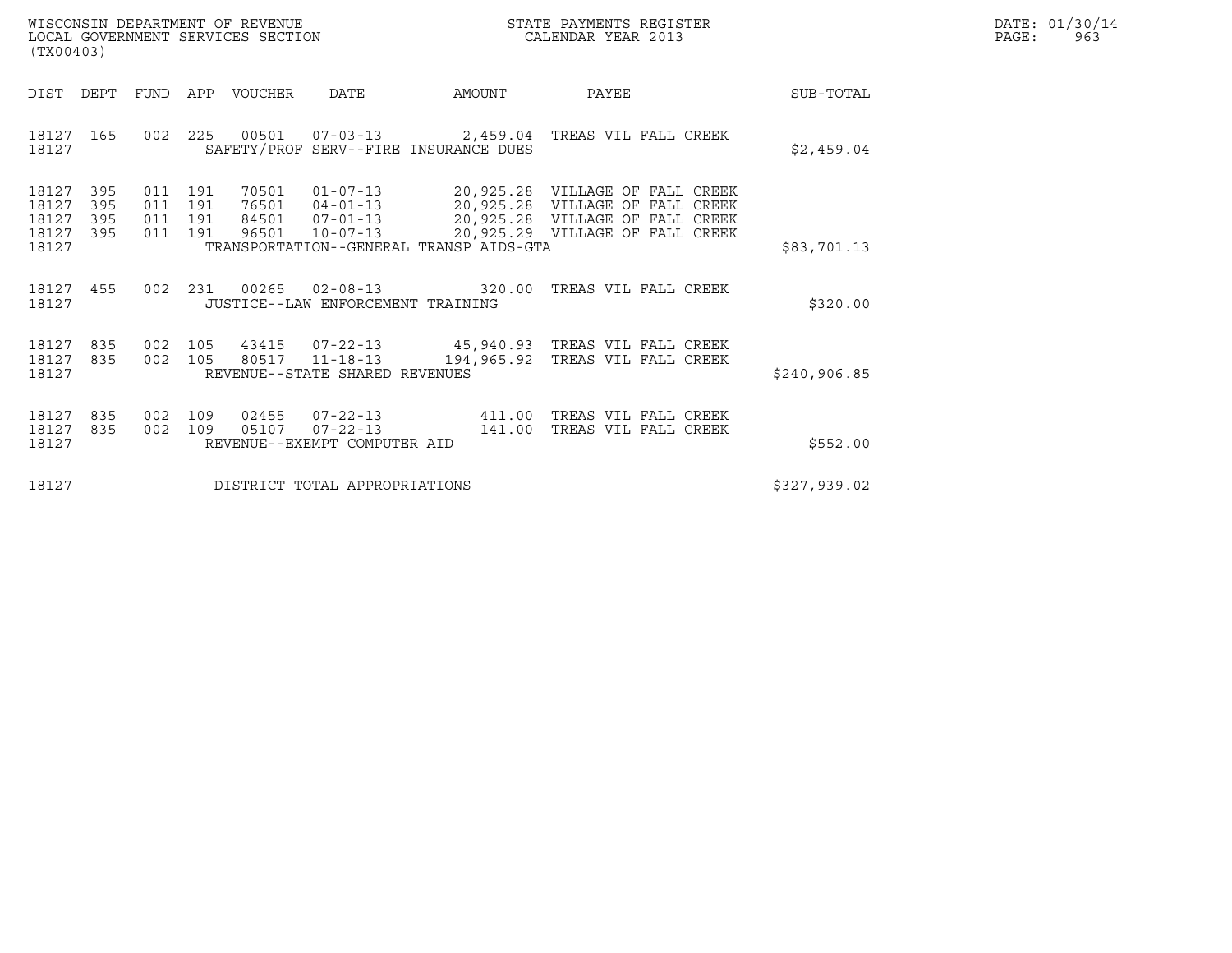| (TX00403)                                                                                                                                   |                                                                                  |                                                                                                                                                        |                    | LOCAL GOVERNMENT SERVICES SECTION                                                                                          |                                                                  | ${\tt WISCONSIN} \begin{tabular}{l} DEPARTMENT OF REVIEW \\ LOCAL GOVERIMENT S ERVICES SECTION \\ \end{tabular}$                                                                                |                                                                |                 | DATE: 01/30/14<br>PAGE:<br>964 |
|---------------------------------------------------------------------------------------------------------------------------------------------|----------------------------------------------------------------------------------|--------------------------------------------------------------------------------------------------------------------------------------------------------|--------------------|----------------------------------------------------------------------------------------------------------------------------|------------------------------------------------------------------|-------------------------------------------------------------------------------------------------------------------------------------------------------------------------------------------------|----------------------------------------------------------------|-----------------|--------------------------------|
|                                                                                                                                             |                                                                                  |                                                                                                                                                        |                    | DIST DEPT FUND APP VOUCHER                                                                                                 | DATE                                                             | AMOUNT                                                                                                                                                                                          |                                                                | PAYEE SUB-TOTAL |                                |
| 18201 165<br>18201                                                                                                                          |                                                                                  | 002 225                                                                                                                                                |                    |                                                                                                                            |                                                                  | 00502  07-03-13  15,651.29  TREAS CITY ALTOONA<br>SAFETY/PROF SERV--FIRE INSURANCE DUES                                                                                                         |                                                                | \$15,651.29     |                                |
| 18201 370<br>18201                                                                                                                          |                                                                                  |                                                                                                                                                        | 012 587            |                                                                                                                            |                                                                  | 02391  03-18-13  2,124.02  TREAS CITY ALTOONA<br>NAT RESOURCES--URBAN FORESTRY GRANTS                                                                                                           |                                                                | \$2,124.02      |                                |
| 18201 395<br>18201<br>18201<br>18201<br>18201<br>18201<br>18201<br>18201<br>18201<br>18201<br>18201<br>18201<br>18201<br>18201 395<br>18201 | 395<br>395<br>395<br>395<br>395<br>395<br>395<br>395<br>395<br>395<br>395<br>395 | 011 185<br>011 185<br>011 185<br>011 185<br>011 185<br>011 185<br>011 185<br>011 185<br>011 185<br>011 185<br>011 185<br>011 185<br>011 185<br>011 185 |                    | 60883<br>60883<br>68440<br>68440<br>70834<br>77642<br>77642<br>77642<br>79239<br>79239<br>80626<br>85530<br>90519<br>92782 |                                                                  | TRANSPORTATION--HIGHWAY SAFETY-FEDERAL                                                                                                                                                          |                                                                | \$21,855.87     |                                |
| 18201<br>18201<br>18201<br>18201<br>18201                                                                                                   | 395<br>395<br>395<br>395                                                         | 011 191<br>011 191<br>011 191<br>011 191                                                                                                               |                    | 70502<br>76502<br>84502<br>96502                                                                                           |                                                                  | 01-07-13 73,236.29 CITY OF ALTOONA<br>04-01-13 73,236.29 CITY OF ALTOONA<br>07-01-13 73,236.29 CITY OF ALTOONA<br>10-07-13 73,236.32 CITY OF ALTOONA<br>TRANSPORTATION--GENERAL TRANSP AIDS-GTA |                                                                | \$292,945.19    |                                |
| 18201 455<br>18201                                                                                                                          |                                                                                  |                                                                                                                                                        |                    |                                                                                                                            | JUSTICE--LAW ENFORCEMENT TRAINING                                | 002 231 00131 02-06-13 1,440.00 TREAS CITY ALTOONA                                                                                                                                              |                                                                | \$1,440.00      |                                |
| 18201 505<br>18201                                                                                                                          |                                                                                  |                                                                                                                                                        |                    |                                                                                                                            |                                                                  | 002 650 10849 06-18-13 1,500.00 TREAS CITY ALTOONA<br>DOA--JUSTICE-ASSISTANCE-FEDERAL ARRA FDS                                                                                                  |                                                                | \$1,500.00      |                                |
| 18201 835<br>18201 835<br>18201                                                                                                             |                                                                                  |                                                                                                                                                        | 002 105<br>002 105 | 43416<br>80518                                                                                                             | 07-22-13<br>$11 - 18 - 13$<br>REVENUE--STATE SHARED REVENUES     |                                                                                                                                                                                                 | 209,476.94 TREAS CITY ALTOONA<br>965,993.06 TREAS CITY ALTOONA | \$1,175,470.00  |                                |
| 18201 835<br>18201 835<br>18201                                                                                                             |                                                                                  | 002 109                                                                                                                                                | 002 109            | 02456<br>05108                                                                                                             | $07 - 22 - 13$<br>$07 - 22 - 13$<br>REVENUE--EXEMPT COMPUTER AID |                                                                                                                                                                                                 | 9,485.00 TREAS CITY ALTOONA<br>35,438.00 TREAS CITY ALTOONA    | \$44,923.00     |                                |
| 18201 835<br>18201                                                                                                                          |                                                                                  |                                                                                                                                                        | 021 363            | 35614                                                                                                                      | $03 - 25 - 13$<br>REVENUE--LOTTERY CREDIT -                      |                                                                                                                                                                                                 | 19,753.47 TREAS CITY ALTOONA                                   | \$19,753.47     |                                |
| 18201                                                                                                                                       |                                                                                  |                                                                                                                                                        |                    |                                                                                                                            | DISTRICT TOTAL APPROPRIATIONS                                    |                                                                                                                                                                                                 |                                                                | \$1,575,662.84  |                                |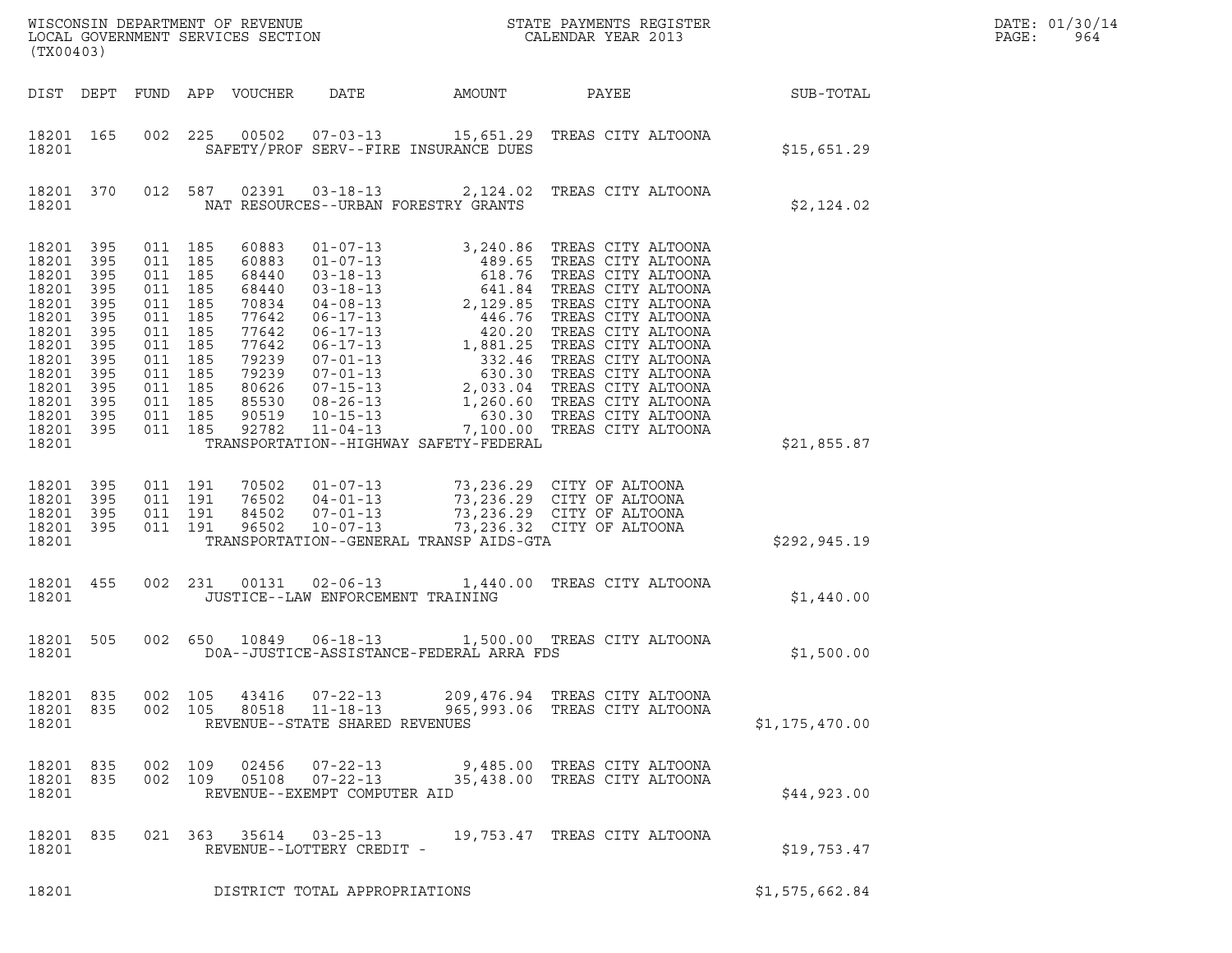| WISCONSIN DEPARTMENT OF REVENUE   | STATE PAYMENTS REGISTER | DATE: 01/30/14 |
|-----------------------------------|-------------------------|----------------|
| LOCAL GOVERNMENT SERVICES SECTION | CALENDAR YEAR 2013      | 965<br>PAGE :  |

| (TX00403)                                |                        |                                          |               |                                                  |                                         | $\tt WISCONSIM DEPARTMENT OF REVENUE$ $\tt WISCONSIM EN THE BAYMENTS REGISTERLOCAL GOVERNMENT SERVICES SECTION CALENDAR YEAR 2013$                                                       |              | DATE: 01/30/14<br>PAGE:<br>965 |
|------------------------------------------|------------------------|------------------------------------------|---------------|--------------------------------------------------|-----------------------------------------|------------------------------------------------------------------------------------------------------------------------------------------------------------------------------------------|--------------|--------------------------------|
|                                          |                        |                                          |               |                                                  |                                         | PAYEE                                                                                                                                                                                    | SUB-TOTAL    |                                |
| 18202 165<br>18202                       |                        |                                          |               |                                                  | SAFETY/PROF SERV--FIRE INSURANCE DUES   | 002 225 00503 07-03-13 2,645.11 TREAS CITY AUGUSTA                                                                                                                                       | \$2,645.11   |                                |
|                                          |                        |                                          |               |                                                  |                                         | 18202 370 002 503 15709 02-06-13 884.84 TREAS CITY AUGUSTA<br>TOWN SHARE 392.88                                                                                                          |              |                                |
| 18202                                    |                        |                                          |               |                                                  | NAT RESOURCES--AIDS IN LIEU OF TAXES    |                                                                                                                                                                                          | \$884.84     |                                |
| 18202 395<br>18202<br>18202<br>18202 395 | 395<br>395             | 011 191<br>011 191<br>011 191<br>011 191 |               |                                                  |                                         | 70503  01-07-13  20,070.24  CITY OF AUGUSTA<br>76503  04-01-13  20,070.24  CITY OF AUGUSTA<br>84503  07-01-13  20,070.24  CITY OF AUGUSTA<br>96503  10-07-13  20,070.24  CITY OF AUGUSTA |              |                                |
| 18202                                    |                        |                                          |               |                                                  | TRANSPORTATION--GENERAL TRANSP AIDS-GTA |                                                                                                                                                                                          | \$80,280.96  |                                |
| 18202                                    | 18202 395              |                                          |               |                                                  | TRANSPORTATION--LRIP/TRIP/MSIP GRANTS   | 011  278  63852  01-31-13  24,918.81  TREAS CITY AUGUSTA                                                                                                                                 | \$24,918.81  |                                |
| 18202                                    | 18202 455              |                                          |               | JUSTICE--LAW ENFORCEMENT TRAINING                |                                         | 002 231 00142 02-06-13 800.00 TREAS CITY AUGUSTA                                                                                                                                         | \$800.00     |                                |
| 18202 835<br>18202                       | 18202 835              | 002 105<br>002 105                       | 43417         | $07 - 22 - 13$<br>REVENUE--STATE SHARED REVENUES |                                         | 80,831.79 TREAS CITY AUGUSTA<br>80519  11-18-13  442,999.20 TREAS CITY AUGUSTA                                                                                                           | \$523,830.99 |                                |
| 18202                                    | 18202 835<br>18202 835 | 002 109<br>002 109                       |               | REVENUE--EXEMPT COMPUTER AID                     |                                         | 02457  07-22-13   1,168.00   TREAS CITY AUGUSTA<br>05109  07-22-13   2,077.00   TREAS CITY AUGUSTA                                                                                       | \$3,245.00   |                                |
| 18202 835<br>18202                       |                        |                                          | 002 501 00001 |                                                  | DOA-PAYMENT FOR MUNICIPAL SERVICES AID  | 02-01-13 1,614.07 TREAS CITY AUGUSTA                                                                                                                                                     | \$1,614.07   |                                |
| 18202                                    | 18202 835              |                                          |               | REVENUE--LOTTERY CREDIT -                        |                                         | 021 363 35615 03-25-13 974.51 TREAS CITY AUGUSTA                                                                                                                                         | \$974.51     |                                |
| 18202                                    |                        |                                          |               | DISTRICT TOTAL APPROPRIATIONS                    |                                         |                                                                                                                                                                                          | \$639,194.29 |                                |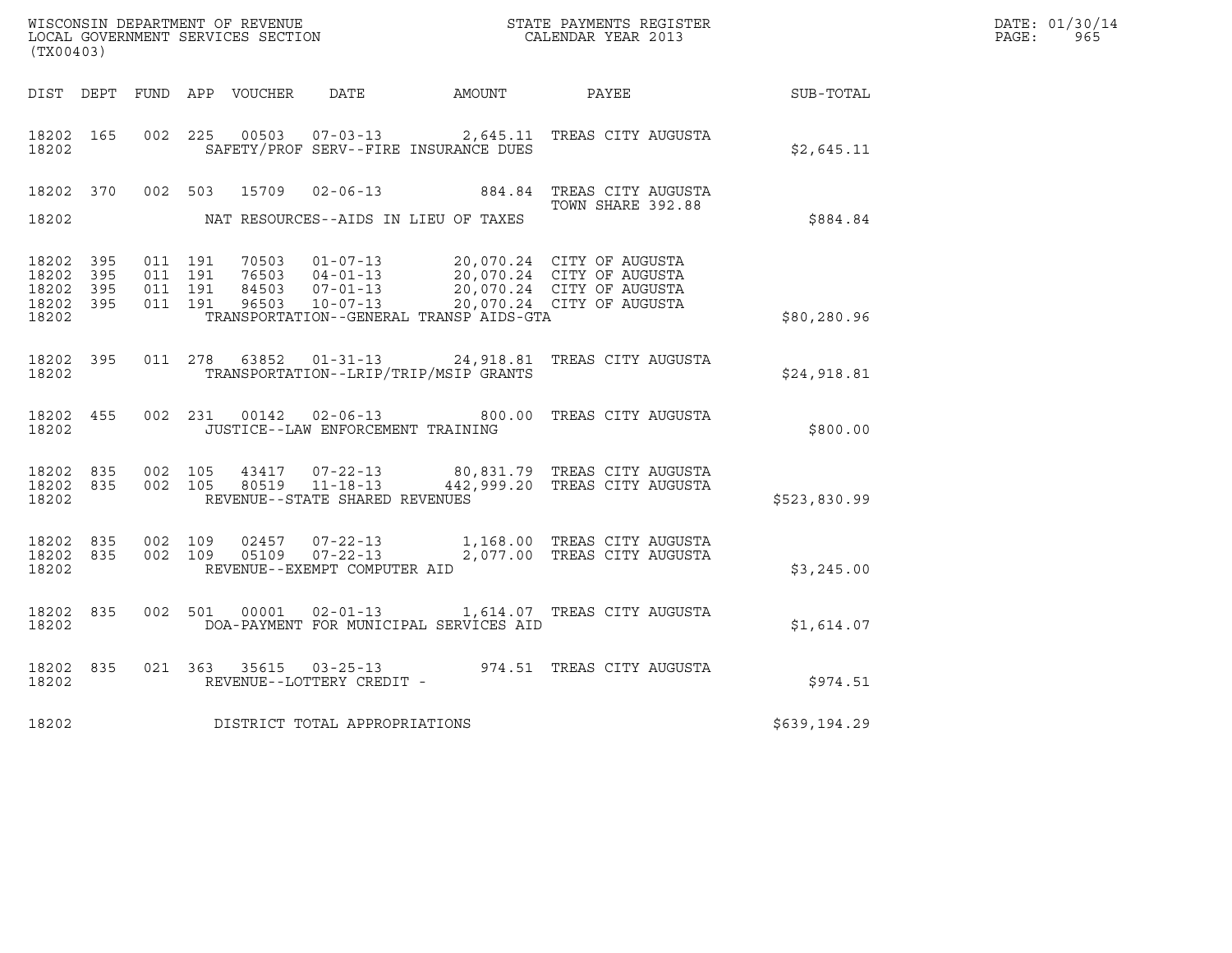|                | WISCONSIN DEPARTMENT OF REVENUE<br>LOCAL GOVERNMENT SERVICES SECTION<br>(TX00403) |      |     |                |                                                           |                           | STATE PAYMENTS REGISTER<br>CALENDAR YEAR 2013 |             | PAGE: | DATE: 01/30/14<br>966 |
|----------------|-----------------------------------------------------------------------------------|------|-----|----------------|-----------------------------------------------------------|---------------------------|-----------------------------------------------|-------------|-------|-----------------------|
| DIST           | DEPT                                                                              | FUND | APP | <b>VOUCHER</b> | DATE                                                      | AMOUNT                    | PAYEE                                         | SUB-TOTAL   |       |                       |
| 18211<br>18211 | 435                                                                               | 005  | 162 | 01HSD          | $09 - 03 - 13$<br>HS--AMBULANCE FUNDING ASSISTANCE GRANTS | 11,595.81 CITY EAU CLAIRE |                                               | \$11,595.81 |       |                       |
| 18211          |                                                                                   |      |     |                | DISTRICT TOTAL APPROPRIATIONS                             |                           |                                               | \$11,595.81 |       |                       |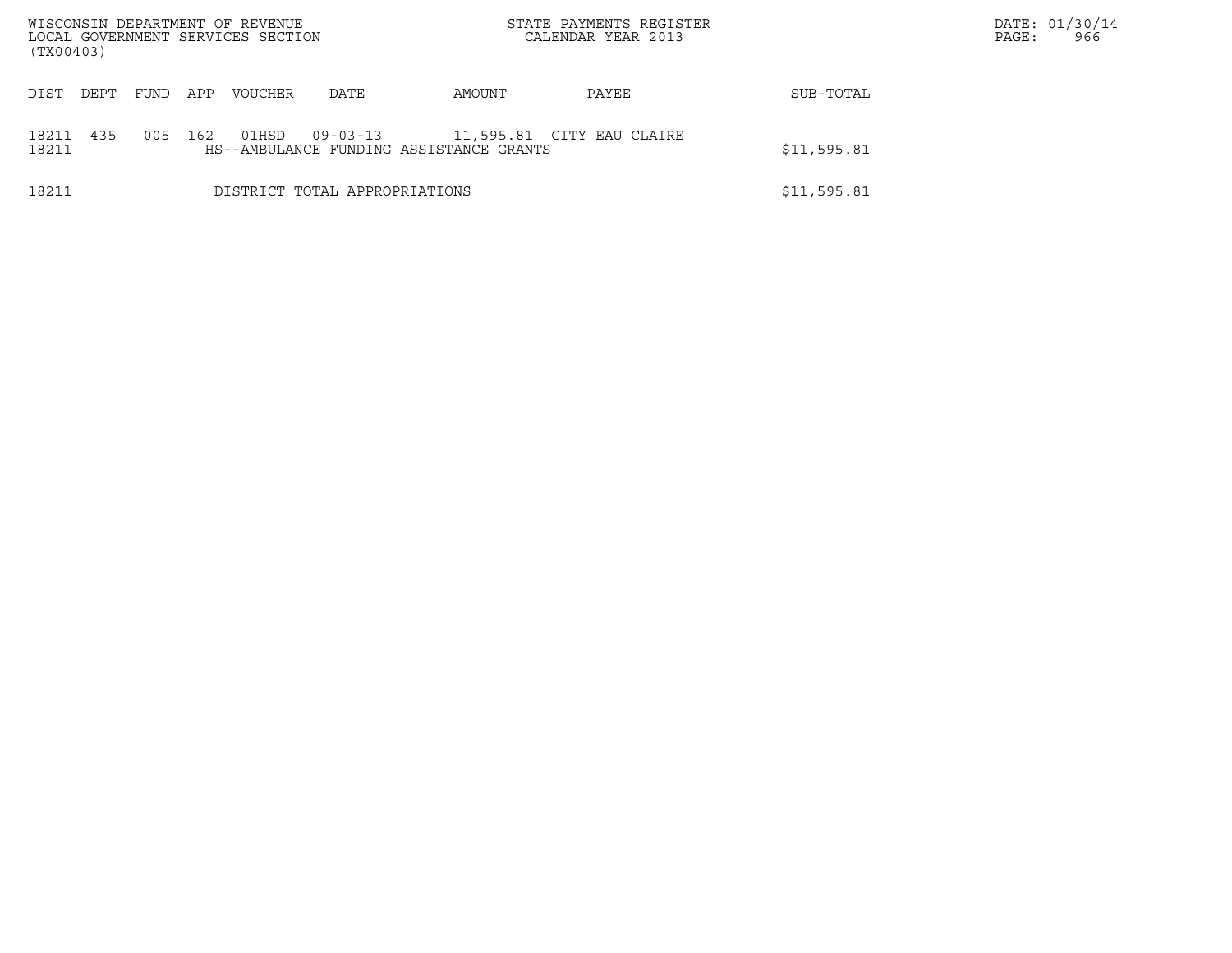|       | DATE: 01/30/14 |
|-------|----------------|
| PAGE: | 967            |

| WISCONSIN DEPARTMENT OF REVENUE<br>LOCAL GOVERNMENT SERVICES SECTION<br>CALENDAR YEAR 2013<br>(TX00403)     |                                                          |  |                                                                                                                       |                                                                                                 |                                                                                                                                                                                                    |                                                                                                                                                                                                                                                                                     |                                                                                                                                                                                                                                                                                                                                     |                | DATE: 01/30/14<br>$\mathtt{PAGE}$ :<br>967 |
|-------------------------------------------------------------------------------------------------------------|----------------------------------------------------------|--|-----------------------------------------------------------------------------------------------------------------------|-------------------------------------------------------------------------------------------------|----------------------------------------------------------------------------------------------------------------------------------------------------------------------------------------------------|-------------------------------------------------------------------------------------------------------------------------------------------------------------------------------------------------------------------------------------------------------------------------------------|-------------------------------------------------------------------------------------------------------------------------------------------------------------------------------------------------------------------------------------------------------------------------------------------------------------------------------------|----------------|--------------------------------------------|
|                                                                                                             |                                                          |  |                                                                                                                       |                                                                                                 |                                                                                                                                                                                                    | DIST DEPT FUND APP VOUCHER DATE AMOUNT PAYEE THE SUB-TOTAL                                                                                                                                                                                                                          |                                                                                                                                                                                                                                                                                                                                     |                |                                            |
| 18221 000                                                                                                   |                                                          |  |                                                                                                                       |                                                                                                 |                                                                                                                                                                                                    | 18221 165 002 225 00504 07-03-13 152,233.01 TREAS CITY EAU CLAIRE<br>SAFETY/PROF SERV--FIRE INSURANCE DUES                                                                                                                                                                          |                                                                                                                                                                                                                                                                                                                                     | \$152, 233.01  |                                            |
| 18221 370<br>18221 370<br>18221 370<br>18221                                                                |                                                          |  |                                                                                                                       |                                                                                                 |                                                                                                                                                                                                    | 002 441 01001 11-22-13 9,219.00 TREAS CITY EAU CLAIRE<br>002 441 01002 11-22-13 21,340.22 TREAS CITY EAU CLAIRE<br>002 441 01643 01-02-13 9,218.50 TREAS CITY EAU CLAIRE<br>NAT RESOURCES--RESOURCE AIDS-FEDERAL FDS                                                                |                                                                                                                                                                                                                                                                                                                                     | \$39,777.72    |                                            |
|                                                                                                             |                                                          |  |                                                                                                                       |                                                                                                 |                                                                                                                                                                                                    | 18221 370 012 571 36156 06-10-13 3.27 TREAS CITY EAU CLAIRE<br>18221 NAT RESOURCES--FOREST CROP/MFL/CO FOREST                                                                                                                                                                       |                                                                                                                                                                                                                                                                                                                                     | \$3.27         |                                            |
|                                                                                                             |                                                          |  |                                                                                                                       |                                                                                                 |                                                                                                                                                                                                    | 18221 370 012 579 18387 04-15-13 2,339.23 TREAS CITY EAU CLAIRE<br>18221 NAT RESOURCES--AIDS IN LIEU OF TAXES                                                                                                                                                                       |                                                                                                                                                                                                                                                                                                                                     | \$2,339.23     |                                            |
| 18221                                                                                                       |                                                          |  |                                                                                                                       |                                                                                                 |                                                                                                                                                                                                    | $18221 370 012 678 01002 11-22-13 5,415.78 TREAS CITY EAU CLAIRE18221 370 012 678 01644 01-02-13 30,920.25 TREAS CITY EAU CLAIRE$<br>NAT RESOURCES--INVASIVE AQUATICE SPECIES                                                                                                       |                                                                                                                                                                                                                                                                                                                                     | \$36,336.03    |                                            |
| 18221                                                                                                       |                                                          |  |                                                                                                                       |                                                                                                 | NAT RESOURCES--STEWARDSHIP 2000                                                                                                                                                                    | 18221 370 095 512 02259 03-05-13 74,500.00 TREAS CITY EAU CLAIRE                                                                                                                                                                                                                    |                                                                                                                                                                                                                                                                                                                                     | \$74,500.00    |                                            |
|                                                                                                             |                                                          |  |                                                                                                                       |                                                                                                 |                                                                                                                                                                                                    | 18221 395 011 175 71683 04-16-13 45,690.00 TREAS CITY EAU CLAIRE<br>18221 TRANSPORTATION--PARATRANSIT AIDS, STATE                                                                                                                                                                   |                                                                                                                                                                                                                                                                                                                                     | \$45,690.00    |                                            |
| 18221 395<br>18221 395<br>18221 395<br>18221 395<br>18221                                                   |                                                          |  |                                                                                                                       |                                                                                                 |                                                                                                                                                                                                    | 011 176 00016 12-30-13 201,162.00 TREAS CITY EAU CLAIRE<br>011 176 80016 06-14-13 335,271.00 TREAS CITY EAU CLAIRE<br>011 176 92016 07-08-13 335,271.00 TREAS CITY EAU CLAIRE<br>011 176 92016 09-30-13 335,271.00 TREAS CITY EAU CLAIR<br>TRANSPORTATION--BICYCLE & PEDESTRIAN AID |                                                                                                                                                                                                                                                                                                                                     | \$1,206,975.00 |                                            |
| 18221                                                                                                       |                                                          |  |                                                                                                                       |                                                                                                 |                                                                                                                                                                                                    | 18221 395 011 182 63028 01-28-13 47,518.27 TREAS CITY EAU CLAIRE<br>TRANSPORTATION--TRANSIT AIDS-FEDERAL                                                                                                                                                                            |                                                                                                                                                                                                                                                                                                                                     | \$47,518.27    |                                            |
| 18221 395<br>18221<br>18221<br>18221<br>18221<br>18221<br>18221<br>18221<br>18221 395<br>18221<br>18221 395 | 395<br>395<br>395<br>- 395<br>395<br>395<br>395<br>- 395 |  | 011 185<br>011 185<br>011 185<br>011 185<br>011 185<br>011 185<br>011 185<br>011 185<br>011 185<br>011 185<br>011 185 | 70835<br>71505<br>71505<br>71505<br>75869<br>85531<br>86152<br>87385<br>91340<br>92054<br>92054 | $04 - 08 - 13$<br>$04 - 15 - 13$<br>$04 - 15 - 13$<br>$04 - 15 - 13$<br>$05 - 28 - 13$<br>$08 - 26 - 13$<br>$09 - 03 - 13$<br>$09 - 16 - 13$<br>$10 - 21 - 13$<br>$10 - 28 - 13$<br>$10 - 28 - 13$ | 1,218.96<br>914.22<br>1,117.38<br>2,844.24<br>4,469.52                                                                                                                                                                                                                              | 609.52 TREAS CITY EAU CLAIRE<br>TREAS CITY EAU CLAIRE<br>TREAS CITY EAU CLAIRE<br>TREAS CITY EAU CLAIRE<br>2,742.66 TREAS CITY EAU CLAIRE<br>TREAS CITY EAU CLAIRE<br>3,809.25 TREAS CITY EAU CLAIRE<br>TREAS CITY EAU CLAIRE<br>4,875.84 TREAS CITY EAU CLAIRE<br>8,088.98 TREAS CITY EAU CLAIRE<br>3,352.14 TREAS CITY EAU CLAIRE |                |                                            |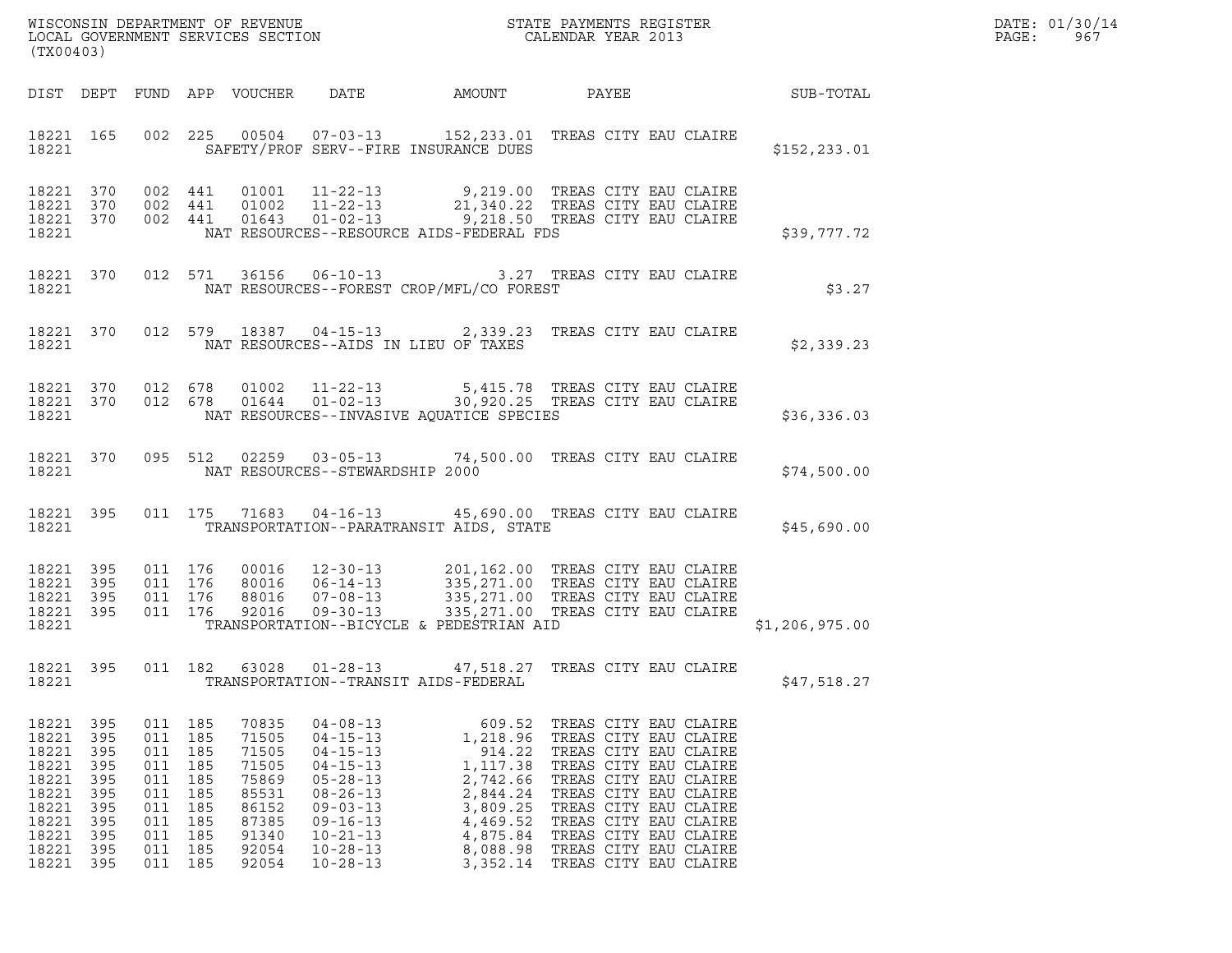| ${\tt WISCO} {\tt NSM} {\tt NEDAR} {\tt TMB} {\tt NFWENT} {\tt NFWENT} {\tt NFWENT} {\tt NFWENT} {\tt NFWENT} {\tt NFWENT} {\tt NFWENT} {\tt NFWENT} {\tt NFWENT} {\tt NFWENT} {\tt NFWENT} {\tt NFWENT} {\tt NFWENT} {\tt NFWENT} {\tt NFWENT} {\tt NFWENT} {\tt NFWENT} {\tt NFWENT} {\tt NFWENT} {\tt NFWENT} {\tt NFWENT} {\tt NFWENT} {\tt NFWENT} {\tt NFWENT} {\tt NFWENT} {\tt NFWENT} {\tt NFWENT} {\tt NFWENT} {\tt NFWENT} {\tt NFWENT} {\tt NFWENT} {\tt NFWENT} {\tt NFWENT} {\$<br>LOCAL GOVERNMENT SERVICES SECTION<br>(TX00403) |                                                      |                                                                                            |                          |                                                                                        |                                                                     |                                          |                                                                                                                                                                                                                                                                                                                          |                  | DATE: 01/30/14<br>PAGE:<br>968 |
|-------------------------------------------------------------------------------------------------------------------------------------------------------------------------------------------------------------------------------------------------------------------------------------------------------------------------------------------------------------------------------------------------------------------------------------------------------------------------------------------------------------------------------------------------|------------------------------------------------------|--------------------------------------------------------------------------------------------|--------------------------|----------------------------------------------------------------------------------------|---------------------------------------------------------------------|------------------------------------------|--------------------------------------------------------------------------------------------------------------------------------------------------------------------------------------------------------------------------------------------------------------------------------------------------------------------------|------------------|--------------------------------|
|                                                                                                                                                                                                                                                                                                                                                                                                                                                                                                                                                 |                                                      |                                                                                            |                          | DIST DEPT FUND APP VOUCHER                                                             | DATE                                                                | AMOUNT                                   | PAYEE                                                                                                                                                                                                                                                                                                                    | <b>SUB-TOTAL</b> |                                |
| 18221 395<br>18221<br>18221 395<br>18221                                                                                                                                                                                                                                                                                                                                                                                                                                                                                                        | 395                                                  | 011 185<br>011 185<br>011 185                                                              |                          | 92783<br>92783<br>92783                                                                |                                                                     | TRANSPORTATION--HIGHWAY SAFETY-FEDERAL   | 11-04-13 2,437.92 TREAS CITY EAU CLAIRE<br>11-04-13 2,285.88 TREAS CITY EAU CLAIRE<br>11-04-13 1,714.12 TREAS CITY EAU CLAIRE                                                                                                                                                                                            | \$40,480.63      |                                |
| 18221 395<br>18221<br>18221 395<br>18221 395<br>18221                                                                                                                                                                                                                                                                                                                                                                                                                                                                                           | 395                                                  | 011 191<br>011 191<br>011 191<br>011 191                                                   |                          |                                                                                        |                                                                     | TRANSPORTATION--GENERAL TRANSP AIDS-GTA  | 70504  01-07-13  662,812.22  TREAS CITY EAU CLAIRE<br>76504  04-01-13  662,812.22  TREAS CITY EAU CLAIRE<br>84504  07-01-13  662,812.22  TREAS CITY EAU CLAIRE<br>96504  10-07-13  662,812.24  TREAS CITY EAU CLAIRE                                                                                                     | \$2,651,248.90   |                                |
| 18221 395<br>18221                                                                                                                                                                                                                                                                                                                                                                                                                                                                                                                              |                                                      |                                                                                            |                          |                                                                                        |                                                                     | TRANSPORTATION--LRIP/TRIP/MSIP GRANTS    | 011  278  71440  04-10-13  154,082.28  TREAS CITY EAU CLAIRE                                                                                                                                                                                                                                                             | \$154,082.28     |                                |
| 18221 435<br>18221<br>18221<br>18221<br>18221<br>18221<br>18221<br>18221<br>18221<br>18221 435<br>18221                                                                                                                                                                                                                                                                                                                                                                                                                                         | 435<br>435<br>435<br>435<br>435<br>435<br>435<br>435 | 005<br>005 000<br>005<br>005 000<br>005<br>005 000<br>005 000<br>005 000<br>005<br>005 000 | 000<br>000<br>000<br>000 | 90310<br>90314<br>90318<br>90321<br>90323<br>90325<br>90326<br>90402<br>90406<br>90411 | $10 - 01 - 13$<br>$12 - 01 - 13$<br>HEALTH SERVICES--STATE/FED AIDS |                                          | 01-01-13<br>02-01-13<br>98,082.00 TREAS CITY EAU CLAIRE<br>03-01-13<br>35,864.00 TREAS CITY EAU CLAIRE<br>04-01-13<br>79,278.00 TREAS CITY EAU CLAIRE<br>05-01-13<br>56,858.00 TREAS CITY EAU CLAIRE<br>07-02-13<br>18,326.00 TREAS CITY EAU CLAIR<br>194,981.00 TREAS CITY EAU CLAIRE<br>8,049.00 TREAS CITY EAU CLAIRE | \$600, 210.00    |                                |
| 18221 435<br>18221                                                                                                                                                                                                                                                                                                                                                                                                                                                                                                                              |                                                      | 005 163                                                                                    |                          | 01LGS                                                                                  |                                                                     | HS--PREPAID MEDICAL TRANSPORT REIMBURSE  | 11-18-13 92,000.00 TREAS CITY EAU CLAIRE                                                                                                                                                                                                                                                                                 | \$92,000.00      |                                |
| 18221 455<br>18221 455<br>18221                                                                                                                                                                                                                                                                                                                                                                                                                                                                                                                 |                                                      | 002 231<br>002 231                                                                         |                          | 00251<br>00752                                                                         | $05 - 07 - 13$<br>JUSTICE--LAW ENFORCEMENT TRAINING                 |                                          | 02-07-13 15,200.00 TREAS CITY EAU CLAIRE<br>1,000.00 TREAS CITY EAU CLAIRE                                                                                                                                                                                                                                               | \$16, 200.00     |                                |
| 18221 465<br>18221                                                                                                                                                                                                                                                                                                                                                                                                                                                                                                                              |                                                      |                                                                                            |                          |                                                                                        |                                                                     | MILITARY AFFAIRS-EMER MGMT--HAZMAT AIDS  | 002 306 00241 10-09-13 28,487.22 TREAS CITY EAU CLAIRE                                                                                                                                                                                                                                                                   | \$28,487.22      |                                |
| 18221 465<br>18221                                                                                                                                                                                                                                                                                                                                                                                                                                                                                                                              |                                                      |                                                                                            |                          |                                                                                        |                                                                     | MILITARY AFFAIRS-EMERGENCY MGMT-FED FUND | 002 342 00927 03-28-13 22,490.00 TREAS CITY EAU CLAIRE                                                                                                                                                                                                                                                                   | \$22,490.00      |                                |
| 18221 505<br>18221                                                                                                                                                                                                                                                                                                                                                                                                                                                                                                                              |                                                      |                                                                                            |                          |                                                                                        |                                                                     | DOA--JUSTICE ASSISTANCE FEDERAL FUNDS    | 002 643 05240 01-16-13 41,450.00 TREAS CITY EAU CLAIRE                                                                                                                                                                                                                                                                   | \$41,450.00      |                                |
| 18221 835<br>18221 835                                                                                                                                                                                                                                                                                                                                                                                                                                                                                                                          |                                                      | 002 105<br>002 105                                                                         |                          |                                                                                        | 80520 11-18-13                                                      |                                          | 43418  07-22-13  2,117,466.23  TREAS CITY EAU CLAIRE<br>5,457,884.48 TREAS CITY EAU CLAIRE                                                                                                                                                                                                                               |                  |                                |